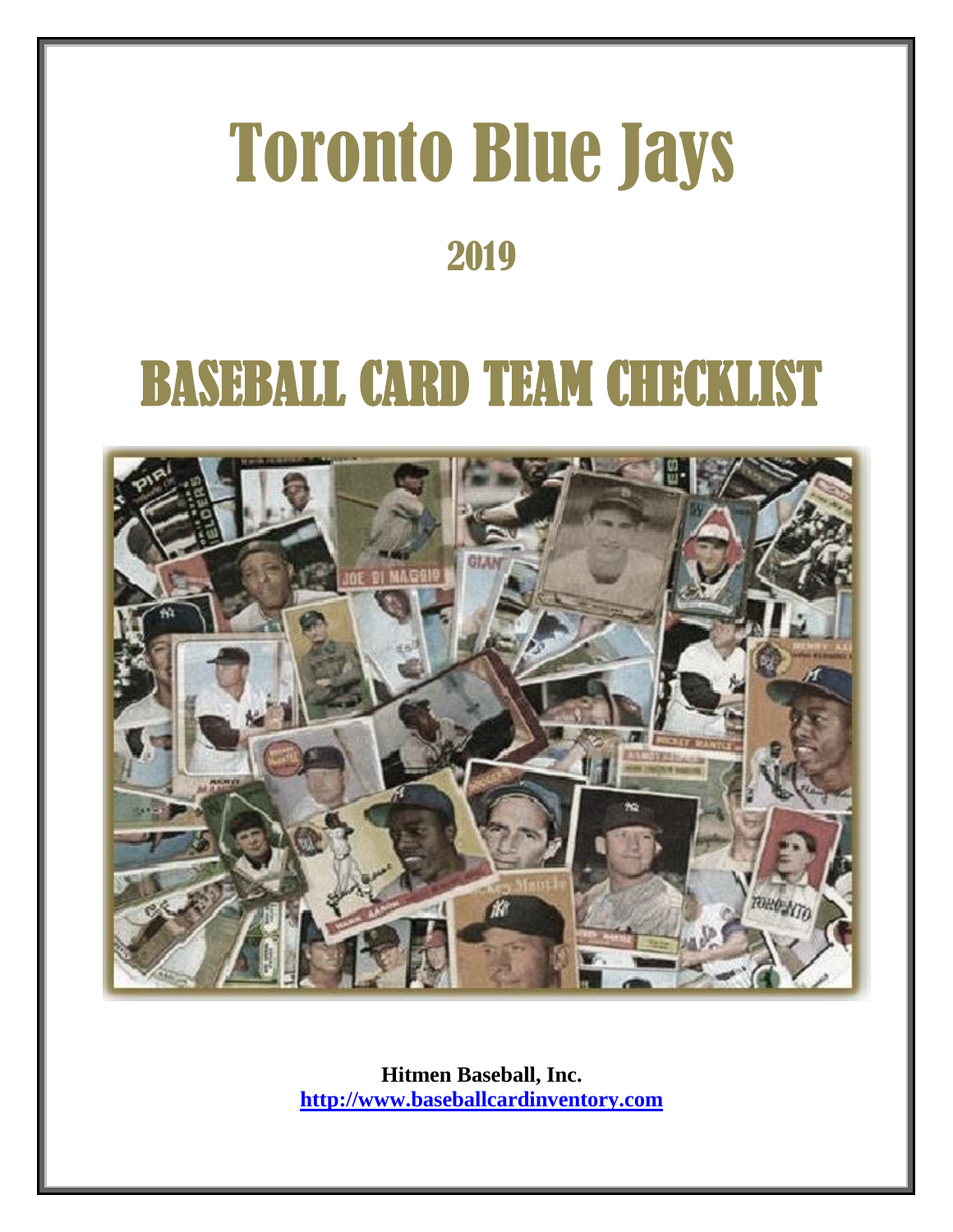# *Copyright © 2017-2019 by Hitmen Baseball*

## Published by

### Baseball Card Inventory **<www.baseballcardinventory.com>**

All rights reserved. No portion of this publication may be reproduced or transmitted in any form or by any means, electronic or mechanical, including photocopy, recording or any information storage and retrieval system, without permission in writing from the publisher (Kurt Tolliver), except by a reviewer who may quote brief passages in a critical article or review to be printed in a magazine or newspaper, or electronically transmitted on radio, television, or internet.

**Disclaimer: There is no guarantee that these checklists contain every card complete to 100% accuracy. The checklists are working files that are updated each year with corrections.** 

#### **ABOUT THE CHECKLISTS**

Each team checklist was created for the avid collector who enjoys following their favorite team year after year. Use the checklist to organize your collection by year and manufacturer. You will have all the player's cards that played for your team including if they were all-stars, rookies, league leaders etc. Sets that are included are from all the manufacturers known to exist at the time of publishing and more are added each year.

The following explanations summarize the general practices used in creating the checklist. However, because of the differences in many card set standards, these must not be considered ironclad.

#### **ARRANGEMENT**

The sets are organized for the year entitle on the cover of this document followed by the name of the manufacturer known to produce and distribute the card set. Within each set, the cards are listed by their designated card numbers, or in the absence of card numbers, alphabetically according to the last name of the player pictured. Listed numbers found with open parentheses indicate the number does not appear on the card or is not known. Following the card number will be the players name listed on the card and then the set type. If the set is the base set, then the set type will be listed directly under the vendor header. Parallel and insert cards distributed with the base set packs, will be listed after the base set alphabetically.

#### **SET INDENTIFICATION**

While most modern cards are well identified on front, back or both, as to date and issue, such has not always been the case. In general, the back of the card is the more useful in identifying the set of origin than the front. The issuer and manufacturer will usually appear on the back. In most cases, identifying a card's general age, if not specific year of issue, can usually be accomplished by reviewing the stats or written biographies on the back of the card –or- by the year printed in the small print by the copyright at the bottom or right on the back.

#### **TEAM INDENTIFICATION**

Team names are generally placed on the cards front and back to identify the current team the player is serving on. A player is affiliated with the team name listed on the card front unless there is a notation of a trade to another team or if the team listed on the back is different from the front. Cards with team names listed differently on the back will be affiliated with the team listed. Cards without teams listed will be affiliated with the team uniform worn or pictured by the player depicted.

#### **MINOR LEAGUE AND COLLEGIATE SETS**

Player cards on minor league teams will be affiliated with the major league club that the minor league team is affiliated with for the same year. P layer cards that are pictured on collegiate teams will be affiliated with the pro team that drafts the player first or the first team to roster the player as a rookie.

#### **PLAYER CARDS OUT OF UNIFORM**

Card manufacturers currently have exclusive rights to manufacturer cards for specific sports as part of a licensing agreement. Therefore, cards may be produced that don't depict a team logo and may just be a picture of a player in normal clothing. Player cards of this type are affiliated with the current team the player is serving on or if retired, then the team the player served the most years with. Exceptions are made if a player is better known to be on a particular team.

#### **WHAT'S INCLUDED**

Each Checklist contains one selected year for one particular Franchise (e.g. 2015 Boston Red Sox). In general, a player's picture can be found on paper or cardboard in a variety of shapes and sizes and given away as a premium with the purchase of another product. Autograph cards will be listed with an AU after the players name or part of the card numbering. Errors and variations of cards can be found with a letter designator after the number. Most errors are listed with the error identified.

#### **UNLISTED CARDS**

Cards which are not listed can be submitted in writing to be included in the checklist. With hundreds of thousands of cards being produced each year, there are always some missed within sets. Because of the new cards being issued all the time, the checklist remains as an on-going challenge. Collectors are encouraged to submit corrections and omissions. **For questions and submissions, contact Russell Pahl, email – ripahl@yahoo.com.**

#### **CHECKLISTS COST**

The cost of a checklist is only \$2.99 and 4 for \$10. Each checklist may be emailed to you or at an additional \$4.99 – \$8.99 physically printed and mailed. Multiple checklists can be combined to physically shipped at a reduced cost/

Each checklist may vary in size hence the variable shipping cost.

Collectors wishing to purchase a checklist may do so at the following Web Site [\(www.baseballcardinventory.com\)](http://www.baseballcardinventory.com/), following the "Purchase Checklists Link" and making a PAYPAL transaction. Your checklist(s) will be produced and email\mailed within 24 or 36 hours respectfully.

#### **TERMS AND CONDITIONS**

When purchasing a checklist, you agree to the terms and conditions as listed below.

- 1) You agree to not copy, reproduce, or change any content from the download or physical copy, except for you own personal, non-commercial use.
- 2) You may not redistribute the contents of these checklists in whole or in part for any reason.
- 3) In found on a site other than baseballcardinventory.com, it is being used in violation of my copyright. Please email me a[t ripahl@yahoo.com](mailto:ripahl@yahoo.com) if you see this.
- 4) Do NOT upload this file to a shared website (e.g. dropbox, mediafire, 4shared.com).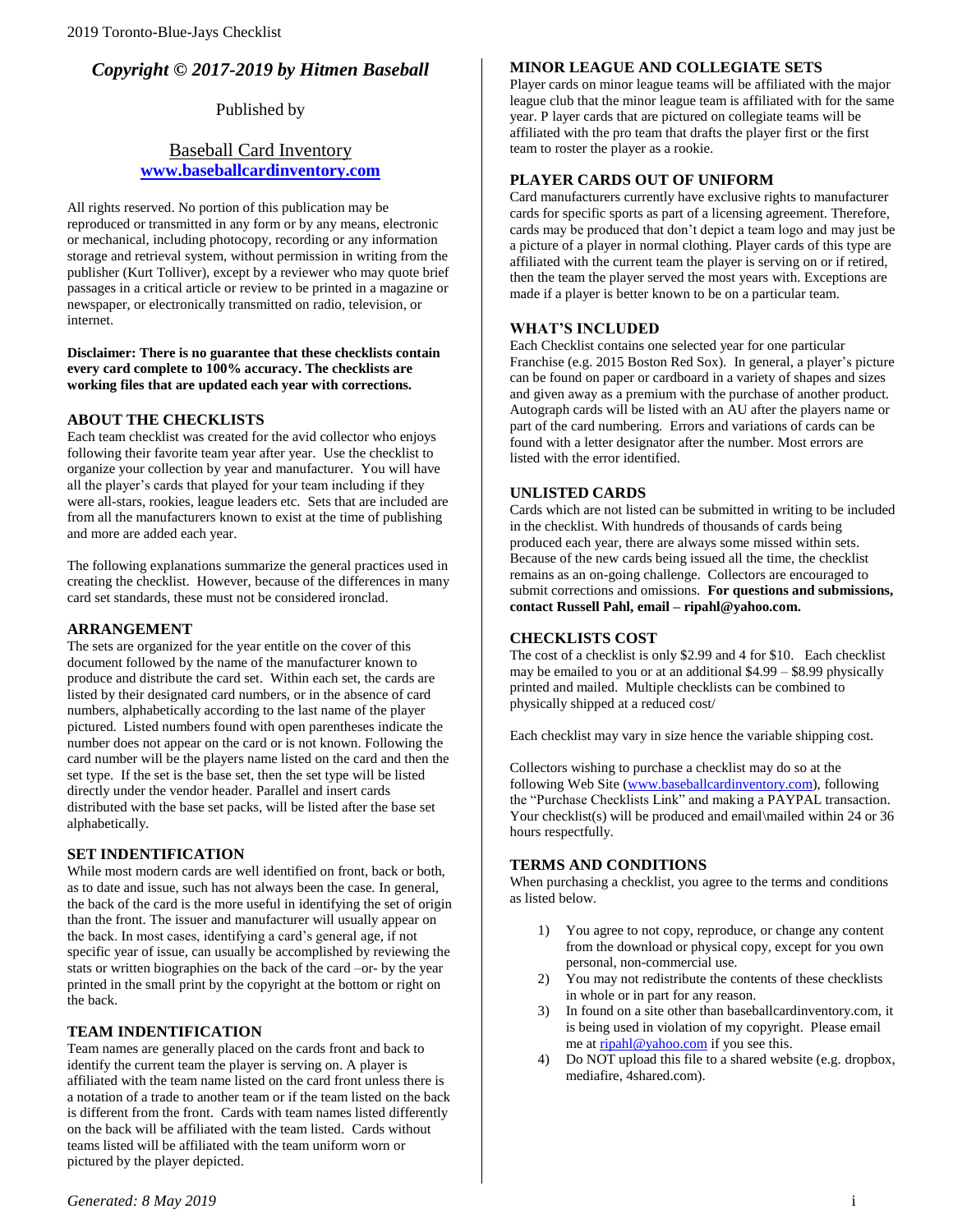# **ABBREVIATIONS KEY PLAN**

| AAA - American Basketball<br>Association                    | <b>EXCH - Exchange</b>                              | OF - Outfielder                                | TC - Team Card                                    |
|-------------------------------------------------------------|-----------------------------------------------------|------------------------------------------------|---------------------------------------------------|
| ACC - Accomplishment                                        | FF-Future Foundation                                | OFF - Officials Cards                          | TD-Triple Double                                  |
| <b>ACU - Assistant Coach Card</b>                           | FLB-Flashback                                       | OLY - Olympic Card                             | TL - Team Leaders                                 |
| AL-Active Leader                                            | FPM - Future Playoff MVP                            | OPS - Overprinted<br><b>Promotional Sample</b> | $TO - Tip-Off$                                    |
| <b>ALCS - American League</b><br><b>Championship Series</b> | FS-Father/Son or Future Star                        | PB - Playoff Bound/Pro Bowl                    | TP - Top Performers                               |
| <b>ALDS</b> - American League Divisional<br><b>Series</b>   | FSL - Future Scoring Leaders                        | PC - Promo Card/Poster Card                    | TR-Traded Card                                    |
| $AP - All-Pro$                                              | FY - First Year                                     | <b>PF-Pacific Finest</b>                       | TRIB - Tribune                                    |
| ART - All- Rookie Team                                      | $G - Gold$                                          | POY - Player of Year                           | TT - Tale of the Tape/Team<br><b>Tickets</b>      |
| AS-All-Star                                                 | <b>GG - Gold Glove Award</b>                        | <b>PR</b> - Prospect                           | <b>UER-Uncorrected Error</b>                      |
| <b>ASA - All-Star Advice</b>                                | <b>GLR - Gold Leaf Rookies</b>                      | <b>PROS - Prospect</b>                         | <b>UM</b> - Unforgettable<br><b>Moments</b>       |
| ASW - All-Star Weekend                                      | <b>GLS - Gold Leaf Stars</b>                        | <b>PV - Pro Visions</b>                        | <b>UN</b> - Untouchables                          |
| <b>ATG - All Time Great</b>                                 | GQ - Gentlemen's Quarterly                          | QP - Quadruple Print                           | <b>UPT - Unlimited Potential</b><br><b>Talent</b> |
| AU - Autograph                                              | HL - Highlights or Hit List                         | <b>RB - Record Breaker</b>                     | <b>UWS - United We Stand</b>                      |
| AW - Award Winner                                           | HoF-Hall of Fame                                    | RC - Rookie Card                               | <b>VAR - Variation</b>                            |
| $B -$ Bronze                                                | HOR-Horizontal Poze                                 | <b>RET-Retired</b>                             | WL - White Letters                                |
| <b>BC-Bonus Card</b>                                        | IA - In Action                                      | RiS-Rising Star                                | WS - World Series                                 |
| <b>BP-Boyhood Photo</b>                                     | IL - Interleague Play                               | ROY - Rookie of the Year<br>Award              | <b>XRC - Extended Rookie Card</b>                 |
| <b>BT-Beam Team</b>                                         | IS - Interleague Showdown or<br><b>Inside Stuff</b> | RP - Rookie Prospect                           | YB-Yearbook                                       |
| <b>CA</b> - Coming Attraction                               | JSY-Jersey Card                                     | <b>RR</b> - Rated Rookie                       | <b>YL</b> - Yellow Letters                        |
| CB-Collegiate Best                                          | LL - League Leaders                                 | RS - Record Setter                             | <b>YT - Yellow Team Name</b>                      |
| CBA - Continental Basketball Ass                            | MC - Members Choice                                 | $S - Silver$                                   | 20A - Twenty Assist Club                          |
| CC - Curtain Call                                           | MEM - Memorial                                      | SA-Super Action                                |                                                   |
| CL-Checklist                                                | MGR - Manager                                       | SB - Stolen Bases/Super Bowl                   |                                                   |
| CO - Coach Card                                             | MLP - Major League Prospect                         | <b>SF - Star Factor</b>                        |                                                   |
| <b>COR-Corrected Card</b>                                   | <b>MM - Magic Moments</b>                           | SG - Spirit of the Game                        |                                                   |
| CY-City Lights                                              | <b>MM - Memorable Moments</b>                       | <b>SH</b> - Season Highlights                  |                                                   |
| DK-Diamond Kings                                            | MVP - Most Valuable Player                          | SP - Short Print                               |                                                   |
| DP - Draft Pick or Double Print                             | NLCS - NL Championship Ser                          | <b>SR</b> - Star Rookie                        |                                                   |
| DT - Double Team                                            | <b>NLDS - NL Divisional Ser</b>                     | SS-Star Stats                                  |                                                   |
| <b>ED - Expansion Draft</b>                                 | NNO - No Number                                     | SY-School Yard Stars                           |                                                   |
| $ERR - Error$                                               | NPO - No Position                                   | TBC - Turn Back the Clock                      |                                                   |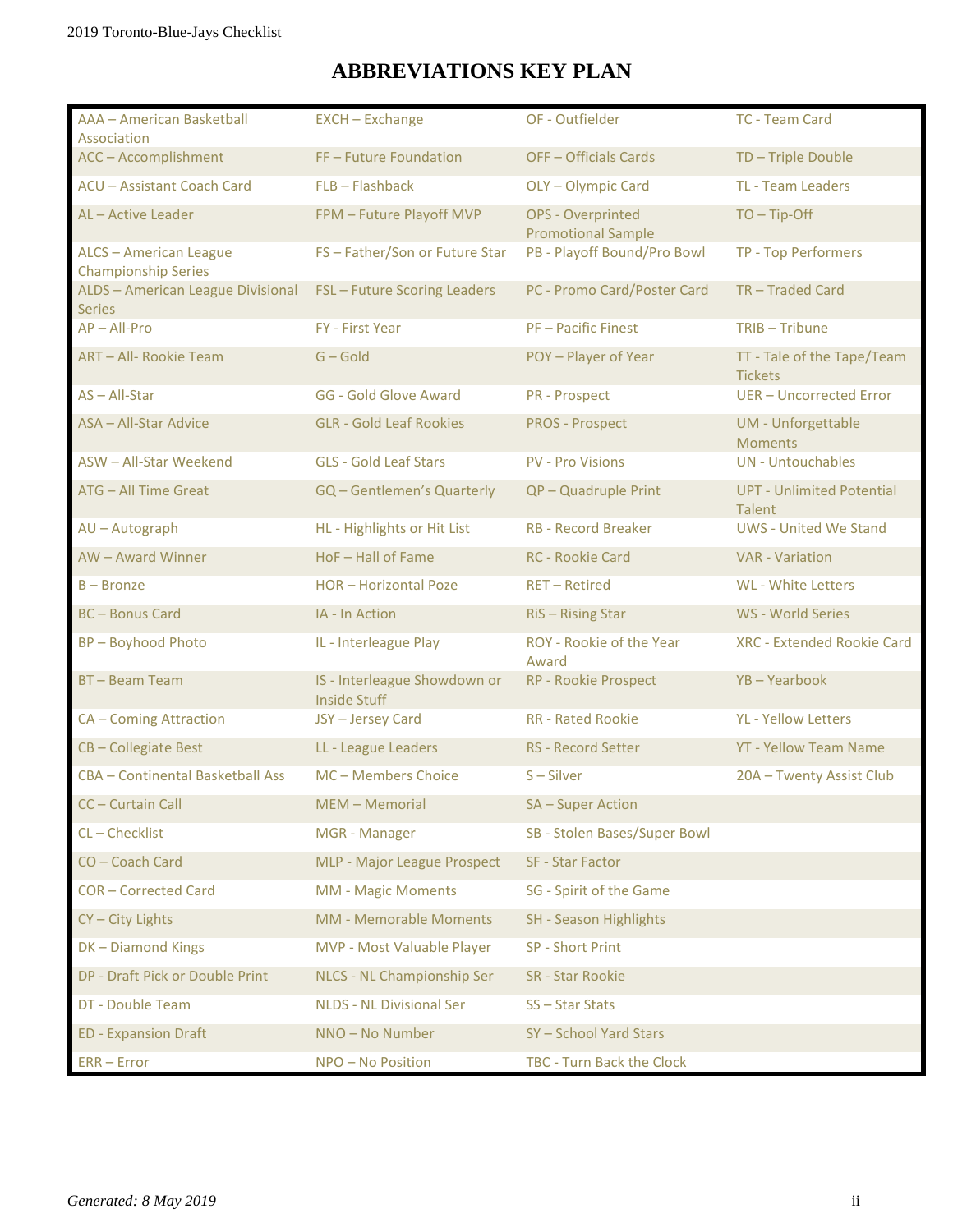TABLE OF CONTENTS **[2019 Bowman](#page-8-0) 2019 Bowman - [30th Anniversary Bowman](#page-8-1) 2019 Bowman - [30th Anniversary Bowman Atomic](#page-8-2)  [Refractors](#page-8-2) 2019 Bowman - [30th Anniversary Bowman Gold Refractors](#page-8-3) 2019 Bowman - [30th Anniversary Bowman Green](#page-8-4)  [Refractors](#page-8-4) 2019 Bowman - [30th Anniversary Bowman Orange](#page-8-5)  [Refractors](#page-8-5) 2019 Bowman - [30th Anniversary Bowman Red Refractors](#page-8-6) 2019 Bowman - [30th Anniversary Bowman SuperFractor](#page-8-7) [2019 Bowman -](#page-8-8) Blue 2019 Bowman - [Bowman Scouts' Top 100](#page-8-9) 2019 Bowman - [Bowman Scouts' Top 100 Atomic Refractors](#page-8-10) 2019 Bowman - [Bowman Scouts' Top 100 Autographs](#page-8-11) 2019 Bowman - [Bowman Scouts' Top 100 Gold Refractors](#page-8-12) 2019 Bowman - [Bowman Scouts' Top 100 Green](#page-8-13) Refractors 2019 Bowman - [Bowman Scouts' Top 100 Orange](#page-8-14)  [Refractors](#page-8-14) 2019 Bowman - [Bowman Scouts' Top 100 Red Refractors](#page-8-15) 2019 Bowman - [Bowman Scouts' Top 100 SuperFractors](#page-8-16) 2019 Bowman - [Chrome Prospect Autographs](#page-8-17) 2019 Bowman - [Chrome Prospect Autographs Atomic](#page-8-18)  [Refractor](#page-8-18) 2019 Bowman - [Chrome Prospect Autographs Blue](#page-8-19)  [Refractor](#page-8-19) 2019 Bowman - [Chrome Prospect Autographs Gold](#page-8-20)  [Refractor](#page-8-20) 2019 Bowman - [Chrome Prospect Autographs Gold](#page-8-21)  [Shimmer Refractor](#page-8-21) 2019 Bowman - [Chrome Prospect Autographs Green](#page-8-22)  [Refractor](#page-8-22) 2019 Bowman - [Chrome Prospect Autographs Green](#page-8-23)  [Shimmer Refractor](#page-8-23) 2019 Bowman - [Chrome Prospect Autographs Orange](#page-8-24) 2019 Bowman - [Chrome Prospect Autographs Orange](#page-8-25)  [Shimmer Refractor](#page-8-25) 2019 Bowman - [Chrome Prospect Autographs Printing Plate](#page-8-26)  [Black](#page-8-26) 2019 Bowman - [Chrome Prospect Autographs Printing Plate](#page-8-27)  [Cyan](#page-8-27) 2019 Bowman - [Chrome Prospect Autographs Printing Plate](#page-8-28)  [Magenta](#page-8-28) 2019 Bowman - [Chrome Prospect Autographs Printing Plate](#page-8-29)  [Yellow](#page-8-29) 2019 Bowman - [Chrome Prospect Autographs Purple](#page-8-30)  [Refractor](#page-8-30) 2019 Bowman - [Chrome Prospect Autographs Red Refractor](#page-8-31) 2019 Bowman - [Chrome Prospect Autographs Red Shimmer](#page-9-0)  [Refractor](#page-9-0) 2019 Bowman - [Chrome Prospect Autographs Refractor](#page-9-1) 2019 Bowman - [Chrome Prospect Autographs SuperFractor](#page-9-2) 2019 Bowman - [Chrome Prospects](#page-9-3) 2019 Bowman - [Chrome Prospects Aqua Refractor](#page-9-4) 2019 Bowman - [Chrome Prospects Aqua Shimmer Refractor](#page-9-5) 2019 Bowman - [Chrome Prospects Aqua Shimmer Refractor](#page-9-6) 2019 Bowman - [Chrome Prospects Atomic Refractor](#page-9-7)**

**2019 Bowman - [Chrome Prospects Blue Refractor](#page-9-8) 2019 Bowman - [Chrome Prospects Blue Shimmer Refractor](#page-9-9) 2019 Bowman - [Chrome Prospects Gold Refractor](#page-9-10) 2019 Bowman - [Chrome Prospects Gold Shimmer Refractor](#page-9-11) 2019 Bowman - [Chrome Prospects Green Refractor](#page-9-12) 2019 Bowman - [Chrome Prospects Green Shimmer](#page-9-13)  [Refractor](#page-9-13) 2019 Bowman - [Chrome Prospects Orange Refractor](#page-9-14) 2019 Bowman - [Chrome Prospects Orange Shimmer](#page-9-15)  [Refractor](#page-9-15) 2019 Bowman - [Chrome Prospects Printing Plate Black](#page-9-16) 2019 Bowman - [Chrome Prospects Printing Plate Cyan](#page-9-17) 2019 Bowman - [Chrome Prospects Printing Plate Magenta](#page-9-18) 2019 Bowman - [Chrome Prospects Printing Plate Yellow](#page-9-19) 2019 Bowman - [Chrome Prospects Purple Refractor](#page-9-20) 2019 Bowman - [Chrome Prospects Red Refractor](#page-9-21) 2019 Bowman - [Chrome Prospects Red Shimmer Refractor](#page-10-0) 2019 Bowman - [Chrome Prospects Refractor](#page-10-1) 2019 Bowman - [Chrome Prospects Refractor](#page-10-2) 2019 Bowman - [Chrome Prospects Speckle Refractor](#page-10-3) 2019 Bowman - [Chrome Prospects SuperFractor](#page-10-4) 2019 Bowman - [Chrome Prospects Yellow Refractor](#page-10-5) 2019 Bowman - [Chrome Rookie Autographs](#page-10-6) 2019 Bowman - [Chrome Rookie Autographs Atomic](#page-10-7)  [Refractor](#page-10-7) 2019 Bowman - [Chrome Rookie Autographs Blue Refractor](#page-10-8) 2019 Bowman - [Chrome Rookie Autographs Gold Refractor](#page-10-9) 2019 Bowman - [Chrome Rookie Autographs Green](#page-10-10)  [Refractor](#page-10-10) 2019 Bowman - [Chrome Rookie Autographs Orange](#page-10-11)  [Refractor](#page-10-11) 2019 Bowman - [Chrome Rookie Autographs Printing Plate](#page-10-12)  [Black](#page-10-12) 2019 Bowman - [Chrome Rookie Autographs Printing Plate](#page-10-13)  [Cyan](#page-10-13) 2019 Bowman - [Chrome Rookie Autographs Printing Plate](#page-10-14)  [Magenta](#page-10-14) 2019 Bowman - [Chrome Rookie Autographs Printing Plate](#page-10-15)  [Yellow](#page-10-15) 2019 Bowman - [Chrome Rookie Autographs Red Refractor](#page-10-16) 2019 Bowman - [Chrome Rookie Autographs Refractor](#page-10-17) 2019 Bowman - [Chrome Rookie Autographs SuperFractor](#page-10-18) [2019 Bowman -](#page-10-19) Gold [2019 Bowman -](#page-10-20) Gold [2019 Bowman -](#page-10-21) Green [2019 Bowman -](#page-10-22) Orange [2019 Bowman -](#page-10-23) Platinum 2019 Bowman - [Printing Plates Black](#page-10-24) 2019 Bowman - [Printing Plates Cyan](#page-10-25) 2019 Bowman - [Printing Plates Magenta](#page-10-26) 2019 Bowman - [Printing Plates Yellow](#page-10-27) 2019 Bowman - [Prospect Autographs](#page-11-0) 2019 Bowman - [Prospect Autographs Blue](#page-11-1) 2019 Bowman - [Prospect Autographs Gold](#page-11-2) 2019 Bowman - [Prospect Autographs Green](#page-11-3) 2019 Bowman - [Prospect Autographs Orange](#page-11-4) 2019 Bowman - [Prospect Autographs Platinum](#page-11-5)**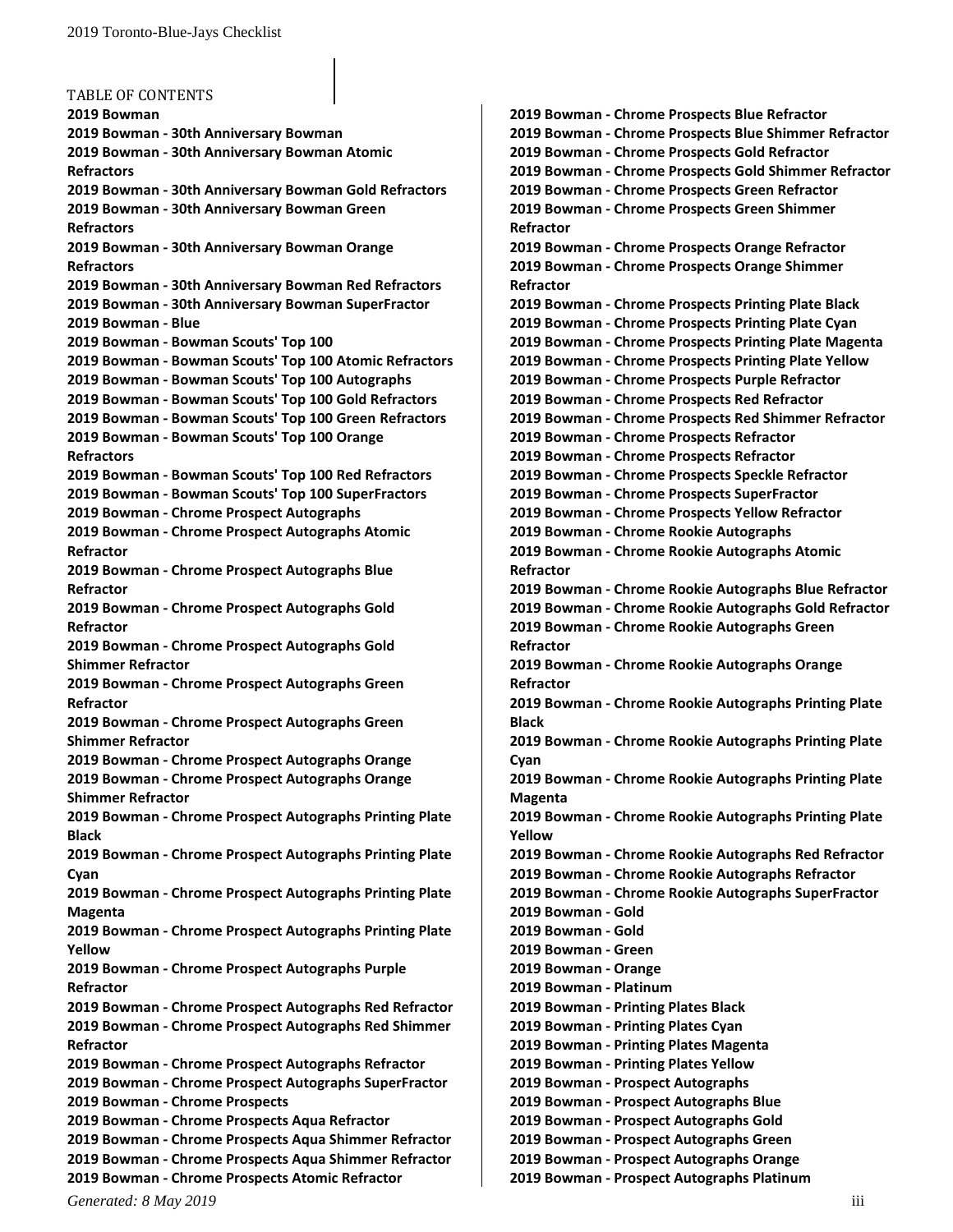**2019 Bowman - [Prospect Autographs Purple](#page-11-6) 2019 Bowman - [Prospect Autographs Red](#page-11-7) [2019 Bowman -](#page-11-8) Prospects [2019 Bowman -](#page-11-9) Prospects Blue 2019 Bowman - [Prospects Camo](#page-11-10) [2019 Bowman -](#page-11-11) Prospects Gold 2019 Bowman - [Prospects Green](#page-11-12) 2019 Bowman - [Prospects Orange](#page-11-13) 2019 Bowman - [Prospects Platinum](#page-11-14) 2019 Bowman - [Prospects Printing Plates Black](#page-11-15) 2019 Bowman - [Prospects Printing Plates Black](#page-11-16) 2019 Bowman - [Prospects Printing Plates Cyan](#page-11-17) 2019 Bowman - [Prospects Printing Plates Magenta](#page-11-18) 2019 Bowman - [Prospects Printing Plates Yellow](#page-11-19) 2019 Bowman - [Prospects Purple](#page-11-20) [2019 Bowman -](#page-11-21) Prospects Red 2019 Bowman - [Prospects Sky Blue](#page-11-22) [2019 Bowman -](#page-11-23) Purple 2019 Bowman - [Ready for the Show](#page-11-24) 2019 Bowman - [Ready for the Show Atomic Refractors](#page-11-25) 2019 Bowman - [Ready for the Show Gold Refractor](#page-11-26) 2019 Bowman - [Ready for the Show Green Refractor](#page-11-27) 2019 Bowman - [Ready for the Show Orange Refractor](#page-12-0) 2019 Bowman - [Ready for the Show Red Refractor](#page-12-1) 2019 Bowman - [Ready for the Show SuperFractor](#page-12-2) [2019 Bowman -](#page-12-3) Red 2019 Bowman - [Rookie of the Year Favorites](#page-12-4) 2019 Bowman - [Rookie of the Year Favorites Atomic](#page-12-5)  [Refractors](#page-12-5) 2019 Bowman - [Rookie of the Year Favorites Autographs](#page-12-6) 2019 Bowman - [Rookie of the Year Favorites Autographs](#page-12-7)  [Gold Refractor](#page-12-7) 2019 Bowman - [Rookie of the Year Favorites Autographs](#page-12-8)  [Orange Refractor](#page-12-8) 2019 Bowman - [Rookie of the Year Favorites Autographs](#page-12-9)  [Red Refractor](#page-12-9) 2019 Bowman - [Rookie of the Year Favorites Autographs](#page-12-10)  [SuperFractor](#page-12-10) 2019 Bowman - [Rookie of the Year Favorites Gold](#page-12-11)  [Refractors](#page-12-11) 2019 Bowman - [Rookie of the Year Favorites Green](#page-12-12)  [Refractors](#page-12-12) 2019 Bowman - [Rookie of the Year Favorites Orange](#page-12-13)  [Refractors](#page-12-13) 2019 Bowman - [Rookie of the Year Favorites Red Refractors](#page-12-14) 2019 Bowman - [Rookie of the Year Favorites SuperFractor](#page-12-15) [2019 Bowman -](#page-12-16) Sky Blue [2019 Bowman -](#page-12-17) Talent Pipeline 2019 Bowman - [Talent Pipeline Atomic Refractors](#page-12-18) 2019 Bowman - [Talent Pipeline Gold Refractors](#page-12-19) 2019 Bowman - [Talent Pipeline Green Refractors](#page-12-20) 2019 Bowman - [Talent Pipeline Orange Refractors](#page-12-21) 2019 Bowman - [Talent Pipeline Red Refractors](#page-12-22) 2019 Bowman - [Talent Pipeline SuperFractor](#page-12-23) [2019 Donruss](#page-12-24) 2019 Donruss - [150th Anniversary](#page-12-25) [2019 Donruss -](#page-12-26) 42 Tribute [2019 Donruss -](#page-12-27) Artist Proof 2019 Donruss - [Bleachers Inc. Autographs](#page-12-28)**

**2019 Donruss - [Bleachers Inc. Autographs Black](#page-13-0) 2019 Donruss - [Bleachers Inc. Autographs Blue](#page-13-1) 2019 Donruss - [Bleachers Inc. Autographs Gold](#page-13-2) 2019 Donruss - [Bleachers Inc. Autographs Green](#page-13-3) 2019 Donruss - [Bleachers Inc. Autographs Pink Fireworks](#page-13-4) 2019 Donruss - [Bleachers Inc. Autographs Red](#page-13-5) 2019 Donruss - [Career Stat Line](#page-13-6) 2019 Donruss - [Career Stat Line](#page-13-7) 2019 Donruss - [Father's Day Ribbon](#page-13-8) 2019 Donruss - [Franchise Features](#page-13-9) 2019 Donruss - [Franchise Features Black](#page-13-10) 2019 Donruss - [Franchise Features Blue](#page-13-11) 2019 Donruss - [Franchise Features Bronze](#page-13-12) 2019 Donruss - [Franchise Features Diamond](#page-13-13) 2019 Donruss - [Franchise Features Gold](#page-13-14) 2019 Donruss - [Franchise Features Green](#page-13-15) 2019 Donruss - [Franchise Features Pink Fireworks](#page-13-16) 2019 Donruss - [Franchise Features Rapture](#page-13-17) 2019 Donruss - [Franchise Features Red](#page-13-18) 2019 Donruss - [Franchise Features Vector](#page-13-19) [2019 Donruss -](#page-13-20) Holo Back [2019 Donruss -](#page-13-21) Holo Orange [2019 Donruss -](#page-13-22) Holo Orange [2019 Donruss -](#page-13-23) Holo Pink [2019 Donruss -](#page-13-24) Holo Purple [2019 Donruss -](#page-13-25) Holo Red 2019 Donruss - [Independence Day](#page-14-0) 2019 Donruss - [Mother's Day Ribbon](#page-14-1) 2019 Donruss - [Mother's Day Ribbon](#page-14-2) [2019 Donruss -](#page-14-3) Press Proof 2019 Donruss - [Printing Plate Black](#page-14-4) 2019 Donruss - [Printing Plate Cyan](#page-14-5) 2019 Donruss - [Printing Plate Magenta](#page-14-6) 2019 Donruss - [Printing Plate Yellow](#page-14-7) 2019 Donruss - [Printing Plate Yellow](#page-14-8) 2019 Donruss - [Rated Prospect Material](#page-14-9) 2019 Donruss - [Rated Prospect Material Black](#page-14-10) 2019 Donruss - [Rated Prospect Material Gold](#page-14-11) 2019 Donruss - [Rated Prospect Material Signatures](#page-14-12) 2019 Donruss - [Rated Prospect Material Signatures Black](#page-14-13) 2019 Donruss - [Rated Prospect Material Signatures Gold](#page-14-14) 2019 Donruss - [Retro 1985 Materials](#page-14-15) 2019 Donruss - [Retro 1985 Materials Black](#page-14-16) 2019 Donruss - [Retro 1985 Materials Gold](#page-14-17) 2019 Donruss - [Season Stat Line](#page-14-18) 2019 Donruss - [Signature Series](#page-14-19) 2019 Donruss - [Signature Series Black](#page-14-20) 2019 Donruss - [Signature Series Blue](#page-15-0) 2019 Donruss - [Signature Series Blue](#page-15-1) 2019 Donruss - [Signature Series Gold](#page-15-2) 2019 Donruss - [Signature Series Green](#page-15-3) 2019 Donruss - [Signature Series Pink Fireworks](#page-15-4) 2019 Donruss - [Signature Series Red](#page-15-5) [2019 Donruss -](#page-15-6) Whammy [2019 Panini Diamond Kings](#page-15-7) [2019 Panini Diamond Kings -](#page-15-8) 2003 DK Retro [2019 Panini Diamond Kings -](#page-15-9) 2003 DK Retro Artist Proof [2019 Panini Diamond Kings -](#page-15-10) 2003 DK Retro Artist Proof [Blue](#page-15-10)**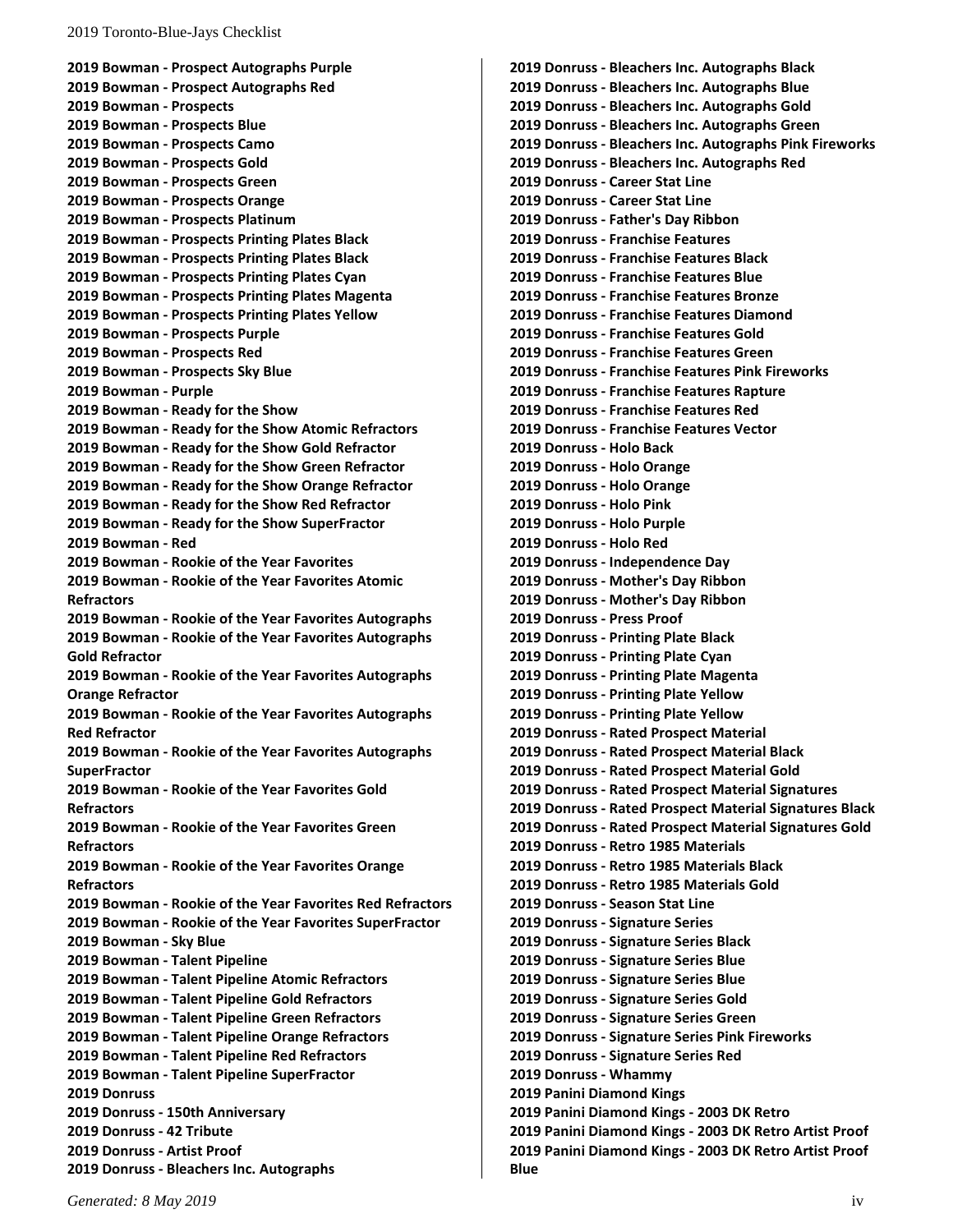**[2019 Panini Diamond Kings -](#page-15-11) 2003 DK Retro Artist Proof [Masterpiece](#page-15-11) [2019 Panini Diamond Kings -](#page-15-12) 2003 DK Retro Framed Black [2019 Panini Diamond Kings -](#page-15-13) 2003 DK Retro Framed Blue [2019 Panini Diamond Kings -](#page-15-14) 2003 DK Retro Framed Plum [2019 Panini Diamond Kings -](#page-15-15) 2003 DK Retro Framed Red [2019 Panini Diamond Kings -](#page-15-16) Artist Proof [2019 Panini Diamond Kings -](#page-15-17) Artist Proof Blue [2019 Panini Diamond Kings -](#page-15-18) Artist Proof Masterpiece [2019 Panini Diamond Kings -](#page-15-19) Framed Black [2019 Panini Diamond Kings -](#page-15-20) Framed Blue [2019 Panini Diamond Kings -](#page-15-21) Framed Plum [2019 Panini Diamond Kings -](#page-15-22) Framed Red [2019 Panini Diamond Kings -](#page-15-23) Heirs to the Throne 2019 Panini Diamond Kings - [Heirs to the Throne Holo Blue](#page-15-24) [2019 Panini Diamond Kings -](#page-15-25) Heirs to the Throne [Masterpiece](#page-15-25) [2019 Panini Diamond Kings -](#page-16-0) Squires [2019 Panini Diamond Kings -](#page-16-1) Squires Holo Blue [2019 Panini Diamond Kings -](#page-16-2) Squires Holo Gold [2019 Panini Diamond Kings -](#page-16-3) Squires Masterpiece [2019 Panini Diamond Kings -](#page-16-4) Team Heroes [2019 Panini Diamond Kings -](#page-16-5) Team Heroes Holo Blue [2019 Panini Diamond Kings -](#page-16-6) Team Heroes Holo Gold [2019 Panini Diamond Kings -](#page-16-7) Team Heroes Masterpiece [2019 Topps](#page-16-8) 2019 Topps - [150th Anniversary](#page-16-9) 2019 Topps - [150th Anniversary Commemorative Medallion](#page-16-10)  [Autographs](#page-16-10) 2019 Topps - [150th Anniversary Commemorative](#page-16-11)  [Medallions](#page-16-11) 2019 Topps - [150th Anniversary Commemorative](#page-16-12)  [Medallions 150th Anniversary](#page-16-12) 2019 Topps - [150th Anniversary Commemorative](#page-16-13)  [Medallions Gold](#page-16-13) 2019 Topps - [150th Anniversary Commemorative](#page-16-14)  [Medallions Platinum](#page-16-14) 2019 Topps - [150th Anniversary Commemorative](#page-16-15)  [Medallions Red](#page-16-15) 2019 Topps - [1984 Topps Baseball](#page-16-16) 2019 Topps - [1984 Topps Baseball 150th Anniversary](#page-16-17) 2019 Topps - [1984 Topps Baseball 5x7](#page-16-18) 2019 Topps - [1984 Topps Baseball 5x7 Gold](#page-16-19) 2019 Topps - [1984 Topps Baseball Autographs](#page-16-20) 2019 Topps - [1984 Topps Baseball Autographs 150th](#page-16-21)  [Anniversary](#page-16-21) 2019 Topps - [1984 Topps Baseball Autographs Gold](#page-16-22) 2019 Topps - [1984 Topps Baseball Autographs Platinum](#page-16-23) 2019 Topps - [1984 Topps Baseball Autographs Red](#page-16-24) 2019 Topps - [1984 Topps Baseball Platinum](#page-16-25) 2019 Topps - [1984 Topps Baseball Red](#page-16-26) 2019 Topps - [Advanced Stat](#page-16-27) [2019 Topps -](#page-16-28) Black 2019 Topps - [Father's Day Blue](#page-16-29) [2019 Topps -](#page-17-0) Gold 2019 Topps - [Independence Day](#page-17-1) 2019 Topps - [Legacy of Baseball Autographs](#page-17-2) 2019 Topps - [Legacy of Baseball Autographs 150th](#page-17-3)  [Anniversary](#page-17-3)**

**2019 Topps - [Legacy of Baseball Autographs Gold](#page-17-4) 2019 Topps - [Legacy of Baseball Autographs Platinum](#page-17-5) 2019 Topps - [Legacy of Baseball Autographs Red](#page-17-6) 2019 Topps - [Memorial Day Camo](#page-17-7) 2019 Topps - [Memorial Day Camo](#page-17-8) 2019 Topps - [Mother's Day Pink](#page-17-9) [2019 Topps -](#page-17-10) Platinum 2019 Topps - [Printing Plate Black](#page-17-11) 2019 Topps - [Printing Plate Cyan](#page-17-12) 2019 Topps - [Printing Plate Cyan](#page-17-13) 2019 Topps - [Printing Plate Magenta](#page-17-14) 2019 Topps - [Printing Plate Yellow](#page-17-15) [2019 Topps -](#page-18-0) Purple - Meijer 2019 Topps - [Rainbow Foil](#page-18-1) 2019 Topps - [Silver Pack 1984 Topps Baseball Chrome](#page-18-2) 2019 Topps - [Silver Pack 1984 Topps Baseball Chrome](#page-18-3)  [Autographs](#page-18-3) 2019 Topps - [Silver Pack 1984 Topps Baseball Chrome](#page-18-4)  [Autographs Orange](#page-18-4) 2019 Topps - [Silver Pack 1984 Topps Baseball Chrome](#page-18-5)  [Autographs Red](#page-18-5) 2019 Topps - [Silver Pack 1984 Topps Baseball Chrome](#page-18-6)  [Autographs SuperFractor](#page-18-6) 2019 Topps - [Silver Pack 1984 Topps Baseball Chrome Blue](#page-18-7) 2019 Topps - [Silver Pack 1984 Topps Baseball Chrome Gold](#page-18-8) 2019 Topps - [Silver Pack 1984 Topps Baseball Chrome](#page-18-9)  [Green](#page-18-9) 2019 Topps - [Silver Pack 1984 Topps Baseball Chrome](#page-18-10)  [Orange](#page-18-10) 2019 Topps - [Silver Pack 1984 Topps Baseball Chrome](#page-18-11)  [Purple](#page-18-11) 2019 Topps - [Silver Pack 1984 Topps Baseball Chrome Red](#page-18-12) 2019 Topps - [Silver Pack 1984 Topps Baseball Chrome](#page-18-13)  [SuperFractor](#page-18-13) 2019 Topps - [Stars of the Game](#page-18-14) 2019 Topps - [Vintage Stock](#page-18-15) [2019 Topps -](#page-18-16) Yellow - Walgreens [2019 Topps Gypsy Queen](#page-18-17) [2019 Topps Gypsy Queen -](#page-18-18) Bazooka Back [2019 Topps Gypsy Queen -](#page-18-19) Bazooka Back [2019 Topps Gypsy Queen](#page-18-20) - Black [2019 Topps Gypsy Queen -](#page-18-21) Black & White [2019 Topps Gypsy Queen -](#page-18-22) Chrome Box Topper [2019 Topps Gypsy Queen -](#page-18-23) Chrome Box Topper Gold 2019 Topps Gypsy Queen - [Chrome Box Topper Indigo](#page-18-24) [2019 Topps Gypsy Queen](#page-19-0) - Chrome Box Topper Red [2019 Topps Gypsy Queen -](#page-19-1) Chrome Box Topper [SuperFractor](#page-19-1) [2019 Topps Gypsy Queen -](#page-19-2) GQ Logo Swap [2019 Topps Gypsy Queen -](#page-19-3) GQ Logo Swap [2019 Topps Gypsy Queen -](#page-19-4) Green [2019 Topps Gypsy Queen -](#page-19-5) Gypsy Queen Autographs [2019 Topps Gypsy Queen -](#page-19-6) Gypsy Queen Autographs [Bazooka Back](#page-19-6) 2019 Topps Gypsy Queen - [Gypsy Queen Autographs Black](#page-19-7) 2019 Topps Gypsy Queen - [Gypsy Queen Autographs Black](#page-19-8)  [and White](#page-19-8) 2019 Topps Gypsy Queen - [Gypsy Queen Autographs GQ](#page-19-9)  [Logo Swap](#page-19-9)**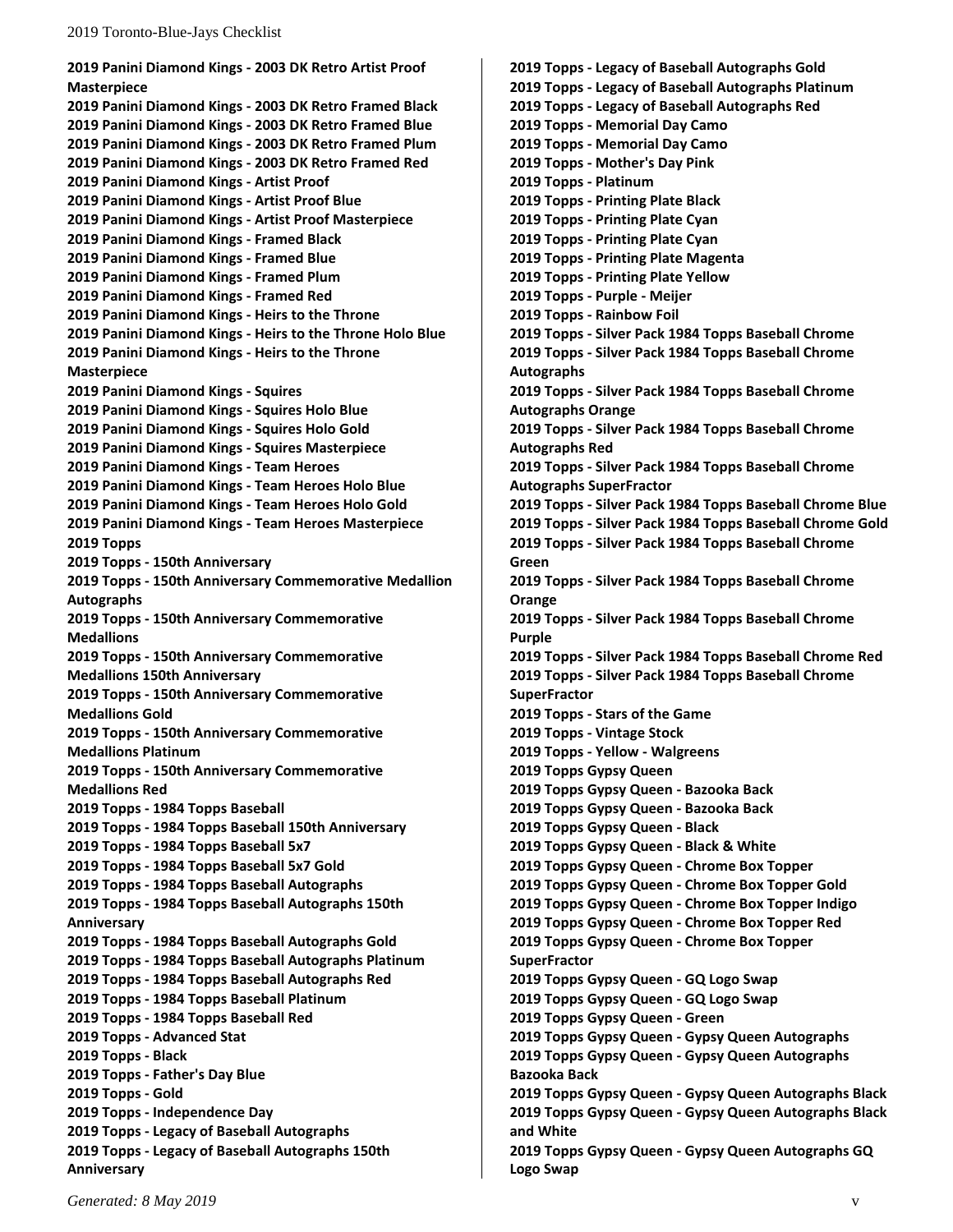**2019 Topps Gypsy Queen - [Gypsy Queen Autographs Indigo](#page-19-10) [2019 Topps Gypsy Queen -](#page-19-11) Indigo [2019 Topps Gypsy Queen -](#page-19-12) Mini Rookie Autographs 2019 Topps Gypsy Queen - [Mini Rookie Autographs Black](#page-19-13) 2019 Topps Gypsy Queen - [Mini Rookie Autographs Black](#page-19-14)  [and White](#page-19-14) [2019 Topps Gypsy Queen -](#page-19-15) Missing Nameplate 2019 Topps Gypsy Queen - [Power Performers Portrait Art](#page-19-16)  [Patch Originals](#page-19-16) [2019 Topps Gypsy Queen -](#page-19-17) Purple [2019 Topps Gypsy Queen -](#page-19-18) Red 2019 Topps Gypsy Queen - [Topps Vault First Edition \(Blank](#page-19-19)  [Back\)](#page-19-19) [2019 Topps Heritage](#page-19-20) 2019 Topps Heritage - [1970 Poster Box Loader](#page-19-21) 2019 Topps Heritage - [1970 Topps Scratch-Offs](#page-20-0) [2019 Topps Heritage -](#page-20-1) Black Border [2019 Topps Heritage -](#page-20-2) Black Border [2019 Topps Heritage -](#page-20-3) Chrome 2019 Topps Heritage - [Chrome \(Walmart Exclusives\)](#page-20-4) 2019 Topps Heritage - [Chrome Black Refractor](#page-20-5) 2019 Topps Heritage - [Chrome Black Refractor \(Walmart](#page-20-6)  [Exclusives\)](#page-20-6) 2019 Topps Heritage - [Chrome Purple Refractor](#page-20-7) [2019 Topps Heritage -](#page-20-8) Chrome Refractor 2019 Topps Heritage - [Chrome Refractor \(Walmart](#page-20-9)  [Exclusives\)](#page-20-9) 2019 Topps Heritage - [Chrome Super Refractor \(Walmart](#page-20-10)  [Exclusives\)](#page-20-10) [2019 Topps Heritage -](#page-20-11) Mini [2019 Topps Heritage -](#page-20-12) O-Pee-Chee Backs [2019 Topps Heritage -](#page-20-13) Real One Autographs 2019 Topps Heritage - [Real One Autographs Special Edition](#page-20-14)  [Red Ink](#page-20-14) [2019 Topps Heritage -](#page-20-15) Silver Metal [2019 Topps Inception](#page-20-16) [2019 Topps Inception -](#page-20-17) Blue [2019 Topps Inception -](#page-20-18) Blue [2019 Topps Inception -](#page-20-19) Green 2019 [Topps Inception -](#page-20-20) Inception 1 of 1 2019 Topps Inception - [Inception Autograph Jumbo Patch](#page-20-21) 2019 Topps Inception - [Inception Autograph Jumbo Patch](#page-20-22)  [Blue](#page-20-22) 2019 Topps Inception - [Inception Autograph Jumbo Patch](#page-20-23)  [Inception](#page-20-23) 2019 Topps Inception - [Inception Autograph Jumbo Patch](#page-20-24)  [Orange](#page-20-24) 2019 Topps Inception - [Inception Autograph Patch](#page-20-25) 2019 Topps Inception - [Inception Autograph Patch Blue](#page-20-26)  [Button](#page-20-26) 2019 Topps Inception - [Inception Autograph Patch](#page-20-27)  [Inception Majestic Logo](#page-20-27) 2019 Topps Inception - [Inception Autograph Patch Magenta](#page-20-28) 2019 Topps Inception - [Inception Autograph Patch Orange](#page-21-0) 2019 Topps Inception - [Inception Autograph Patch Red](#page-21-1) 2019 Topps Inception - [Inception Autographed Letter Book](#page-21-2) 2019 Topps Inception - [Inception Autographed Team Logo](#page-21-3)  [Patch Book](#page-21-3) 2019 Topps Inception - [Inception Silver Signings](#page-21-4)**

**2019 Topps Inception - [Inception Silver Signings Gold Ink](#page-21-5) 2019 Topps Inception - [Inception Silver Signings Gold Ink](#page-21-6)  [Inscription](#page-21-6) 2019 Topps Inception - [Inception Silver Signings Gold Ink](#page-21-7)  [Inscription](#page-21-7) [2019 Topps Inception -](#page-21-8) Magenta [2019 Topps Inception -](#page-21-9) Orange [2019 Topps Inception -](#page-21-10) Printing Plate Black [2019 Topps Inception -](#page-21-11) Printing Plate Cyan 2019 Topps Inception - [Printing Plate Magenta](#page-21-12) [2019 Topps Inception -](#page-21-13) Printing Plate Yellow [2019 Topps Inception -](#page-21-14) Purple [2019 Topps Inception -](#page-21-15) Red 2019 Topps Inception - [Rookies & Emerging Stars](#page-21-16)  [Autographs](#page-21-16) 2019 Topps Inception - [Rookies & Emerging Stars](#page-21-17)  [Autographs Blue](#page-21-17) 2019 Topps Inception - [Rookies & Emerging Stars](#page-21-18)  [Autographs Inception](#page-21-18) 2019 Topps Inception - [Rookies & Emerging Stars](#page-21-19)  [Autographs Inception](#page-21-19) 2019 Topps Inception - [Rookies & Emerging Stars](#page-21-20)  [Autographs Magenta](#page-21-20) 2019 Topps Inception - [Rookies & Emerging Stars](#page-21-21)  [Autographs Orange](#page-21-21) 2019 Topps Inception - [Rookies & Emerging Stars](#page-21-22)  [Autographs Red](#page-21-22) [2019 Topps Living](#page-21-23) [2019 Topps Now](#page-21-24) 2019 Topps Now - [Moment of the Week](#page-22-0) 2019 Topps Now - [Moment of the Week -](#page-22-1) Gold [2019 Topps Now -](#page-22-2) Off-Season [2019 Topps Now Future](#page-22-3) [2019 Topps Now Future -](#page-22-4) SN1 Team Set Winner [2019 Topps Now Future -](#page-22-5) SN10 Team Set Winner [2019 Topps Now Future -](#page-22-6) SN199 Team Set Winner [2019 Topps Now Future -](#page-22-7) SN199 Team Set Winner [2019 Topps Now Future -](#page-22-8) SN25 Team Set Winner [2019 Topps Now Future -](#page-22-9) SN49 Team Set Winner [2019 Topps Now Future -](#page-22-10) SN5 Team Set Winner [2019 Topps Now Future -](#page-22-11) SN99 Team Set Winner [2019 Topps Now Road to Opening Day -](#page-22-12) Toronto Blue Jays [2019 Topps On-Demand](#page-22-13) Black and White - 2018 Champions [and Awards](#page-22-13) [2019 Topps On-Demand Inspired by '55 Bowman](#page-22-14) [2019 Topps On-Demand Inspired by '55 Bowman -](#page-22-15) '55 [Bowman](#page-22-15) [2019 Topps On-Demand Inspired by '55 Bowman -](#page-22-16) '77 Dial [TV](#page-22-16) [2019 Topps On-Demand Inspired by '55 Bowman -](#page-22-17) '89 [Bowman TV](#page-22-17) [2019 Topps Opening Day](#page-22-18) [2019 Topps Opening Day](#page-22-19) - Maple Leaf [2019 Topps Opening](#page-22-20) Day - Mascots [2019 Topps Opening Day -](#page-22-21) Opening Day [2019 Topps Opening](#page-22-22) Day - Opening Day 1 of 1 [2019 Topps Opening Day -](#page-22-23) Opening Day Autographs [2019 Topps Opening Day -](#page-22-24) Opening Day Edition [2019 Topps Opening Day -](#page-22-25) Printing Plate Black**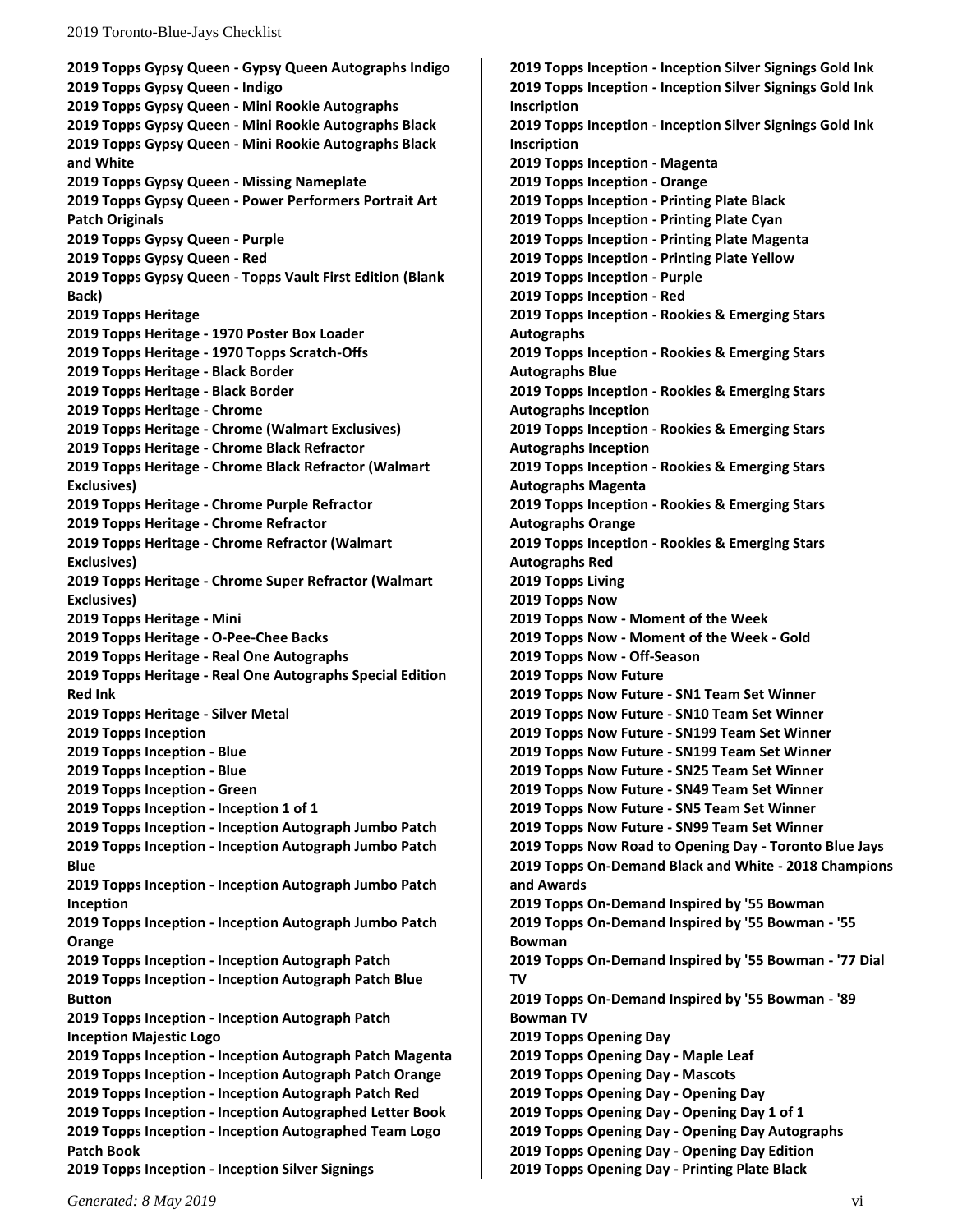**[2019 Topps Opening Day -](#page-23-0) Printing Plate Cyan [2019 Topps Opening Day -](#page-23-1) Printing Plate Magenta [2019 Topps Opening Day -](#page-23-2) Printing Plate Yellow [2019 Topps Opening Day -](#page-23-3) Purple [2019 Topps Opening Day -](#page-23-4) Red [2019 Topps R.B.I. Baseball](#page-23-5) [2019 Topps Throwback Thursday](#page-23-6) [2019 Topps Toronto Blue Jays](#page-23-7) [2019 Topps Toronto Blue Jays](#page-23-8) [2019 Topps Utz](#page-23-9)**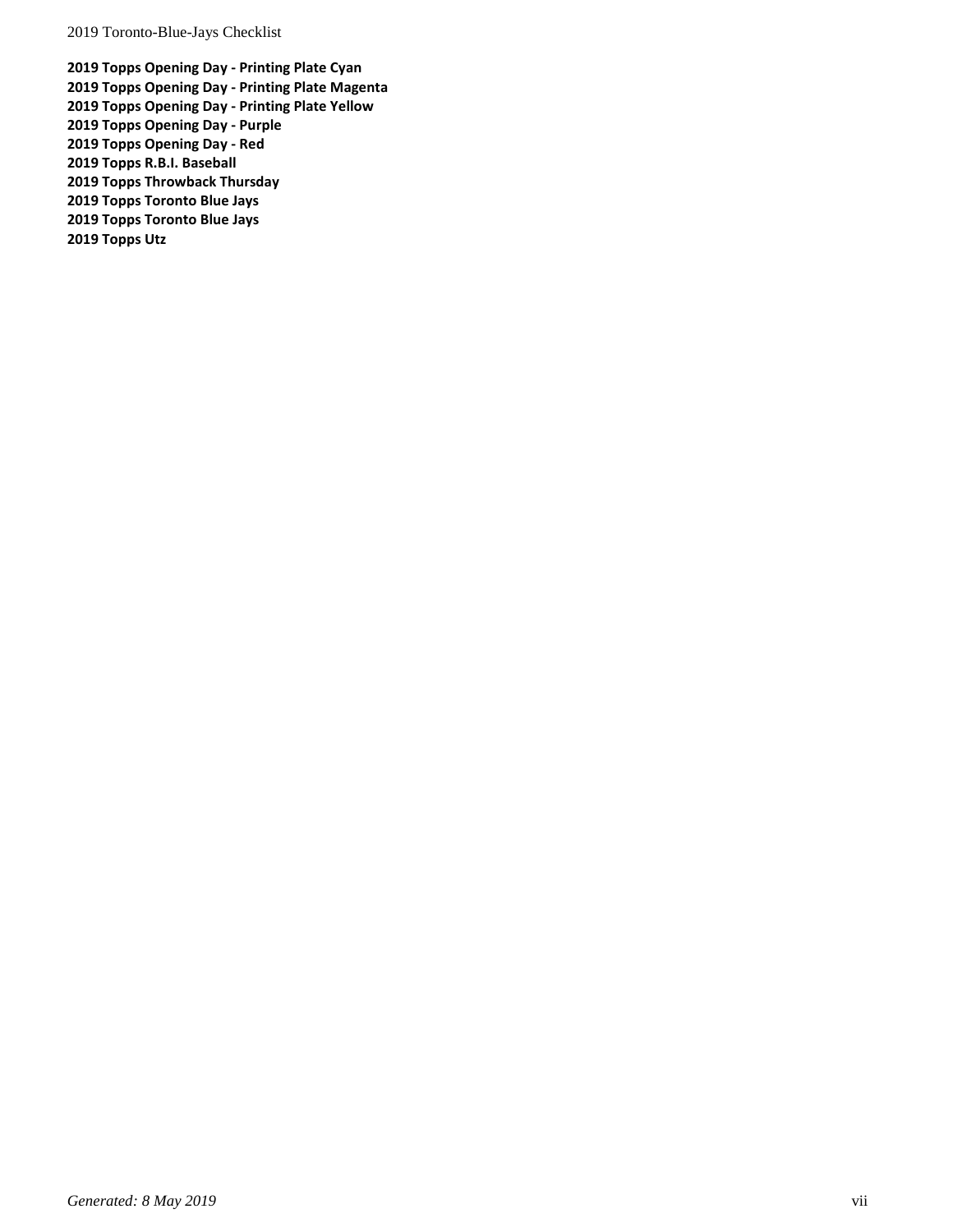#### <span id="page-8-0"></span>**2019 Bowman**

□ 28 Rowdy Tellez RC □ 40 Marcus Stroman □ 44 Ryan Borucki RC □ 48 Danny Jansen RC □ 58 Sean Reid-Foley RC  $\Box$  95 Kevin Pillar

# <span id="page-8-1"></span>**2019 Bowman - 30th Anniversary Bowman**

□ B30-BB Bo Bichette □ B30-VGJ Vladimir Guerrero Jr.

#### <span id="page-8-2"></span>**2019 Bowman - 30th Anniversary Bowman Atomic Refractors**

□ B30-BB Bo Bichette SN150 □ B30-VGJ Vladimir Guerrero Jr. SN150

#### <span id="page-8-3"></span>**2019 Bowman - 30th Anniversary Bowman Gold Refractors**

□ B30-BB Bo Bichette SN50 □ B30-VGJ Vladimir Guerrero Jr. SN50

# <span id="page-8-4"></span>**2019 Bowman - 30th Anniversary**

**Bowman Green Refractors** □ B30-BB Bo Bichette SN99 □ B30-VGJ Vladimir Guerrero Jr. SN99

#### <span id="page-8-5"></span>**2019 Bowman - 30th Anniversary Bowman Orange Refractors**

 $\Box$  B<sub>30</sub>-B<sub>B</sub> B<sub>0</sub> Bichette SN<sub>25</sub> □ B30-VGJ Vladimir Guerrero Jr. SN25

# <span id="page-8-6"></span>**2019 Bowman - 30th Anniversary Bowman Red Refractors**

□ B30-BB Bo Bichette SN5 □ B30-VGJ Vladimir Guerrero Jr. SN5

# <span id="page-8-7"></span>**2019 Bowman - 30th Anniversary**

**Bowman SuperFractor**  $\Box$  B<sub>30</sub>-B<sub>B</sub> B<sub>o</sub> Bichette SN<sub>1</sub> □ B30-VGJ Vladimir Guerrero Jr. SN1

# <span id="page-8-8"></span>**2019 Bowman - Blue**

□ 28 Rowdy Tellez SN150 □ 40 Marcus Stroman SN150 □ 44 Ryan Borucki SN150 □ 48 Danny Jansen SN150 □ 58 Sean Reid-Foley SN150  $\Box$  95 Kevin Pillar SN150

# <span id="page-8-9"></span>**2019 Bowman - Bowman Scouts' Top 100**

□ BTP-1 Vladimir Guerrero Jr. □ BTP-7 Bo Bichette □ BTP-74 Nate Pearson

#### <span id="page-8-10"></span>**2019 Bowman - Bowman Scouts' Top 100 Atomic Refractors**

 $\Box$  BTP-1 Vladimir Guerrero Jr. SN150 □ BTP-7 Bo Bichette SN150

□ BTP-74 Nate Pearson SN150

# <span id="page-8-11"></span>**2019 Bowman - Bowman Scouts' Top 100 Autographs**

□ BTP-74 Nate Pearson AU, SN50

#### <span id="page-8-12"></span>**2019 Bowman - Bowman Scouts' Top 100 Gold Refractors**

□ BTP-1 Vladimir Guerrero Jr. SN50  $\n **BTP-7**$  Bo Bichette SN50 □ BTP-74 Nate Pearson SN50

#### <span id="page-8-13"></span>**2019 Bowman - Bowman Scouts' Top 100 Green Refractors**

□ BTP-1 Vladimir Guerrero Jr. SN99 □ BTP-7 Bo Bichette SN99 □ BTP-74 Nate Pearson SN99

#### <span id="page-8-14"></span>**2019 Bowman - Bowman Scouts' Top 100 Orange Refractors**

□ BTP-1 Vladimir Guerrero Jr. SN25  $\Box$  BTP-7 Bo Bichette SN25 □ BTP-74 Nate Pearson SN25

#### <span id="page-8-15"></span>**2019 Bowman - Bowman Scouts' Top 100 Red Refractors**

□ BTP-1 Vladimir Guerrero Jr. SN5 □ BTP-7 Bo Bichette SN5 □ BTP-74 Nate Pearson SN5

# <span id="page-8-16"></span>**2019 Bowman - Bowman Scouts' Top 100 SuperFractors**

□ BTP-1 Vladimir Guerrero Jr. SN1  $\neg$  BTP-7 Bo Bichette SN1 □ BTP-74 Nate Pearson SN1

#### <span id="page-8-17"></span>**2019 Bowman - Chrome Prospect Autographs**

□ CPA-CS Chad Spanberger AU, SN499 □ CPA-VGJ Vladimir Guerrero Jr. AU, SN499

#### <span id="page-8-18"></span>**2019 Bowman - Chrome Prospect Autographs Atomic Refractor**

□ CPA-CS Chad Spanberger AU, SN100 □ CPA-VGJ Vladimir Guerrero Jr. AU, SN100

#### <span id="page-8-19"></span>**2019 Bowman - Chrome Prospect Autographs Blue Refractor**

□ CPA-CS Chad Spanberger AU, SN150 □ CPA-VGJ Vladimir Guerrero Jr. AU, SN150

# <span id="page-8-20"></span>**2019 Bowman - Chrome Prospect Autographs Gold Refractor**

□ CPA-CS Chad Spanberger AU, SN50 □ CPA-VGJ Vladimir Guerrero Jr. AU, SN50

#### <span id="page-8-21"></span>**2019 Bowman - Chrome Prospect Autographs Gold Shimmer Refractor**

□ CPA-CS Chad Spanberger AU,SN50 □ CPA-VGJ Vladimir Guerrero Jr. AU,SN50

#### <span id="page-8-22"></span>**2019 Bowman - Chrome Prospect Autographs Green Refractor**

□ CPA-CS Chad Spanberger AU, SN99 □ CPA-VGJ Vladimir Guerrero Jr. AU, SN99

## <span id="page-8-23"></span>**2019 Bowman - Chrome Prospect Autographs Green Shimmer Refractor**

□ CPA-CS Chad Spanberger SN99 □ CPA-VGJ Vladimir Guerrero Jr. SN99

#### <span id="page-8-24"></span>**2019 Bowman - Chrome Prospect Autographs Orange**

□ CPA-CS Chad Spanberger SN25 □ CPA-VGJ Vladimir Guerrero Jr. SN25

# <span id="page-8-25"></span>**2019 Bowman - Chrome Prospect Autographs Orange Shimmer Refractor**

□ CPA-CS Chad Spanberger SN25 □ CPA-VGJ Vladimir Guerrero Jr. SN25

# <span id="page-8-26"></span>**2019 Bowman - Chrome Prospect Autographs Printing Plate Black**

□ CPA-CS Chad Spanberger SN1 □ CPA-VGJ Vladimir Guerrero Jr. SN1

# <span id="page-8-27"></span>**2019 Bowman - Chrome Prospect Autographs Printing Plate Cyan**

□ CPA-CS Chad Spanberger SN1 □ CPA-VGJ Vladimir Guerrero Jr. SN1

#### <span id="page-8-28"></span>**2019 Bowman - Chrome Prospect Autographs Printing Plate Magenta**

□ CPA-CS Chad Spanberger SN1 □ CPA-VGJ Vladimir Guerrero Jr. SN1

<span id="page-8-29"></span>**2019 Bowman - Chrome Prospect Autographs Printing Plate Yellow** □ CPA-CS Chad Spanberger SN1 □ CPA-VGI Vladimir Guerrero Ir. SN1

# <span id="page-8-30"></span>**2019 Bowman - Chrome Prospect Autographs Purple Refractor**

□ CPA-CS Chad Spanberger SN250 □ CPA-VGJ Vladimir Guerrero Jr. SN250

<span id="page-8-31"></span>**2019 Bowman - Chrome Prospect Autographs Red Refractor** □ CPA-CS Chad Spanberger SN5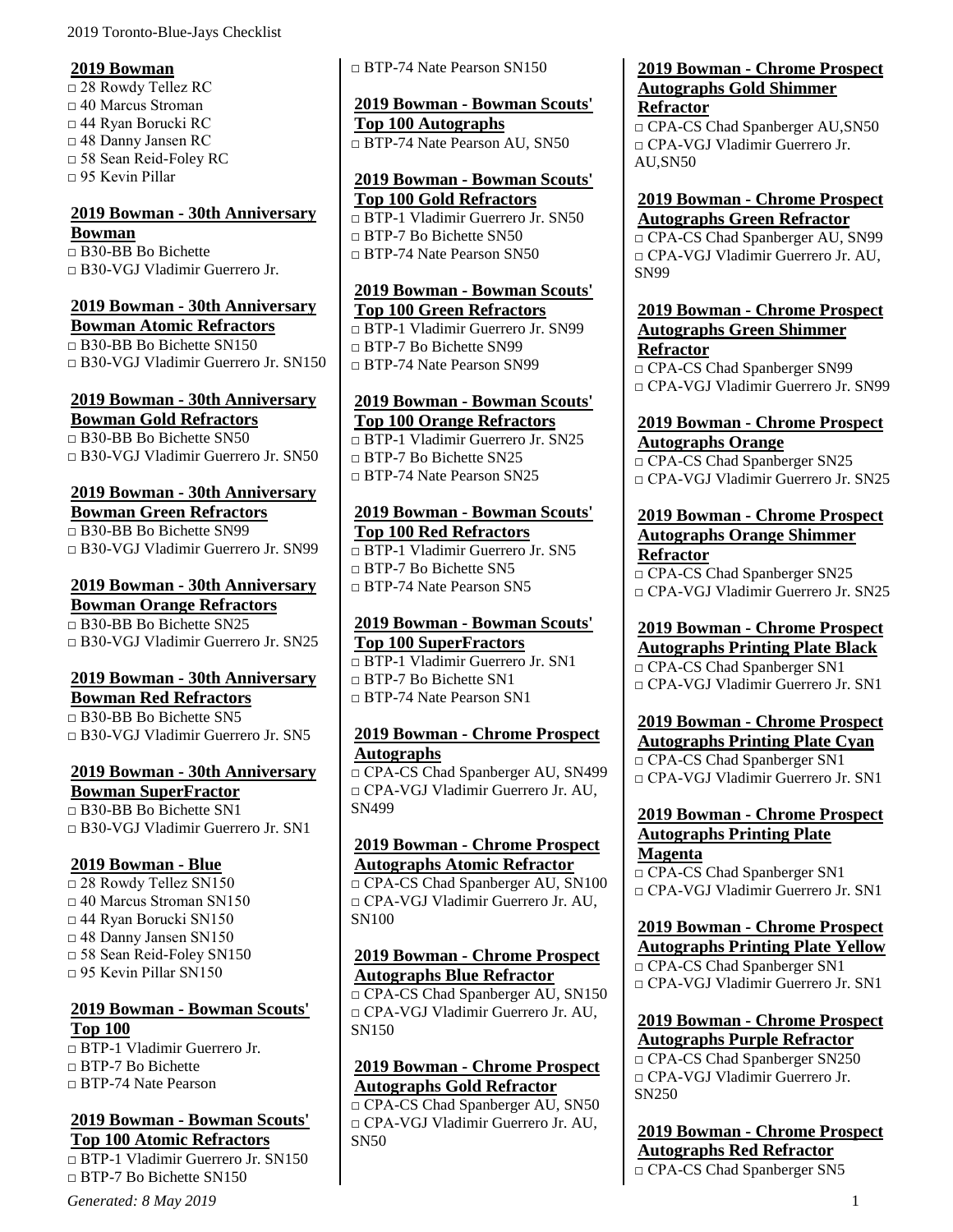□ CPA-VGJ Vladimir Guerrero Jr. SN5

#### <span id="page-9-0"></span>**2019 Bowman - Chrome Prospect Autographs Red Shimmer Refractor**

□ CPA-CS Chad Spanberger SN5 □ CPA-VGJ Vladimir Guerrero Jr. SN5

#### <span id="page-9-1"></span>**2019 Bowman - Chrome Prospect Autographs Refractor**

□ CPA-CS Chad Spanberger SN499 □ CPA-VGJ Vladimir Guerrero Jr. SN499

#### <span id="page-9-2"></span>**2019 Bowman - Chrome Prospect Autographs SuperFractor**

□ CPA-CS Chad Spanberger SN1 □ CPA-VGJ Vladimir Guerrero Jr. SN1

#### <span id="page-9-3"></span>**2019 Bowman - Chrome Prospects**

□ BCP-1 Vladimir Guerrero Jr.  $\Box$  BCP-58 Kevin Smith □ BCP-69 Orelvis Martinez □ BCP-87 Chad Spanberger □ BCP-99 Nate Pearson □ BCP-111 Bo Bichette

## <span id="page-9-4"></span>**2019 Bowman - Chrome Prospects Aqua Refractor**

□ BCP-1 Vladimir Guerrero Jr. SN125 □ BCP-58 Kevin Smith SN125 □ BCP-69 Orelvis Martinez SN125 □ BCP-87 Chad Spanberger SN125 □ BCP-99 Nate Pearson SN125 □ BCP-111 Bo Bichette SN125

#### <span id="page-9-5"></span>**2019 Bowman - Chrome Prospects Aqua Shimmer Refractor**

□ BCP-1 Vladimir Guerrero Jr. SN125 □ BCP-58 Kevin Smith SN125 □ BCP-69 Orelvis Martinez SN125 □ BCP-87 Chad Spanberger SN125

# <span id="page-9-6"></span>**2019 Bowman - Chrome Prospects Aqua Shimmer Refractor**

□ BCP-99 Nate Pearson SN125 □ BCP-111 Bo Bichette SN125

#### <span id="page-9-7"></span>**2019 Bowman - Chrome Prospects Atomic Refractor**

□ BCP-1 Vladimir Guerrero Jr. SN499 □ BCP-58 Kevin Smith SN499 □ BCP-69 Orelvis Martinez SN499 □ BCP-87 Chad Spanberger SN499 □ BCP-99 Nate Pearson SN499 □ BCP-111 Bo Bichette SN499

### <span id="page-9-8"></span>**2019 Bowman - Chrome Prospects Blue Refractor**

□ BCP-1 Vladimir Guerrero Jr. SN150 □ BCP-58 Kevin Smith SN150

□ BCP-69 Orelvis Martinez SN150 □ BCP-87 Chad Spanberger SN150 □ BCP-99 Nate Pearson SN150 □ BCP-111 Bo Bichette SN150

#### <span id="page-9-9"></span>**2019 Bowman - Chrome Prospects Blue Shimmer Refractor**

- □ BCP-1 Vladimir Guerrero Jr. SN150  $\Box$  BCP-58 Kevin Smith SN150
- □ BCP-69 Orelvis Martinez SN150
- □ BCP-87 Chad Spanberger SN150
- □ BCP-99 Nate Pearson SN150
- $\Box$  BCP-111 Bo Bichette SN150

## <span id="page-9-10"></span>**2019 Bowman - Chrome Prospects Gold Refractor**

□ BCP-1 Vladimir Guerrero Jr. SN50  $\Box$  BCP-58 Kevin Smith SN50 □ BCP-69 Orelvis Martinez SN50 □ BCP-87 Chad Spanberger SN50 □ BCP-99 Nate Pearson SN50  $\Box$  BCP-111 Bo Bichette SN50

## <span id="page-9-11"></span>**2019 Bowman - Chrome Prospects Gold Shimmer Refractor**

□ BCP-1 Vladimir Guerrero Jr. SN50  $\neg$  BCP-58 Kevin Smith SN50 □ BCP-69 Orelvis Martinez SN50 □ BCP-87 Chad Spanberger SN50 □ BCP-99 Nate Pearson SN50 □ BCP-111 Bo Bichette SN50

### <span id="page-9-12"></span>**2019 Bowman - Chrome Prospects Green Refractor**

- □ BCP-1 Vladimir Guerrero Jr. SN99 □ BCP-58 Kevin Smith SN99 □ BCP-69 Orelvis Martinez SN99
- □ BCP-87 Chad Spanberger SN99
- □ BCP-99 Nate Pearson SN99
- □ BCP-111 Bo Bichette SN99

#### <span id="page-9-13"></span>**2019 Bowman - Chrome Prospects Green Shimmer Refractor**

- □ BCP-1 Vladimir Guerrero Jr. SN99
- □ BCP-58 Kevin Smith SN99
- □ BCP-69 Orelvis Martinez SN99
- □ BCP-87 Chad Spanberger SN99
- □ BCP-99 Nate Pearson SN99
- □ BCP-111 Bo Bichette SN99

### <span id="page-9-14"></span>**2019 Bowman - Chrome Prospects Orange Refractor**

- □ BCP-1 Vladimir Guerrero Jr. SN25
- $\neg$  BCP-58 Kevin Smith SN25
- □ BCP-69 Orelvis Martinez SN25
- □ BCP-87 Chad Spanberger SN25
- □ BCP-99 Nate Pearson SN25 □ BCP-111 Bo Bichette SN25

#### <span id="page-9-15"></span>**2019 Bowman - Chrome Prospects Orange Shimmer Refractor**

- □ BCP-1 Vladimir Guerrero Jr. SN25
- $\n **BCP-58**$  Kevin Smith SN25
- □ BCP-69 Orelvis Martinez SN25 □ BCP-87 Chad Spanberger SN25
- □ BCP-99 Nate Pearson SN25
- □ BCP-111 Bo Bichette SN25

#### <span id="page-9-16"></span>**2019 Bowman - Chrome Prospects Printing Plate Black**

- □ BCP-1 Vladimir Guerrero Jr. SN1
- □ BCP-58 Kevin Smith SN1
- □ BCP-69 Orelvis Martinez SN1
- □ BCP-87 Chad Spanberger SN1
- □ BCP-99 Nate Pearson SN1
- □ BCP-111 Bo Bichette SN1

#### <span id="page-9-17"></span>**2019 Bowman - Chrome Prospects Printing Plate Cyan**

- □ BCP-1 Vladimir Guerrero Jr. SN1
- □ BCP-58 Kevin Smith SN1
- □ BCP-69 Orelvis Martinez SN1
- □ BCP-87 Chad Spanberger SN1
- □ BCP-99 Nate Pearson SN1
- $\Box$  BCP-111 Bo Bichette SN1

#### <span id="page-9-18"></span>**2019 Bowman - Chrome Prospects Printing Plate Magenta**

- □ BCP-1 Vladimir Guerrero Jr. SN1
- □ BCP-58 Kevin Smith SN1
- □ BCP-69 Orelvis Martinez SN1
- □ BCP-87 Chad Spanberger SN1
- □ BCP-99 Nate Pearson SN1
- $\Box$  BCP-111 Bo Bichette SN1

#### <span id="page-9-19"></span>**2019 Bowman - Chrome Prospects Printing Plate Yellow**

- □ BCP-1 Vladimir Guerrero Jr. SN1
- □ BCP-58 Kevin Smith SN1
- □ BCP-69 Orelvis Martinez SN1
- □ BCP-87 Chad Spanberger SN1
- □ BCP-99 Nate Pearson SN1
- □ BCP-111 Bo Bichette SN1

#### <span id="page-9-20"></span>**2019 Bowman - Chrome Prospects Purple Refractor**

- □ BCP-1 Vladimir Guerrero Jr. SN250
- $\Box$  BCP-58 Kevin Smith SN250
- □ BCP-69 Orelvis Martinez SN250
- □ BCP-87 Chad Spanberger SN250
- □ BCP-99 Nate Pearson SN250
- □ BCP-111 Bo Bichette SN250

### <span id="page-9-21"></span>**2019 Bowman - Chrome Prospects Red Refractor**

- □ BCP-1 Vladimir Guerrero Jr. SN5
- $\Box$  BCP-58 Kevin Smith SN5
- □ BCP-69 Orelvis Martinez SN5
- □ BCP-87 Chad Spanberger SN5
- □ BCP-99 Nate Pearson SN5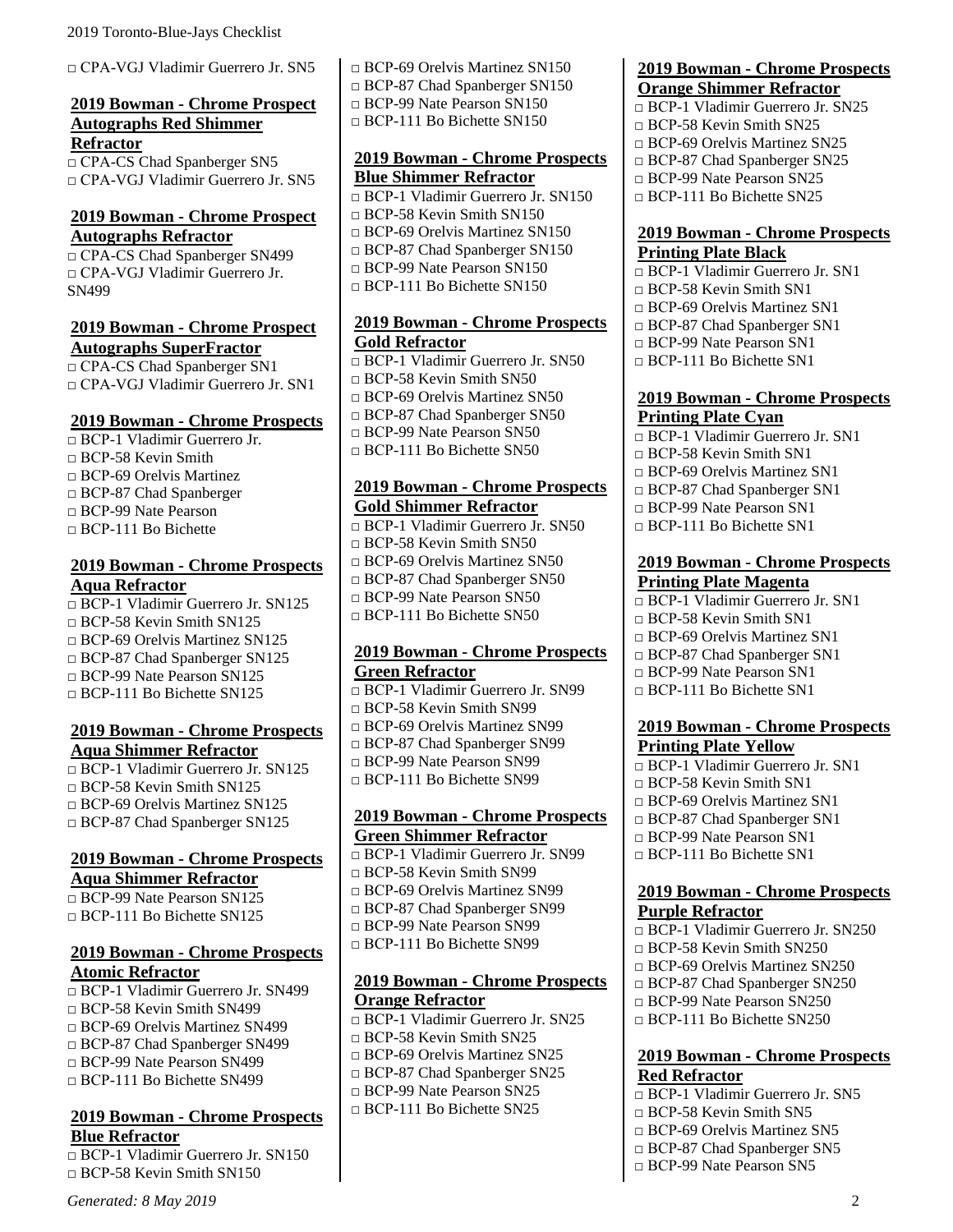□ BCP-111 Bo Bichette SN5

#### <span id="page-10-0"></span>**2019 Bowman - Chrome Prospects Red Shimmer Refractor**

□ BCP-1 Vladimir Guerrero Jr. SN10  $\Box$  BCP-58 Kevin Smith SN10  $\Box$  BCP-69 Orelvis Martinez SN10 □ BCP-87 Chad Spanberger SN10 □ BCP-99 Nate Pearson SN10  $\Box$  BCP-111 Bo Bichette SN10

#### <span id="page-10-1"></span>**2019 Bowman - Chrome Prospects Refractor**

□ BCP-1 Vladimir Guerrero Jr. SN499 □ BCP-58 Kevin Smith SN499

## <span id="page-10-2"></span>**2019 Bowman - Chrome Prospects Refractor**

□ BCP-69 Orelvis Martinez SN499 □ BCP-87 Chad Spanberger SN499 □ BCP-99 Nate Pearson SN499 □ BCP-111 Bo Bichette SN499

#### <span id="page-10-3"></span>**2019 Bowman - Chrome Prospects Speckle Refractor**

□ BCP-1 Vladimir Guerrero Jr. SN299 □ BCP-58 Kevin Smith SN299 □ BCP-69 Orelvis Martinez SN299 □ BCP-87 Chad Spanberger SN299 □ BCP-99 Nate Pearson SN299 □ BCP-111 Bo Bichette SN299

### <span id="page-10-4"></span>**2019 Bowman - Chrome Prospects SuperFractor**

□ BCP-1 Vladimir Guerrero Jr. SN1  $\Box$  BCP-58 Kevin Smith SN1 □ BCP-69 Orelvis Martinez SN1 □ BCP-87 Chad Spanberger SN1 □ BCP-99 Nate Pearson SN1 □ BCP-111 Bo Bichette SN1

### <span id="page-10-5"></span>**2019 Bowman - Chrome Prospects Yellow Refractor**

□ BCP-1 Vladimir Guerrero Jr. SN75  $\Box$  BCP-58 Kevin Smith SN75 □ BCP-69 Orelvis Martinez SN75 □ BCP-87 Chad Spanberger SN75 □ BCP-99 Nate Pearson SN75 □ BCP-111 Bo Bichette SN75

#### <span id="page-10-6"></span>**2019 Bowman - Chrome Rookie Autographs**

□ CRA-DJ Danny Jansen AU □ CRA-RB Ryan Borucki AU

#### <span id="page-10-7"></span>**2019 Bowman - Chrome Rookie Autographs Atomic Refractor**

□ CRA-DJ Danny Jansen AU, SN100 □ CRA-RB Ryan Borucki AU, SN100

## <span id="page-10-8"></span>**2019 Bowman - Chrome Rookie Autographs Blue Refractor**

□ CRA-DJ Danny Jansen AU, SN150 □ CRA-RB Ryan Borucki AU, SN150

#### <span id="page-10-9"></span>**2019 Bowman - Chrome Rookie Autographs Gold Refractor**

□ CRA-DJ Danny Jansen AU, SN50 □ CRA-RB Ryan Borucki AU, SN50

#### <span id="page-10-10"></span>**2019 Bowman - Chrome Rookie Autographs Green Refractor**

□ CRA-DJ Danny Jansen AU, SN99 □ CRA-RB Ryan Borucki AU, SN99

#### <span id="page-10-11"></span>**2019 Bowman - Chrome Rookie Autographs Orange Refractor**

□ CRA-DJ Danny Jansen AU, SN25 □ CRA-RB Ryan Borucki AU, SN25

# <span id="page-10-12"></span>**2019 Bowman - Chrome Rookie**

**Autographs Printing Plate Black** □ CRA-DJ Danny Jansen AU, SN1 □ CRA-RB Ryan Borucki AU, SN1

# <span id="page-10-13"></span>**2019 Bowman - Chrome Rookie Autographs Printing Plate Cyan**

□ CRA-DJ Danny Jansen AU, SN1 □ CRA-RB Ryan Borucki AU, SN1

# <span id="page-10-14"></span>**2019 Bowman - Chrome Rookie Autographs Printing Plate Magenta**

□ CRA-DJ Danny Jansen AU, SN1 □ CRA-RB Ryan Borucki AU, SN1

#### <span id="page-10-15"></span>**2019 Bowman - Chrome Rookie Autographs Printing Plate Yellow** □ CRA-DJ Danny Jansen AU, SN1 □ CRA-RB Ryan Borucki AU, SN1

#### <span id="page-10-16"></span>**2019 Bowman - Chrome Rookie Autographs Red Refractor**

□ CRA-DJ Danny Jansen AU, SN5 □ CRA-RB Ryan Borucki AU, SN5

# <span id="page-10-17"></span>**2019 Bowman - Chrome Rookie Autographs Refractor**

□ CRA-DJ Danny Jansen AU, SN499 □ CRA-RB Ryan Borucki AU, SN499

# <span id="page-10-18"></span>**2019 Bowman - Chrome Rookie Autographs SuperFractor**

□ CRA-DJ Danny Jansen AU, SN1 □ CRA-RB Ryan Borucki AU, SN1

# <span id="page-10-19"></span>**2019 Bowman - Gold**

□ 28 Rowdy Tellez SN50 □ 40 Marcus Stroman SN50

## <span id="page-10-20"></span>**2019 Bowman - Gold**

- □ 44 Ryan Borucki SN50
- □ 48 Danny Jansen SN50
- □ 58 Sean Reid-Foley SN50
- □ 95 Kevin Pillar SN50

#### <span id="page-10-21"></span>**2019 Bowman - Green**

□ 28 Rowdy Tellez SN99 □ 40 Marcus Stroman SN99 □ 44 Ryan Borucki SN99 □ 48 Danny Jansen SN99 □ 58 Sean Reid-Foley SN99  $\Box$  95 Kevin Pillar SN99

#### <span id="page-10-22"></span>**2019 Bowman - Orange**

□ 28 Rowdy Tellez SN25 □ 40 Marcus Stroman SN25 □ 44 Ryan Borucki SN25 □ 48 Danny Jansen SN25 □ 58 Sean Reid-Foley SN25 □ 95 Kevin Pillar SN25

# <span id="page-10-23"></span>**2019 Bowman - Platinum**

□ 28 Rowdy Tellez SN1 □ 40 Marcus Stroman SN1 □ 44 Ryan Borucki SN1 □ 48 Danny Jansen SN1 □ 58 Sean Reid-Foley SN1  $\Box$  95 Kevin Pillar SN1

#### <span id="page-10-24"></span>**2019 Bowman - Printing Plates Black**

 $\overline{\square}$  28 Rowdy Tellez SN1 □ 40 Marcus Stroman SN1 □ 44 Ryan Borucki SN1 □ 48 Danny Jansen SN1 □ 58 Sean Reid-Foley SN1 □ 95 Kevin Pillar SN1

#### <span id="page-10-25"></span>**2019 Bowman - Printing Plates Cyan**

□ 28 Rowdy Tellez SN1 □ 40 Marcus Stroman SN1 □ 44 Ryan Borucki SN1 □ 48 Danny Jansen SN1 □ 58 Sean Reid-Foley SN1 □ 95 Kevin Pillar SN1

#### <span id="page-10-26"></span>**2019 Bowman - Printing Plates Magenta**

□ 28 Rowdy Tellez SN1 □ 40 Marcus Stroman SN1 □ 44 Ryan Borucki SN1 □ 48 Danny Jansen SN1 □ 58 Sean Reid-Foley SN1  $\Box$  95 Kevin Pillar SN1

# <span id="page-10-27"></span>**2019 Bowman - Printing Plates Yellow**

□ 28 Rowdy Tellez SN1 □ 40 Marcus Stroman SN1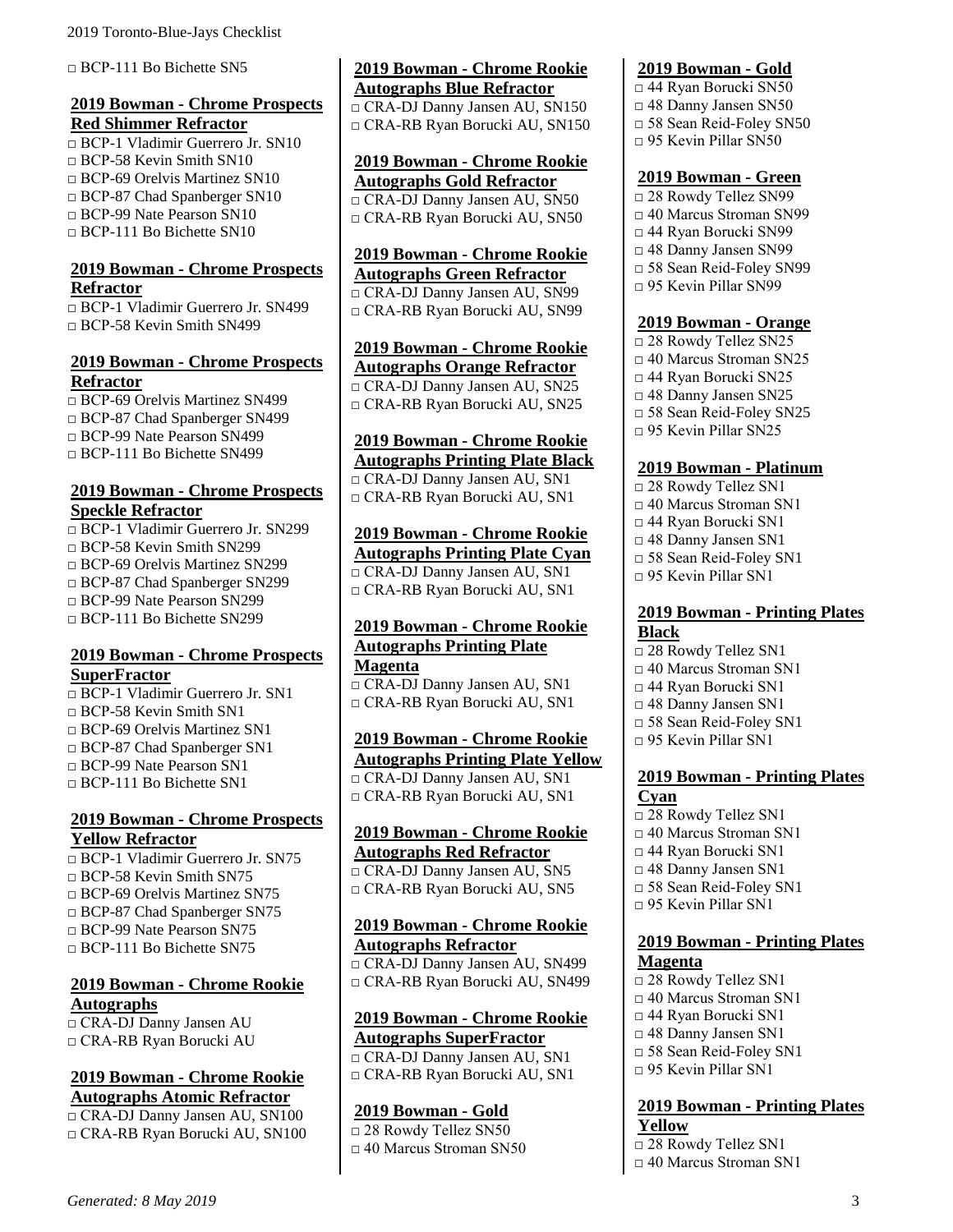□ 44 Ryan Borucki SN1 □ 48 Danny Jansen SN1 □ 58 Sean Reid-Foley SN1  $\Box$  95 Kevin Pillar SN1

<span id="page-11-0"></span>**2019 Bowman - Prospect Autographs** □ PA-SE Santiago Espinal

# <span id="page-11-1"></span>**2019 Bowman - Prospect**

**Autographs Blue** □ PA-SE Santiago Espinal SN150

## <span id="page-11-2"></span>**2019 Bowman - Prospect**

**Autographs Gold** □ PA-SE Santiago Espinal SN50

<span id="page-11-3"></span>**2019 Bowman - Prospect** 

**Autographs Green** □ PA-SE Santiago Espinal SN99

### <span id="page-11-4"></span>**2019 Bowman - Prospect**

**Autographs Orange** □ PA-SE Santiago Espinal SN25

<span id="page-11-5"></span>**2019 Bowman - Prospect Autographs Platinum** □ PA-SE Santiago Espinal SN1

<span id="page-11-6"></span>**2019 Bowman - Prospect Autographs Purple**

□ PA-SE Santiago Espinal SN250

# <span id="page-11-7"></span>**2019 Bowman - Prospect Autographs Red**

□ PA-SE Santiago Espinal SN5

#### <span id="page-11-8"></span>**2019 Bowman - Prospects**

□ BP-1 Vladimir Guerrero Jr.  $\Box$  BP-58 Kevin Smith □ BP-69 Orelvis Martinez □ BP-87 Chad Spanberger □ BP-99 Nate Pearson □ BP-111 Bo Bichette

#### <span id="page-11-9"></span>**2019 Bowman - Prospects Blue**

 $\Box$  BP-1 Vladimir Guerrero Ir. SN150  $\Box$  BP-58 Kevin Smith SN150  $\Box$  BP-69 Orelvis Martinez SN150 □ BP-87 Chad Spanberger SN150 □ BP-99 Nate Pearson SN150  $\n **CP-111**\n **Bo** Bichette SN150\n$ 

#### <span id="page-11-10"></span>**2019 Bowman - Prospects Camo**

□ BP-1 Vladimir Guerrero Jr.  $\Box$  BP-58 Kevin Smith □ BP-69 Orelvis Martinez □ BP-87 Chad Spanberger □ BP-99 Nate Pearson □ BP-111 Bo Bichette

# <span id="page-11-11"></span>**2019 Bowman - Prospects Gold**

- □ BP-1 Vladimir Guerrero Jr. SN50 □ BP-58 Kevin Smith SN50  $\Box$  BP-69 Orelvis Martinez SN50 □ BP-87 Chad Spanberger SN50 □ BP-99 Nate Pearson SN50
- $\Box$  BP-111 Bo Bichette SN50

#### <span id="page-11-12"></span>**2019 Bowman - Prospects Green**

□ BP-1 Vladimir Guerrero Jr. SN99 □ BP-58 Kevin Smith SN99 □ BP-69 Orelvis Martinez SN99 □ BP-87 Chad Spanberger SN99 □ BP-99 Nate Pearson SN99 □ BP-111 Bo Bichette SN99

# <span id="page-11-13"></span>**2019 Bowman - Prospects Orange**

- □ BP-1 Vladimir Guerrero Jr. SN25  $\Box$  BP-58 Kevin Smith SN25 □ BP-69 Orelvis Martinez SN25 □ BP-87 Chad Spanberger SN25 □ BP-99 Nate Pearson SN25
- □ BP-111 Bo Bichette SN25

#### <span id="page-11-14"></span>**2019 Bowman - Prospects Platinum**

□ BP-1 Vladimir Guerrero Jr. SN1  $\Box$  BP-58 Kevin Smith SN1  $\Box$  BP-69 Orelvis Martinez SN1 □ BP-87 Chad Spanberger SN1 □ BP-99 Nate Pearson SN1  $\Box$  BP-111 Bo Bichette SN1

#### <span id="page-11-15"></span>**2019 Bowman - Prospects Printing Plates Black**

□ BP-1 Vladimir Guerrero Jr. SN1  $\Box$  BP-58 Kevin Smith SN1 □ BP-69 Orelvis Martinez SN1 □ BP-87 Chad Spanberger SN1

#### <span id="page-11-16"></span>**2019 Bowman - Prospects Printing Plates Black**

□ BP-99 Nate Pearson SN1  $\Box$  BP-111 Bo Bichette SN1

#### <span id="page-11-17"></span>**2019 Bowman - Prospects Printing Plates Cyan**

□ BP-1 Vladimir Guerrero Jr. SN1  $\Box$  BP-58 Kevin Smith SN1 □ BP-69 Orelvis Martinez SN1 □ BP-87 Chad Spanberger SN1 □ BP-99 Nate Pearson SN1 □ BP-111 Bo Bichette SN1

#### <span id="page-11-18"></span>**2019 Bowman - Prospects Printing Plates Magenta**

□ BP-1 Vladimir Guerrero Jr. SN1  $\neg$  BP-58 Kevin Smith SN1 □ BP-69 Orelvis Martinez SN1 □ BP-87 Chad Spanberger SN1

□ BP-99 Nate Pearson SN1

□ BP-111 Bo Bichette SN1

#### <span id="page-11-19"></span>**2019 Bowman - Prospects Printing Plates Yellow**

- □ BP-1 Vladimir Guerrero Jr. SN1
- $\Box$  BP-58 Kevin Smith SN1
- $\Box$  BP-69 Orelvis Martinez SN1
- □ BP-87 Chad Spanberger SN1
- □ BP-99 Nate Pearson SN1
- $\Box$  BP-111 Bo Bichette SN1

#### <span id="page-11-20"></span>**2019 Bowman - Prospects Purple**

- □ BP-1 Vladimir Guerrero Jr. SN250
- $\n **CP-58**$  Kevin Smith SN250
- □ BP-69 Orelvis Martinez SN250
- □ BP-87 Chad Spanberger SN250
- □ BP-99 Nate Pearson SN250
- □ BP-111 Bo Bichette SN250

### <span id="page-11-21"></span>**2019 Bowman - Prospects Red**

- □ BP-1 Vladimir Guerrero Jr. SN5
- $\Box$  BP-58 Kevin Smith SN5
- □ BP-69 Orelvis Martinez SN5
- □ BP-87 Chad Spanberger SN5
- □ BP-99 Nate Pearson SN5
- □ BP-111 Bo Bichette SN5

### <span id="page-11-22"></span>**2019 Bowman - Prospects Sky Blue**

- □ BP-1 Vladimir Guerrero Jr. SN499
- $\Box$  BP-58 Kevin Smith SN499
- □ BP-69 Orelvis Martinez SN499
- □ BP-87 Chad Spanberger SN499
- □ BP-99 Nate Pearson SN499
- □ BP-111 Bo Bichette SN499

#### <span id="page-11-23"></span>**2019 Bowman - Purple**

□ 28 Rowdy Tellez SN250 □ 40 Marcus Stroman SN250 □ 44 Ryan Borucki SN250 □ 48 Danny Jansen SN250 □ 58 Sean Reid-Foley SN250  $\Box$  95 Kevin Pillar SN250

#### <span id="page-11-24"></span>**2019 Bowman - Ready for the Show**

□ RFTS-1 Vladimir Guerrero Jr. □ RFTS-2 Bo Bichette

#### <span id="page-11-25"></span>**2019 Bowman - Ready for the Show Atomic Refractors**

□ RFTS-1 Vladimir Guerrero Jr. SN150 □ RFTS-2 Bo Bichette SN150

# <span id="page-11-26"></span>**2019 Bowman - Ready for the Show Gold Refractor**

□ RFTS-1 Vladimir Guerrero Jr. SN50 □ RFTS-2 Bo Bichette SN50

<span id="page-11-27"></span>**2019 Bowman - Ready for the Show Green Refractor** □ RFTS-1 Vladimir Guerrero Jr. SN99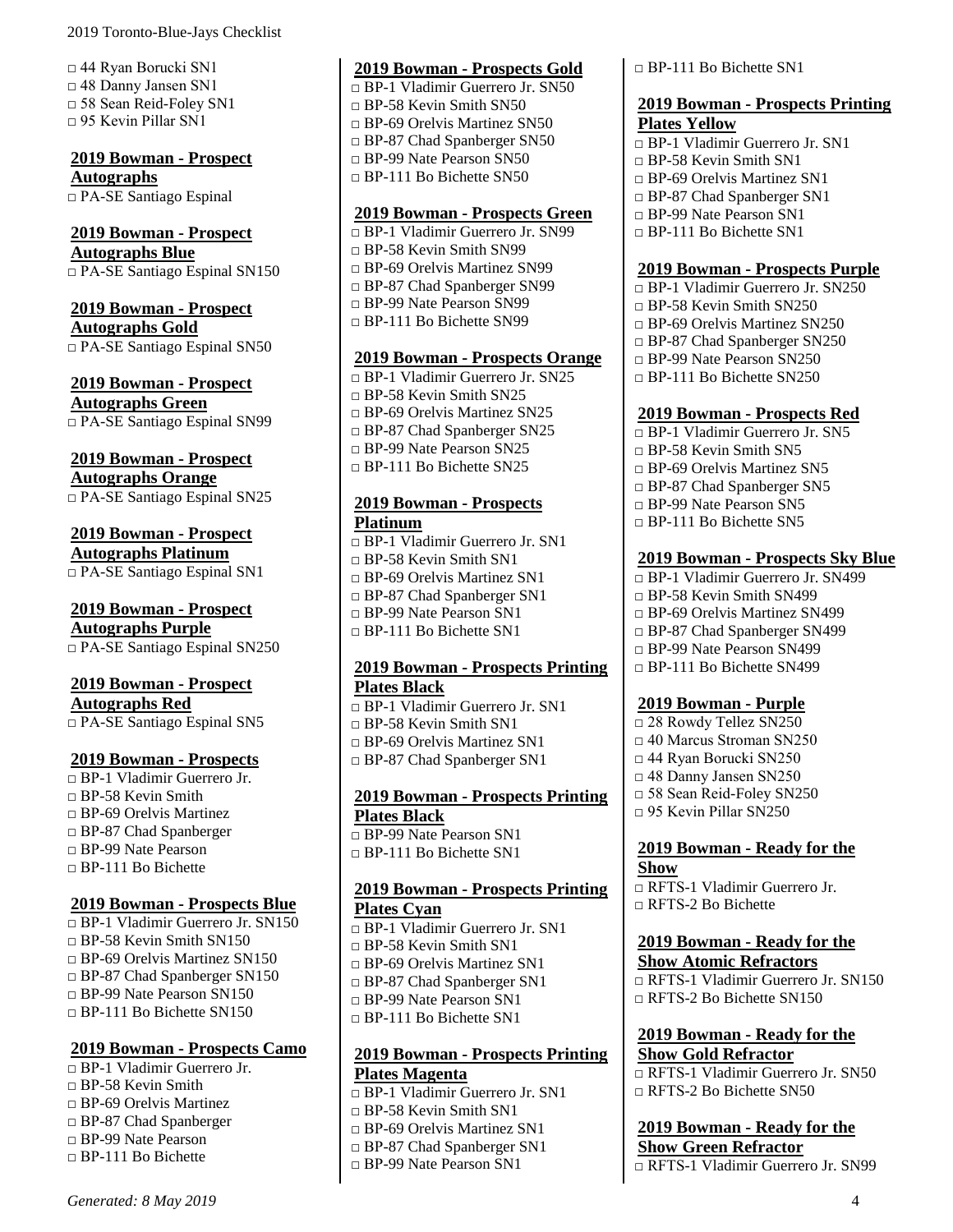□ RFTS-2 Bo Bichette SN99

#### <span id="page-12-0"></span>**2019 Bowman - Ready for the Show Orange Refractor**

□ RFTS-1 Vladimir Guerrero Jr. SN25 □ RFTS-2 Bo Bichette SN25

# <span id="page-12-1"></span>**2019 Bowman - Ready for the Show Red Refractor**

□ RFTS-1 Vladimir Guerrero Ir. SN5 □ RFTS-2 Bo Bichette SN5

#### <span id="page-12-2"></span>**2019 Bowman - Ready for the Show SuperFractor**

□ RFTS-1 Vladimir Guerrero Jr. SN1  $\n **RFTS-2 Bo Bichette SN1**$ 

### <span id="page-12-3"></span>**2019 Bowman - Red**

□ 28 Rowdy Tellez SN5 □ 40 Marcus Stroman SN5 □ 44 Ryan Borucki SN5 □ 48 Danny Jansen SN5 □ 58 Sean Reid-Foley SN5  $\Box$  95 Kevin Pillar SN5

# <span id="page-12-4"></span>**2019 Bowman - Rookie of the Year Favorites**

□ ROYF-6 Danny Jansen

<span id="page-12-5"></span>**2019 Bowman - Rookie of the Year Favorites Atomic Refractors** □ ROYF-6 Danny Jansen SN150

#### <span id="page-12-6"></span>**2019 Bowman - Rookie of the Year Favorites Autographs** □ ROYFA-DJ Danny Jansen AU, SN150

## <span id="page-12-7"></span>**2019 Bowman - Rookie of the Year Favorites Autographs Gold Refractor** □ ROYFA-DJ Danny Jansen AU, SN50

# <span id="page-12-8"></span>**2019 Bowman - Rookie of the Year Favorites Autographs Orange Refractor**

□ ROYFA-DJ Danny Jansen AU, SN25

## <span id="page-12-9"></span>**2019 Bowman - Rookie of the Year Favorites Autographs Red Refractor** □ ROYFA-DJ Danny Jansen AU, SN5

#### <span id="page-12-10"></span>**2019 Bowman - Rookie of the Year Favorites Autographs SuperFractor** □ ROYFA-DJ Danny Jansen AU, SN1

<span id="page-12-11"></span>**2019 Bowman - Rookie of the Year Favorites Gold Refractors** □ ROYF-6 Danny Jansen SN50

<span id="page-12-12"></span>**2019 Bowman - Rookie of the Year Favorites Green Refractors** □ ROYF-6 Danny Jansen SN99

<span id="page-12-13"></span>**2019 Bowman - Rookie of the Year Favorites Orange Refractors** □ ROYF-6 Danny Jansen SN25

<span id="page-12-14"></span>**2019 Bowman - Rookie of the Year Favorites Red Refractors** □ ROYF-6 Danny Jansen SN5

<span id="page-12-15"></span>**2019 Bowman - Rookie of the Year Favorites SuperFractor** □ ROYF-6 Danny Jansen SN1

# <span id="page-12-16"></span>**2019 Bowman - Sky Blue**

□ 28 Rowdy Tellez SN499 □ 40 Marcus Stroman SN499 □ 44 Ryan Borucki SN499 □ 48 Danny Jansen SN499 □ 58 Sean Reid-Foley SN499 □ 95 Kevin Pillar SN499

# <span id="page-12-17"></span>**2019 Bowman - Talent Pipeline**

□ TP-TOR Nate Pearson / Bo Bichette / Vladimir Guerrero Jr.

<span id="page-12-18"></span>**2019 Bowman - Talent Pipeline Atomic Refractors** □ TP-TOR Vladimir Guerrero Jr. / Nate Pearson / Bo Bichette SN150

#### <span id="page-12-19"></span>**2019 Bowman - Talent Pipeline Gold Refractors**

□ TP-TOR Vladimir Guerrero Jr. / Nate Pearson / Bo Bichette SN50

<span id="page-12-20"></span>**2019 Bowman - Talent Pipeline Green Refractors** □ TP-TOR Vladimir Guerrero Jr. / Nate Pearson / Bo Bichette SN99

#### <span id="page-12-21"></span>**2019 Bowman - Talent Pipeline Orange Refractors** □ TP-TOR Vladimir Guerrero Jr. / Nate

Pearson / Bo Bichette SN25

#### <span id="page-12-22"></span>**2019 Bowman - Talent Pipeline Red Refractors**

□ TP-TOR Vladimir Guerrero Jr. / Nate Pearson / Bo Bichette SN5

# <span id="page-12-23"></span>**2019 Bowman - Talent Pipeline SuperFractor**

□ TP-TOR Vladimir Guerrero Jr. / Nate Pearson / Bo Bichette SN1

# <span id="page-12-24"></span>**2019 Donruss**

□ 4 Justin Smoak DK □ 35 Danny Jansen RR  $\Box$  97 Justin Smoak  $\Box$  140 Kevin Pillar □ 193 Teoscar Hernandez □ 219 Sean Reid-Foley R85 □ 221 Jonathan Davis R85, RC □ 227 Ryan Borucki R85 □ 235 Reese McGuire R85, RC □ 239 Rowdy Tellez R85, RC □ 239 Rowdy Tellez R85, RC, VAR VAR:

#### <span id="page-12-25"></span>**2019 Donruss - 150th Anniversary**

 $\Box$  4 Justin Smoak DK, SN150  $\Box$  35 Danny Jansen RR, SN150 □ 97 Justin Smoak SN150  $\Box$  140 Kevin Pillar SN150 □ 193 Teoscar Hernandez SN150 □ 219 Sean Reid-Foley R85, SN150 □ 221 Jonathan Davis R85, SN150 □ 227 Ryan Borucki R85, SN150 □ 235 Reese McGuire R85, SN150  $\Box$  239 Rowdy Tellez R85, SN150 □ 239 Rowdy Tellez R85, SN150, VAR VAR:

### <span id="page-12-26"></span>**2019 Donruss - 42 Tribute**

□ 4 Justin Smoak DK, SN42 □ 35 Danny Jansen RR, SN42  $\Box$  97 Justin Smoak SN42  $\Box$  140 Kevin Pillar SN42 □ 193 Teoscar Hernandez SN42 □ 219 Sean Reid-Foley R85, SN42 □ 221 Jonathan Davis R85, SN42 □ 227 Ryan Borucki R85, SN42 □ 235 Reese McGuire R85, SN42 □ 239 Rowdy Tellez R85, SN42 □ 239 Rowdy Tellez R85, SN42, VAR VAR:

#### <span id="page-12-27"></span>**2019 Donruss - Artist Proof**

 $\Box$  4 Justin Smoak DK, SN10  $\Box$  35 Danny Jansen RR, SN10  $\Box$  97 Justin Smoak SN10  $\Box$  140 Kevin Pillar SN10 □ 193 Teoscar Hernandez SN10 □ 219 Sean Reid-Foley R85, SN10  $\Box$  221 Jonathan Davis R85, SN10  $\Box$  227 Ryan Borucki R85, SN10 □ 235 Reese McGuire R85, SN10  $\Box$  239 Rowdy Tellez R85, SN10  $\Box$  239 Rowdy Tellez R85, SN10, VAR VAR:

<span id="page-12-28"></span>**2019 Donruss - Bleachers Inc. Autographs** □ BI-BM Billy McKinney AU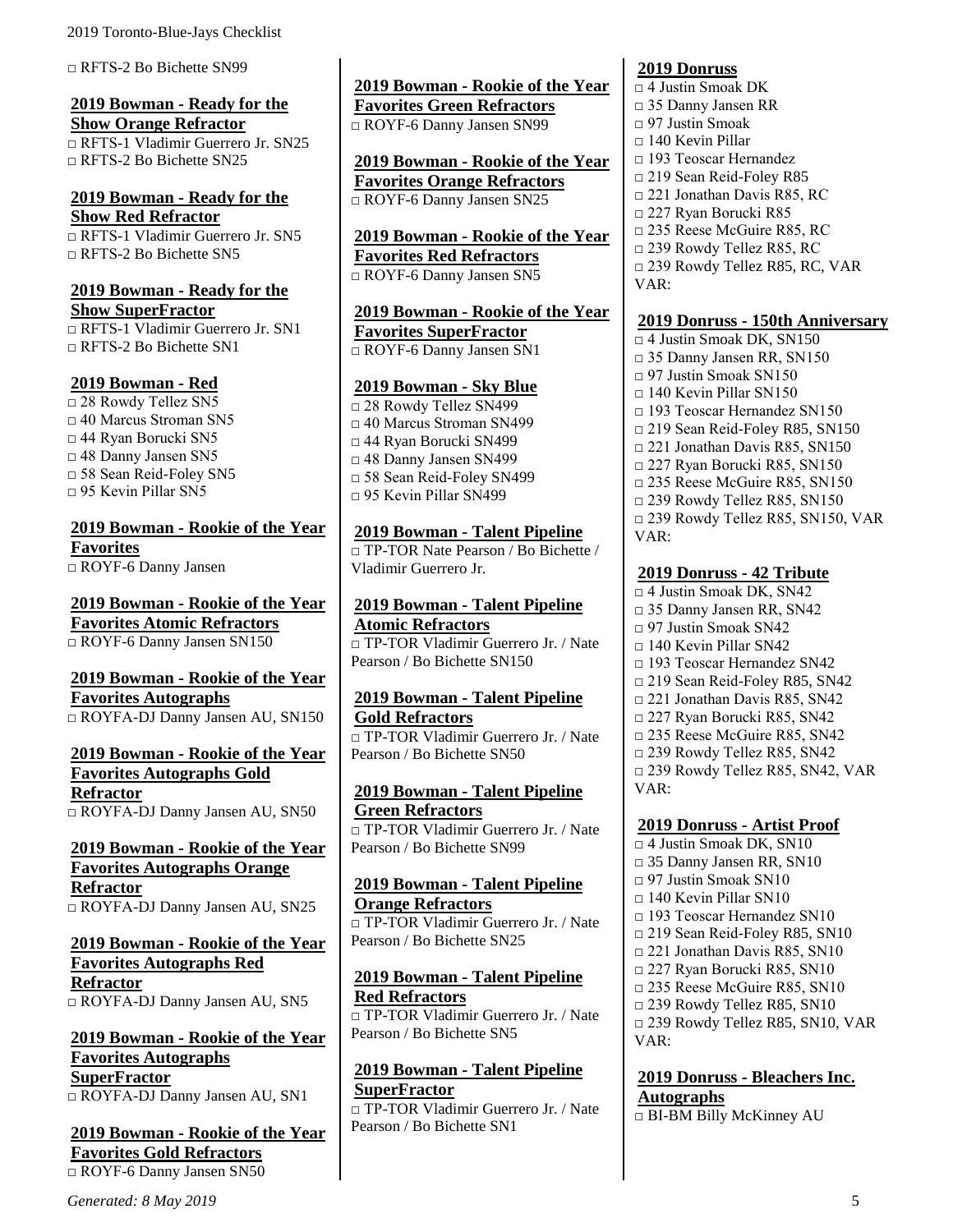<span id="page-13-0"></span>**2019 Donruss - Bleachers Inc. Autographs Black** □ BI-BM Billy McKinney AU, SN1

<span id="page-13-1"></span>**2019 Donruss - Bleachers Inc. Autographs Blue** □ BI-BM Billy McKinney AU, SN49

<span id="page-13-2"></span>**2019 Donruss - Bleachers Inc. Autographs Gold** □ BI-BM Billy McKinney AU, SN10

<span id="page-13-3"></span>**2019 Donruss - Bleachers Inc. Autographs Green**  $\Box$  BI-BM Billy McKinney AU, SN5

<span id="page-13-4"></span>**2019 Donruss - Bleachers Inc. Autographs Pink Fireworks** □ BI-BM Billy McKinney AU

#### <span id="page-13-5"></span>**2019 Donruss - Bleachers Inc. Autographs Red** □ BI-BM Billy McKinney AU, SN25

#### <span id="page-13-6"></span>**2019 Donruss - Career Stat Line**

□ 4 Justin Smoak SN169 □ 35 Danny Jansen SN432 □ 97 Justin Smoak SN437  $\Box$  140 Kevin Pillar SN69 □ 193 Teoscar Hernandez SN34 □ 219 Sean Reid-Foley SN42 □ 221 Jonathan Davis SN259 □ 227 Ryan Borucki SN387 □ 235 Reese McGuire SN500 □ 239 Rowdy Tellez SN14

#### <span id="page-13-7"></span>**2019 Donruss - Career Stat Line**

□ 239 Rowdy Tellez SN500, VAR VAR:

#### <span id="page-13-8"></span>**2019 Donruss - Father's Day Ribbon**

□ 4 Justin Smoak DK, SN49 □ 35 Danny Jansen RR, SN49 □ 97 Justin Smoak SN49  $\Box$  140 Kevin Pillar SN49 □ 193 Teoscar Hernandez SN49 □ 219 Sean Reid-Foley R85, SN49  $\Box$  221 Jonathan Davis R85, SN49  $\Box$  227 Ryan Borucki R85, SN49 □ 235 Reese McGuire R85, SN49 □ 239 Rowdy Tellez R85, SN49 □ 239 Rowdy Tellez R85, SN49, VAR VAR:

#### <span id="page-13-9"></span>**2019 Donruss - Franchise Features**

□ FF1 Nolan Arenado / Vladimir Guerrero Jr. SN999 □ FF8 Trevor Story / Bo Bichette SN999

#### <span id="page-13-10"></span>**2019 Donruss - Franchise Features Black**

□ FF1 Nolan Arenado / Vladimir Guerrero Jr. SN1 □ FF8 Bo Bichette / Trevor Story SN1

#### <span id="page-13-11"></span>**2019 Donruss - Franchise Features Blue**

□ FF1 Nolan Arenado / Vladimir Guerrero Jr. SN249 □ FF8 Bo Bichette / Trevor Story SN249

#### <span id="page-13-12"></span>**2019 Donruss - Franchise Features Bronze**

□ FF1 Nolan Arenado / Vladimir Guerrero Jr. SN349 □ FF8 Bo Bichette / Trevor Story SN349

# <span id="page-13-13"></span>**2019 Donruss - Franchise Features**

**Diamond**  $\overline{\Box}$  FF1 Nolan Arenado / Vladimir Guerrero Jr. □ FF8 Bo Bichette / Trevor Story

## <span id="page-13-14"></span>**2019 Donruss - Franchise Features Gold**

 $\overline{\Pi}$  FF1 Nolan Arenado / Vladimir Guerrero Jr. SN99 □ FF8 Bo Bichette / Trevor Story SN99

#### <span id="page-13-15"></span>**2019 Donruss - Franchise Features Green**

□ FF1 Nolan Arenado / Vladimir Guerrero Jr. SN25 □ FF8 Bo Bichette / Trevor Story SN25

#### <span id="page-13-16"></span>**2019 Donruss - Franchise Features Pink Fireworks** □ FF1 Nolan Arenado / Vladimir

Guerrero Jr. □ FF8 Bo Bichette / Trevor Story

#### <span id="page-13-17"></span>**2019 Donruss - Franchise Features Rapture**

□ FF1 Nolan Arenado / Vladimir Guerrero Jr. □ FF8 Bo Bichette / Trevor Story

#### <span id="page-13-18"></span>**2019 Donruss - Franchise Features Red**

□ FF1 Nolan Arenado / Vladimir Guerrero Jr. SN149 □ FF8 Bo Bichette / Trevor Story SN149

#### <span id="page-13-19"></span>**2019 Donruss - Franchise Features Vector**

□ FF1 Nolan Arenado / Vladimir Guerrero Jr. □ FF8 Bo Bichette / Trevor Story

#### <span id="page-13-20"></span>**2019 Donruss - Holo Back**

□ 4 Justin Smoak DK, SN99 □ 35 Danny Jansen RR, SN99 □ 97 Justin Smoak SN99  $\Box$  140 Kevin Pillar SN99 □ 193 Teoscar Hernandez SN99 □ 219 Sean Reid-Foley R85, SN99 □ 221 Jonathan Davis R85, SN99 □ 227 Ryan Borucki R85, SN99 □ 235 Reese McGuire R85, SN99 □ 239 Rowdy Tellez R85, SN99 □ 239 Rowdy Tellez R85, SN99, VAR VAR:

#### <span id="page-13-21"></span>**2019 Donruss - Holo Orange**

- □ 35 Danny Jansen
- □ 97 Justin Smoak
- $\Box$  140 Kevin Pillar
- □ 193 Teoscar Hernandez
- □ 219 Sean Reid-Foley

#### <span id="page-13-22"></span>**2019 Donruss - Holo Orange**

- $\Box$  221 Jonathan Davis
- □ 227 Ryan Borucki
- □ 235 Reese McGuire
- □ 239 Rowdy Tellez

#### <span id="page-13-23"></span>**2019 Donruss - Holo Pink**

- □ 4 Justin Smoak DK □ 35 Danny Jansen RR  $\Box$  97 Justin Smoak  $\Box$  140 Kevin Pillar □ 193 Teoscar Hernandez □ 219 Sean Reid-Foley R85 □ 221 Jonathan Davis R85 □ 227 Ryan Borucki R85 □ 235 Reese McGuire R85
- □ 239 Rowdy Tellez R85
- □ 239 Rowdy Tellez R85, VAR VAR:

#### <span id="page-13-24"></span>**2019 Donruss - Holo Purple**

□ 35 Danny Jansen  $\Box$  97 Justin Smoak  $\Box$  140 Kevin Pillar □ 193 Teoscar Hernandez □ 219 Sean Reid-Foley □ 221 Jonathan Davis □ 227 Ryan Borucki □ 235 Reese McGuire □ 239 Rowdy Tellez

#### <span id="page-13-25"></span>**2019 Donruss - Holo Red**

□ 35 Danny Jansen □ 97 Justin Smoak □ 140 Kevin Pillar □ 193 Teoscar Hernandez □ 219 Sean Reid-Foley □ 221 Jonathan Davis □ 227 Ryan Borucki □ 235 Reese McGuire □ 239 Rowdy Tellez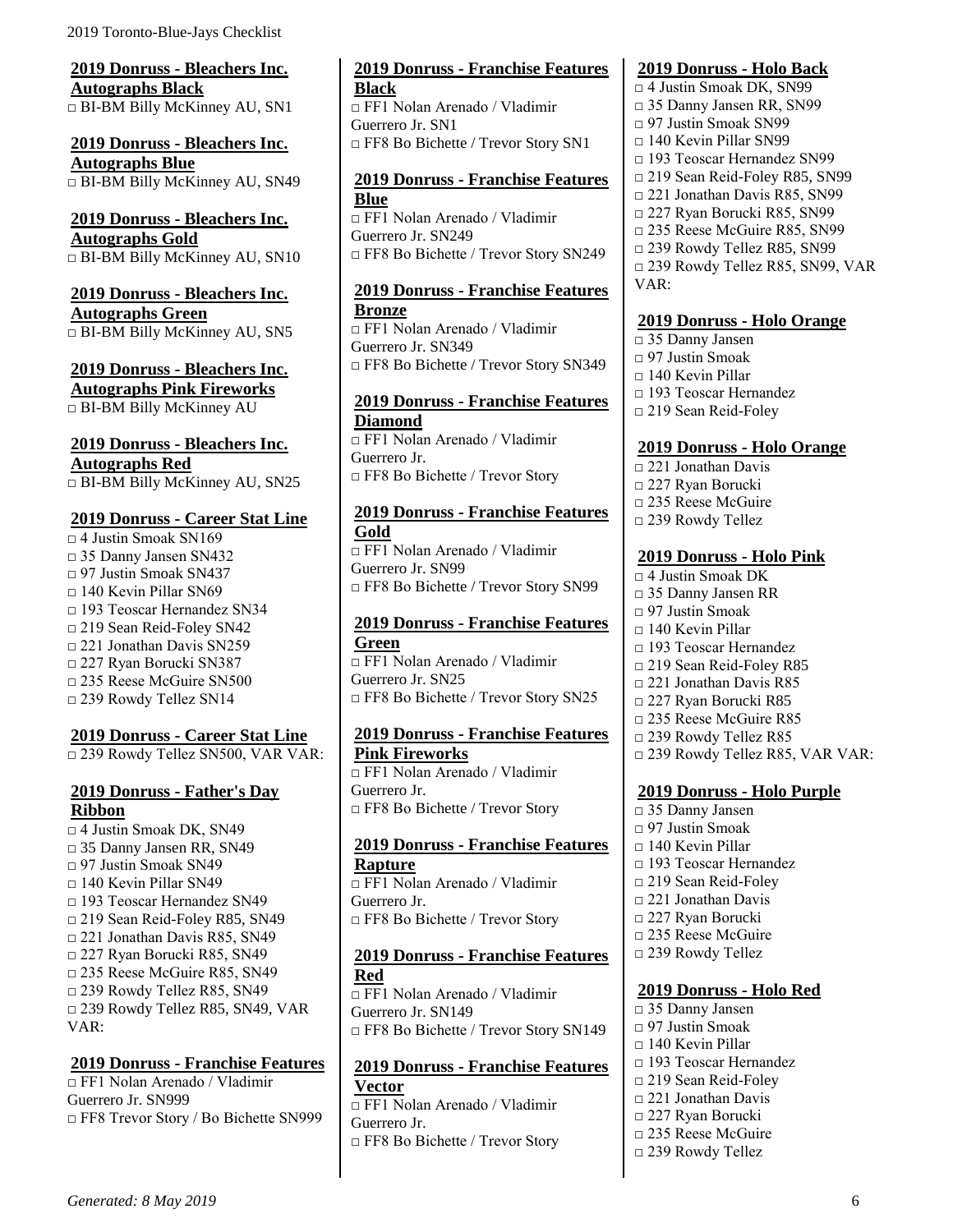#### <span id="page-14-0"></span>**2019 Donruss - Independence Day**

□ 4 Justin Smoak DK □ 35 Danny Jansen RR □ 97 Justin Smoak  $\Box$  140 Kevin Pillar □ 193 Teoscar Hernandez □ 219 Sean Reid-Foley R85 □ 221 Jonathan Davis R85 □ 227 Ryan Borucki R85 □ 235 Reese McGuire R85 □ 239 Rowdy Tellez R85 □ 239 Rowdy Tellez R85, VAR VAR:

#### <span id="page-14-1"></span>**2019 Donruss - Mother's Day Ribbon**

□ 4 Justin Smoak DK, SN25 □ 35 Danny Jansen RR, SN25 □ 97 Justin Smoak SN25  $\Box$  140 Kevin Pillar SN25 □ 193 Teoscar Hernandez SN25 □ 219 Sean Reid-Foley R85, SN25

#### <span id="page-14-2"></span>**2019 Donruss - Mother's Day Ribbon**

□ 221 Jonathan Davis R85, SN25 □ 227 Ryan Borucki R85, SN25 □ 235 Reese McGuire R85, SN25  $\Box$  239 Rowdy Tellez R85, SN25 □ 239 Rowdy Tellez R85, SN25, VAR VAR:

#### <span id="page-14-3"></span>**2019 Donruss - Press Proof**

□ 4 Justin Smoak DK, SN5 □ 35 Danny Jansen RR, SN5 □ 97 Justin Smoak SN5  $\Box$  140 Kevin Pillar SN5 □ 193 Teoscar Hernandez SN5 □ 219 Sean Reid-Foley R85, SN5  $\Box$  221 Jonathan Davis R85, SN5 □ 227 Ryan Borucki R85, SN5 □ 235 Reese McGuire R85, SN5 □ 239 Rowdy Tellez R85, SN5 □ 239 Rowdy Tellez R85, SN5, VAR VAR:

#### <span id="page-14-4"></span>**2019 Donruss - Printing Plate Black**

 $\Box$  4 Justin Smoak DK, SN1 □ 35 Danny Jansen RR, SN1 □ 97 Justin Smoak SN1 □ 140 Kevin Pillar SN1 □ 193 Teoscar Hernandez SN1 □ 219 Sean Reid-Foley R85, SN1  $\Box$  221 Jonathan Davis R85, SN1 □ 227 Ryan Borucki R85, SN1 □ 235 Reese McGuire R85, SN1  $\Box$  239 Rowdy Tellez R85, SN1 □ 239 Rowdy Tellez R85, SN1, VAR VAR:

# <span id="page-14-5"></span>**2019 Donruss - Printing Plate Cyan**  $\Box$  4 Justin Smoak DK, SN1

□ 35 Danny Jansen RR, SN1 □ 97 Justin Smoak SN1  $\Box$  140 Kevin Pillar SN1 □ 193 Teoscar Hernandez SN1 □ 219 Sean Reid-Foley R85, SN1 □ 221 Jonathan Davis R85, SN1 □ 227 Ryan Borucki R85, SN1 □ 235 Reese McGuire R85, SN1  $\Box$  239 Rowdy Tellez R85, SN1 □ 239 Rowdy Tellez R85, SN1, VAR VAR:

#### <span id="page-14-6"></span>**2019 Donruss - Printing Plate Magenta**

□ 4 Justin Smoak DK, SN1 □ 35 Danny Jansen RR, SN1 □ 97 Justin Smoak SN1  $\Box$  140 Kevin Pillar SN1 □ 193 Teoscar Hernandez SN1 □ 219 Sean Reid-Foley R85, SN1  $\Box$  221 Jonathan Davis R85, SN1 □ 227 Ryan Borucki R85, SN1 □ 235 Reese McGuire R85, SN1 □ 239 Rowdy Tellez R85, SN1 □ 239 Rowdy Tellez R85, SN1, VAR VAR:

#### <span id="page-14-7"></span>**2019 Donruss - Printing Plate Yellow**

□ 4 Justin Smoak DK, SN1

#### <span id="page-14-8"></span>**2019 Donruss - Printing Plate Yellow**

□ 35 Danny Jansen RR, SN1 □ 97 Justin Smoak SN1  $\Box$  140 Kevin Pillar SN1 □ 193 Teoscar Hernandez SN1 □ 219 Sean Reid-Foley R85, SN1  $\Box$  221 Jonathan Davis R85, SN1 □ 227 Ryan Borucki R85, SN1 □ 235 Reese McGuire R85, SN1  $\Box$  239 Rowdy Tellez R85, SN1 □ 239 Rowdy Tellez R85, SN1, VAR VAR:

#### <span id="page-14-9"></span>**2019 Donruss - Rated Prospect Material**

□ 2 Vladimir Guerrero Jr. MEM

# <span id="page-14-10"></span>**2019 Donruss - Rated Prospect Material Black**

□ 2 Vladimir Guerrero Jr. SN2

# <span id="page-14-11"></span>**2019 Donruss - Rated Prospect Material Gold**

□ 2 Vladimir Guerrero Jr. SN99

#### <span id="page-14-12"></span>**2019 Donruss - Rated Prospect Material Signatures**

□ RPMS-VG Vladimir Guerrero Jr. AU, MEM

#### <span id="page-14-13"></span>**2019 Donruss - Rated Prospect Material Signatures Black**

□ RPMS-VG Vladimir Guerrero Jr. AU, MEM, SN10

# <span id="page-14-14"></span>**2019 Donruss - Rated Prospect**

**Material Signatures Gold** □ RPMS-VG Vladimir Guerrero Jr. AU, MEM, SN99

<span id="page-14-15"></span>**2019 Donruss - Retro 1985 Materials**  $\overline{0.85M\text{-}JHJ}$ . Happ MEM

<span id="page-14-16"></span>**2019 Donruss - Retro 1985 Materials Black**  $\Box$  85M-JH J.A. Happ MEM, SN10

# <span id="page-14-17"></span>**2019 Donruss - Retro 1985**

**Materials Gold**  $\overline{\Box}$  85M-JH J.A. Happ MEM, SN99

#### <span id="page-14-18"></span>**2019 Donruss - Season Stat Line**

□ 4 Justin Smoak SN122 □ 35 Danny Jansen SN81  $\neg$  97 Justin Smoak SN231  $\Box$  140 Kevin Pillar SN40 □ 193 Teoscar Hernandez SN114 □ 219 Sean Reid-Foley SN156 □ 221 Jonathan Davis SN25 □ 227 Ryan Borucki SN67 □ 235 Reese McGuire SN32 □ 239 Rowdy Tellez SN329 □ 239 Rowdy Tellez SN22, VAR VAR:

## <span id="page-14-19"></span>**2019 Donruss - Signature Series**

- □ SS-DJ Danny Jansen
- □ SS-JD Jonathan Davis
- □ SS-RM Reese McGuire
- □ SS-RT Rowdy Tellez
- □ SS-RB Ryan Borucki
- □ SS-SF Sean Reid-Foley
- □ SS-VG Vladimir Guerrero Jr.

#### <span id="page-14-20"></span>**2019 Donruss - Signature Series Black**

- □ SS-DJ Danny Jansen SN1
- □ SS-JD Jonathan Davis SN1
- □ SS-RM Reese McGuire SN1
- □ SS-RT Rowdy Tellez SN1
- □ SS-RB Ryan Borucki SN1
- □ SS-SF Sean Reid-Foley SN1
- □ SS-VG Vladimir Guerrero Jr. SN1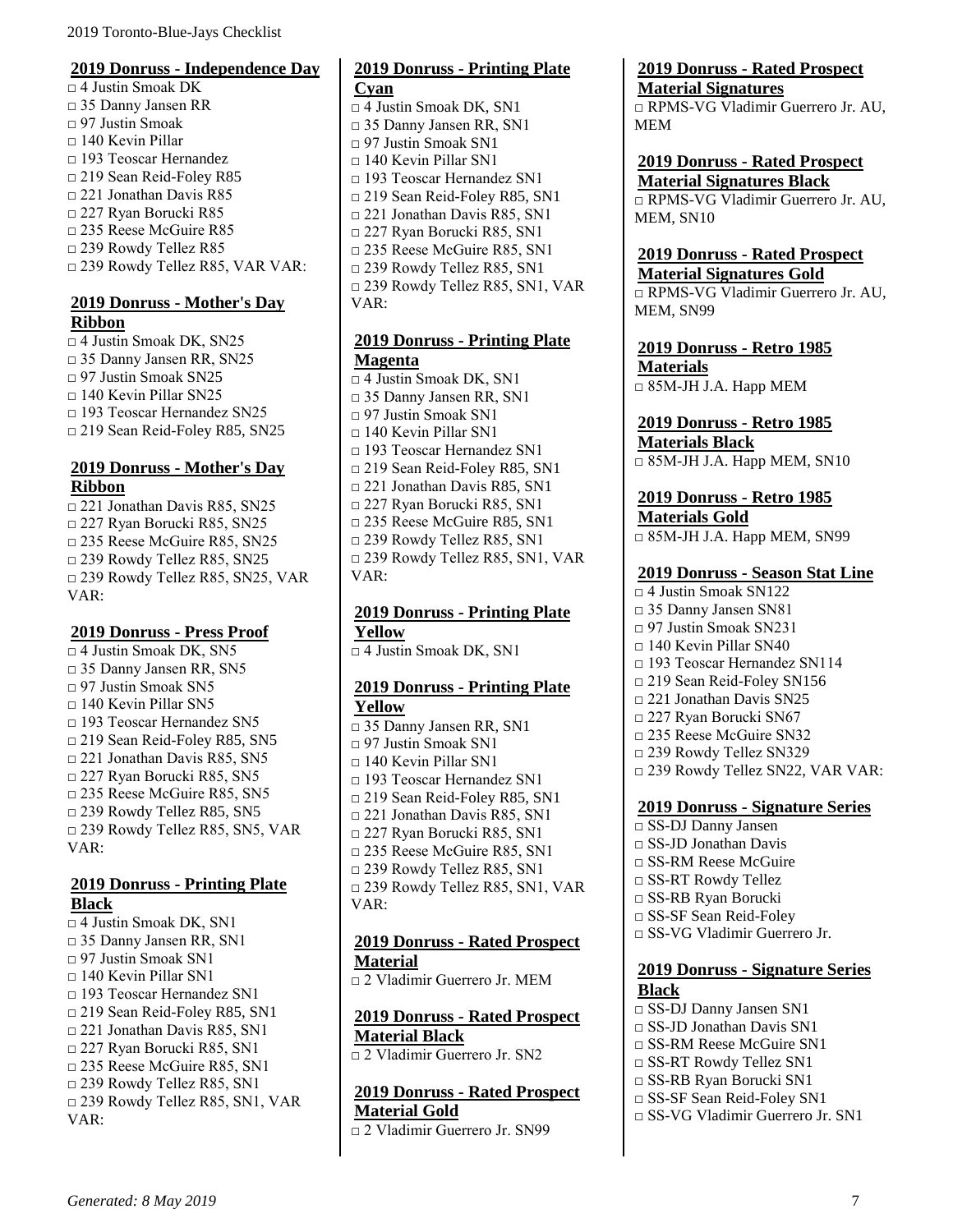### <span id="page-15-0"></span>**2019 Donruss - Signature Series Blue**

□ SS-DJ Danny Jansen SN99 □ SS-JD Jonathan Davis SN99 □ SS-RM Reese McGuire SN99 □ SS-RT Rowdy Tellez SN99 □ SS-RB Ryan Borucki SN99 □ SS-SF Sean Reid-Foley SN99

#### <span id="page-15-1"></span>**2019 Donruss - Signature Series Blue**

□ SS-VG Vladimir Guerrero Jr. SN99

# <span id="page-15-2"></span>**2019 Donruss - Signature Series Gold**

□ SS-DJ Danny Jansen SN10  $\Box$  SS-JD Jonathan Davis SN10 □ SS-RM Reese McGuire SN10 □ SS-RT Rowdy Tellez SN10 □ SS-RB Ryan Borucki SN10 □ SS-SF Sean Reid-Foley SN10 □ SS-VG Vladimir Guerrero Jr. SN10

# <span id="page-15-3"></span>**2019 Donruss - Signature Series Green**

□ SS-DJ Danny Jansen SN5  $\Box$  SS-JD Jonathan Davis SN5 □ SS-RM Reese McGuire SN5 □ SS-RT Rowdy Tellez SN5 □ SS-RB Ryan Borucki SN5 □ SS-SF Sean Reid-Foley SN5 □ SS-VG Vladimir Guerrero Jr. SN5

# <span id="page-15-4"></span>**2019 Donruss - Signature Series Pink Fireworks**

□ SS-DJ Danny Jansen □ SS-JD Jonathan Davis □ SS-RM Reese McGuire □ SS-RT Rowdy Tellez □ SS-RB Ryan Borucki □ SS-SF Sean Reid-Foley □ SS-VG Vladimir Guerrero Ir.

### <span id="page-15-5"></span>**2019 Donruss - Signature Series Red**

□ SS-DJ Danny Jansen SN25  $\square$  SS-JD Jonathan Davis SN25 □ SS-RM Reese McGuire SN25 □ SS-RT Rowdy Tellez SN25 □ SS-RB Ryan Borucki SN25 □ SS-SF Sean Reid-Foley SN25 □ SS-VG Vladimir Guerrero Jr. SN25

# <span id="page-15-6"></span>**2019 Donruss - Whammy**

□ W3 Vladimir Guerrero Jr.

#### <span id="page-15-7"></span>**2019 Panini Diamond Kings**

□ 72 Sean Reid-Foley RC □ 94 Jonathan Davis RC □ 106 Ryan Borucki RC, SP □ 120 Danny Jansen RC, SP □ 122 Reese McGuire RC, SP □ 141 Rowdy Tellez RC, SP

# <span id="page-15-8"></span>**2019 Panini Diamond Kings - 2003 DK Retro**

□ DK03-VG Vladimir Guerrero Jr.

<span id="page-15-9"></span>**2019 Panini Diamond Kings - 2003 DK Retro Artist Proof** □ DK03-VG Vladimir Guerrero Jr.

<span id="page-15-10"></span>**2019 Panini Diamond Kings - 2003 DK Retro Artist Proof Blue** □ DK03-VG Vladimir Guerrero Jr.

<span id="page-15-11"></span>**2019 Panini Diamond Kings - 2003 DK Retro Artist Proof Masterpiece** □ DK03-VG Vladimir Guerrero Jr. SN1

#### <span id="page-15-12"></span>**2019 Panini Diamond Kings - 2003 DK Retro Framed Black** □ DK03-VG Vladimir Guerrero Jr. SN1

<span id="page-15-13"></span>**2019 Panini Diamond Kings - 2003 DK Retro Framed Blue** □ DK03-VG Vladimir Guerrero Jr.

<span id="page-15-14"></span>**2019 Panini Diamond Kings - 2003 DK Retro Framed Plum** □ DK03-VG Vladimir Guerrero Jr.

<span id="page-15-15"></span>**2019 Panini Diamond Kings - 2003 DK Retro Framed Red** □ DK03-VG Vladimir Guerrero Jr.

# <span id="page-15-16"></span>**2019 Panini Diamond Kings - Artist Proof**

□ 72 Sean Reid-Foley RC □ 94 Jonathan Davis RC □ 106 Ryan Borucki SP □ 120 Danny Jansen RC, SP □ 122 Reese McGuire RC, SP □ 141 Rowdy Tellez RC, SP

#### <span id="page-15-17"></span>**2019 Panini Diamond Kings - Artist Proof Blue**

- □ 72 Sean Reid-Foley □ 94 Jonathan Davis □ 106 Ryan Borucki SP □ 120 Danny Jansen SP □ 122 Reese McGuire SP □ 141 Rowdy Tellez SP
- 

#### <span id="page-15-18"></span>**2019 Panini Diamond Kings - Artist Proof Masterpiece**

□ 72 Sean Reid-Foley □ 94 Jonathan Davis

- □ 106 Ryan Borucki SP
- □ 120 Danny Jansen SP
- □ 122 Reese McGuire SP

□ 141 Rowdy Tellez SP

#### <span id="page-15-19"></span>**2019 Panini Diamond Kings - Framed Black**

□ 72 Sean Reid-Foley SN1  $\Box$  94 Jonathan Davis SN1 □ 106 Ryan Borucki SN1 □ 120 Danny Jansen SN1 □ 122 Reese McGuire SN1 □ 141 Rowdy Tellez SN1

#### <span id="page-15-20"></span>**2019 Panini Diamond Kings - Framed Blue**

□ 72 Sean Reid-Foley  $\Box$  94 Jonathan Davis □ 106 Ryan Borucki SP □ 120 Danny Jansen SP □ 122 Reese McGuire SP □ 141 Rowdy Tellez SP

# <span id="page-15-21"></span>**2019 Panini Diamond Kings - Framed Plum**

- □ 72 Sean Reid-Foley RC □ 94 Jonathan Davis RC □ 106 Ryan Borucki RC, SP  $\Box$  120 Danny Jansen RC, SP
- □ 122 Reese McGuire RC, SP
- □ 141 Rowdy Tellez RC, SP

#### <span id="page-15-22"></span>**2019 Panini Diamond Kings - Framed Red**

- □ 72 Sean Reid-Foley  $\Box$  94 Jonathan Davis □ 106 Ryan Borucki SP □ 120 Danny Jansen SP
- □ 122 Reese McGuire SP
- □ 141 Rowdy Tellez SP

### <span id="page-15-23"></span>**2019 Panini Diamond Kings - Heirs to the Throne**

□ HTT-2 Vladimir Guerrero Jr. / Josh Donaldson □ HTT-15 Vladimir Guerrero Jr. / Vladimir Guerrero

# <span id="page-15-24"></span>**2019 Panini Diamond Kings -**

**Heirs to the Throne Holo Blue** □ 2 Vladimir Guerrero Jr. / Josh Donaldson SN25 □ 15 Vladimir Guerrero Jr. / Vladimir Guerrero SN25

### <span id="page-15-25"></span>**2019 Panini Diamond Kings - Heirs to the Throne Masterpiece**

□ 2 Vladimir Guerrero Jr. / Josh Donaldson SN1 □ 15 Vladimir Guerrero Jr. / Vladimir Guerrero SN1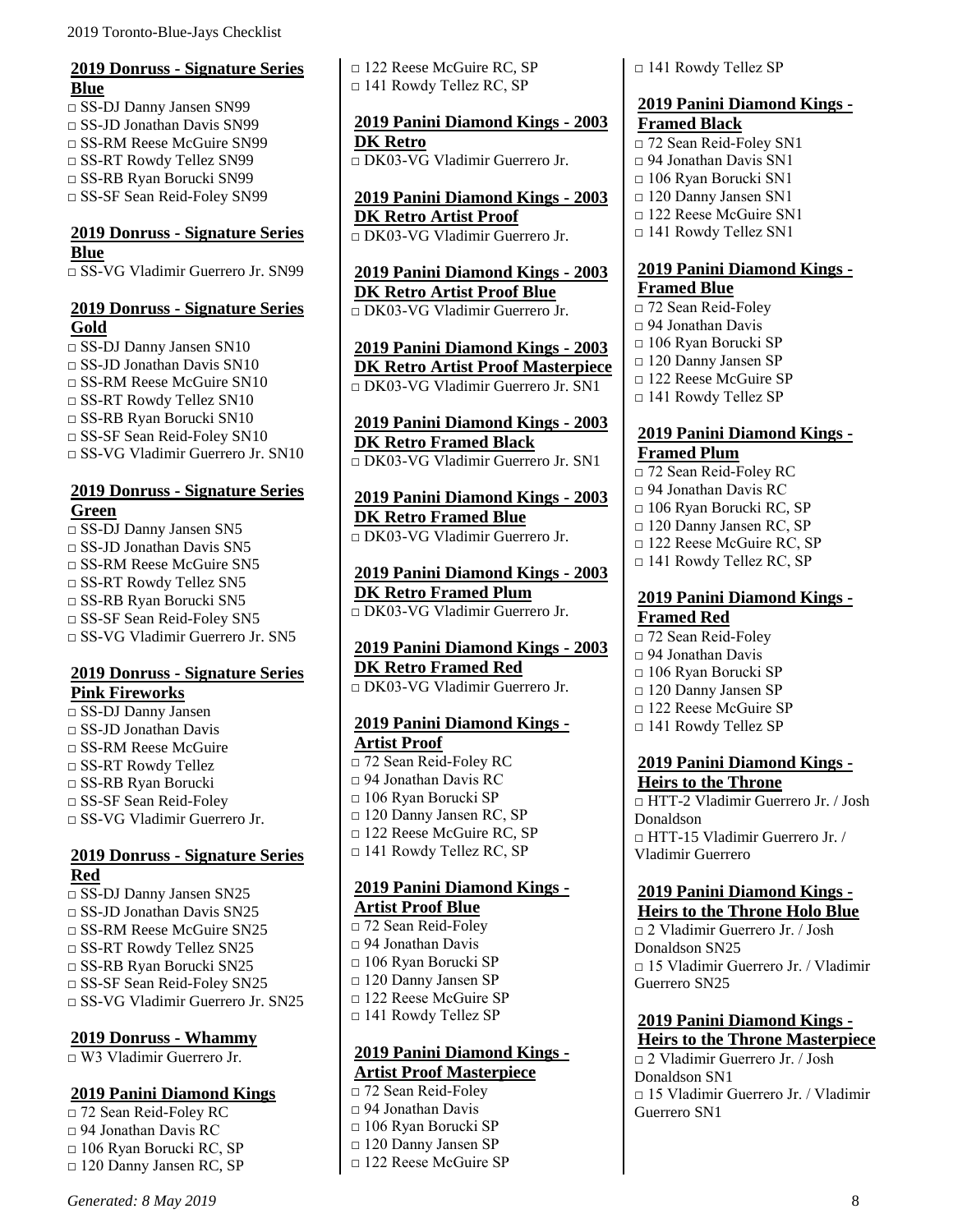<span id="page-16-0"></span>**2019 Panini Diamond Kings - Squires** □ S8 Vladimir Guerrero Jr.

<span id="page-16-1"></span>**2019 Panini Diamond Kings - Squires Holo Blue** □ S8 Vladimir Guerrero Jr. SN25

#### <span id="page-16-2"></span>**2019 Panini Diamond Kings - Squires Holo Gold** □ S8 Vladimir Guerrero Jr.

# <span id="page-16-3"></span>**2019 Panini Diamond Kings - Squires Masterpiece**

□ S8 Vladimir Guerrero Jr. SN1

<span id="page-16-4"></span>**2019 Panini Diamond Kings - Team Heroes** □ TH-21 Justin Smoak

<span id="page-16-5"></span>**2019 Panini Diamond Kings - Team Heroes Holo Blue**  $\Box$  TH-21 Justin Smoak SN25

# <span id="page-16-6"></span>**2019 Panini Diamond Kings -**

**Team Heroes Holo Gold**

 $\Box$  TH-21 Justin Smoak

# <span id="page-16-7"></span>**2019 Panini Diamond Kings -**

**Team Heroes Masterpiece**  $\Box$  TH-21 Justin Smoak SN1

# <span id="page-16-8"></span>**2019 Topps**

□ 37 Marcus Stroman □ 37 Marcus Stroman SP, VAR VAR: In Dugout □ 39 Richard Urena □ 67 Danny Jansen RC □ 82 Lourdes Gurriel Jr. FS □ 134 Sean Reid-Foley RC □ 152 Teoscar Hernandez □ 184 Ken Giles □ 245 Rogers Centre STAD, TC □ 246 Ryan Borucki RC  $\Box$  298 Devon Travis  $\Box$  309 Randal Grichuk  $\Box$  348 Russell Martin

#### <span id="page-16-9"></span>**2019 Topps - 150th Anniversary**

 $\Box$  37 Marcus Stroman □ 39 Richard Urena □ 67 Danny Jansen □ 82 Lourdes Gurriel Jr. FS □ 134 Sean Reid-Foley □ 152 Teoscar Hernandez  $\Box$  184 Ken Giles □ 245 Rogers Centre STAD, TC □ 246 Ryan Borucki  $\Box$  298 Devon Travis  $\Box$  309 Randal Grichuk □ 348 Russell Martin

<span id="page-16-10"></span>**2019 Topps - 150th Anniversary Commemorative Medallion Autographs** □ AMM-RA Roberto Alomar AU, MEM, SN10 MEM: Medallion, Autograph, Serial #'d to 10 Print Run

<span id="page-16-11"></span>**2019 Topps - 150th Anniversary Commemorative Medallions** □ AMM-RA Roberto Alomar MEM

<span id="page-16-12"></span>**2019 Topps - 150th Anniversary Commemorative Medallions 150th Anniversary**

□ AMM-RA Roberto Alomar MEM, SN150 MEM: Medallion, Serial #'d to 150 Print Run

# <span id="page-16-13"></span>**2019 Topps - 150th Anniversary**

**Commemorative Medallions Gold** □ AMM-RA Roberto Alomar MEM, SN50

<span id="page-16-14"></span>**2019 Topps - 150th Anniversary Commemorative Medallions Platinum** □ AMM-RA Roberto Alomar MEM, SN1

<span id="page-16-15"></span>**2019 Topps - 150th Anniversary Commemorative Medallions Red** □ AMM-RA Roberto Alomar MEM, SN25

<span id="page-16-16"></span>**2019 Topps - 1984 Topps Baseball** □ T84-57 Roberto Alomar

<span id="page-16-17"></span>**2019 Topps - 1984 Topps Baseball 150th Anniversary** □ T84-57 Roberto Alomar SN150

<span id="page-16-18"></span>**2019 Topps - 1984 Topps Baseball 5x7**  $\overline{0.784}$ -57 Roberto Alomar SN49

<span id="page-16-19"></span>**2019 Topps - 1984 Topps Baseball 5x7 Gold** □ T84-57 Roberto Alomar SN10

# <span id="page-16-20"></span>**2019 Topps - 1984 Topps Baseball Autographs**

□ 84A-DJ Danny Jansen AU □ 84A-LG Lourdes Gurriel Jr. AU □ 84A-SR Sean Reid-Foley AU

<span id="page-16-21"></span>**2019 Topps - 1984 Topps Baseball Autographs 150th Anniversary**

 $\Box$  84A-DJ Danny Jansen AU, SN150 □ 84A-LG Lourdes Gurriel Jr. AU, SN150

□ 84A-SR Sean Reid-Foley AU, SN150

#### <span id="page-16-22"></span>**2019 Topps - 1984 Topps Baseball Autographs Gold**

□ 84A-DJ Danny Jansen AU, SN50 □ 84A-LG Lourdes Gurriel Jr. AU, SN50 □ 84A-SR Sean Reid-Foley AU, SN50

#### <span id="page-16-23"></span>**2019 Topps - 1984 Topps Baseball Autographs Platinum**

□ 84A-DJ Danny Jansen AU, SN1 □ 84A-LG Lourdes Gurriel Jr. AU, SN1 □ 84A-SR Sean Reid-Foley AU, SN1

### <span id="page-16-24"></span>**2019 Topps - 1984 Topps Baseball Autographs Red**

□ 84A-DJ Danny Jansen AU □ 84A-LG Lourdes Gurriel Jr. AU □ 84A-SR Sean Reid-Foley AU

<span id="page-16-25"></span>**2019 Topps - 1984 Topps Baseball Platinum** □ T84-57 Roberto Alomar SN1

<span id="page-16-26"></span>**2019 Topps - 1984 Topps Baseball Red**

□ T84-57 Roberto Alomar SN10

# <span id="page-16-27"></span>**2019 Topps - Advanced Stat**

□ 37 Marcus Stroman SN150  $\Box$  39 Richard Urena SN150  $\Box$  67 Danny Jansen SN150 □ 82 Lourdes Gurriel Jr. FS, SN150 □ 134 Sean Reid-Foley SN150 □ 152 Teoscar Hernandez SN150  $\Box$  184 Ken Giles SN150 □ 245 Rogers Centre STAD, TC, SN150 □ 246 Ryan Borucki SN150  $\Box$  298 Devon Travis SN150 □ 309 Randal Grichuk SN150 □ 348 Russell Martin SN150

# <span id="page-16-28"></span>**2019 Topps - Black**

- □ 37 Marcus Stroman SN67  $\Box$  39 Richard Urena SN67 □ 67 Danny Jansen SN67  $\Box$  82 Lourdes Gurriel Jr. FS, SN67 □ 134 Sean Reid-Foley SN67  $\Box$  152 Teoscar Hernandez SN67  $\Box$  184 Ken Giles SN67 □ 245 Rogers Centre STAD, TC, SN67 □ 246 Ryan Borucki SN67  $\Box$  298 Devon Travis SN67  $\Box$  309 Randal Grichuk SN67  $\Box$  348 Russell Martin SN67 **2019 Topps - Father's Day Blue**
- <span id="page-16-29"></span> $\Box$  37 Marcus Stroman SN50 □ 39 Richard Urena SN50 □ 67 Danny Jansen SN50 □ 82 Lourdes Gurriel Jr. FS, SN50

*Generated: 8 May 2019* 9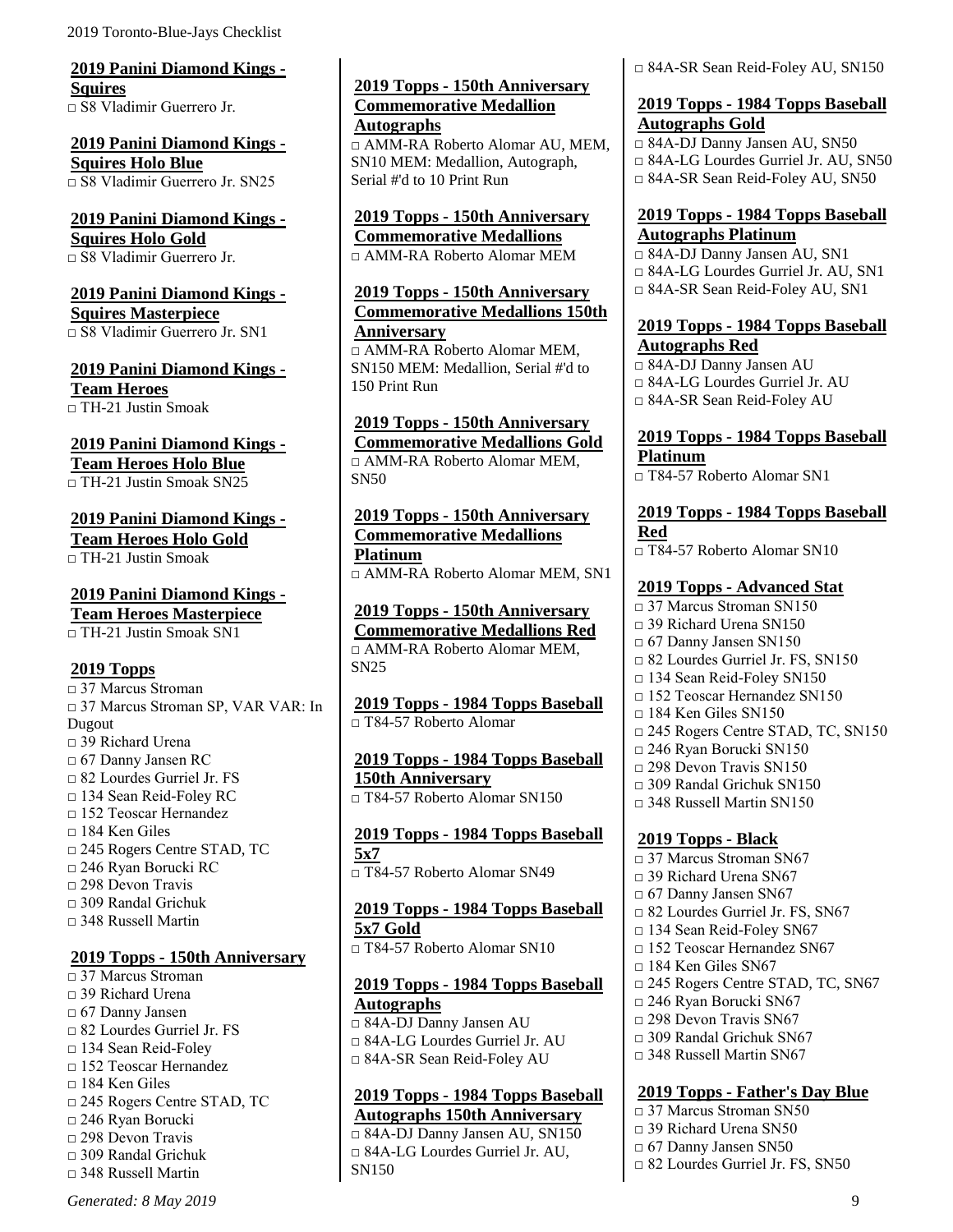- □ 134 Sean Reid-Foley SN50
- □ 152 Teoscar Hernandez SN50
- $\Box$  184 Ken Giles SN50
- □ 245 Rogers Centre STAD, TC, SN50
- □ 246 Ryan Borucki SN50
- $\Box$  298 Devon Travis SN50
- $\Box$  309 Randal Grichuk SN50
- $\Box$  348 Russell Martin SN50

# <span id="page-17-0"></span>**2019 Topps - Gold**

□ 37 Marcus Stroman SN2019 □ 39 Richard Urena SN2019  $\Box$  67 Danny Jansen SN2019 □ 82 Lourdes Gurriel Jr. FS, SN2019 □ 134 Sean Reid-Foley SN2019 □ 152 Teoscar Hernandez SN2019 □ 184 Ken Giles SN2019 □ 245 Rogers Centre STAD, TC, SN2019 □ 246 Ryan Borucki SN2019 □ 298 Devon Travis SN2019 □ 309 Randal Grichuk SN2019 □ 348 Russell Martin SN2019

# <span id="page-17-1"></span>**2019 Topps - Independence Day**

□ 37 Marcus Stroman SN76  $\Box$  39 Richard Urena SN76 □ 67 Danny Jansen SN76 □ 82 Lourdes Gurriel Jr. FS, SN76 □ 134 Sean Reid-Foley SN76 □ 152 Teoscar Hernandez SN76 □ 184 Ken Giles SN76 □ 245 Rogers Centre STAD, TC, SN76 □ 246 Ryan Borucki SN76  $\Box$  298 Devon Travis SN76  $\Box$  309 Randal Grichuk SN76

# □ 348 Russell Martin SN76

### <span id="page-17-2"></span>**2019 Topps - Legacy of Baseball Autographs**

□ LBA-AD Aledmys Diaz AU □ LBA-DJ Danny Jansen AU □ LBA-KG Ken Giles AU □ LBA-SR Sean Reid-Foley AU □ LBA-TH Teoscar Hernandez AU □ LBA-YS Yangervis Solarte AU

#### <span id="page-17-3"></span>**2019 Topps - Legacy of Baseball Autographs 150th Anniversary**

□ LBA-AD Aledmys Diaz AU, SN150 □ LBA-DJ Danny Jansen AU, SN150 □ LBA-KG Ken Giles AU, SN150 □ LBA-SR Sean Reid-Foley AU, SN150 □ LBA-TH Teoscar Hernandez AU, SN150 □ LBA-YS Yangervis Solarte AU, SN150

#### <span id="page-17-4"></span>**2019 Topps - Legacy of Baseball Autographs Gold**

□ LBA-AD Aledmys Diaz AU □ LBA-DJ Danny Jansen AU □ LBA-KG Ken Giles AU

*Generated: 8 May 2019* 10

- □ LBA-SR Sean Reid-Foley AU
- □ LBA-TH Teoscar Hernandez AU
- □ LBA-YS Yangervis Solarte AU

# <span id="page-17-5"></span>**2019 Topps - Legacy of Baseball Autographs Platinum**

- □ LBA-AD Aledmys Diaz AU, SN1
- □ LBA-DJ Danny Jansen AU, SN1
- □ LBA-KG Ken Giles AU, SN1
- □ LBA-SR Sean Reid-Foley AU, SN1
- □ LBA-TH Teoscar Hernandez AU, SN1 □ LBA-YS Yangervis Solarte AU, SN1

# <span id="page-17-6"></span>**2019 Topps - Legacy of Baseball Autographs Red**

- □ LBA-AD Aledmys Diaz AU □ LBA-DJ Danny Jansen AU □ LBA-KG Ken Giles AU □ LBA-SR Sean Reid-Foley AU □ LBA-TH Teoscar Hernandez AU
- □ LBA-YS Yangervis Solarte AU

# <span id="page-17-7"></span>**2019 Topps - Memorial Day Camo**

□ 37 Marcus Stroman SN25 □ 39 Richard Urena SN25 □ 67 Danny Jansen SN25  $\Box$  82 Lourdes Gurriel Jr. FS, SN25 □ 134 Sean Reid-Foley SN25 □ 152 Teoscar Hernandez SN25  $\Box$  184 Ken Giles SN25 □ 245 Rogers Centre STAD, TC, SN25

# <span id="page-17-8"></span>**2019 Topps - Memorial Day Camo**

□ 246 Ryan Borucki SN25 □ 298 Devon Travis SN25 □ 309 Randal Grichuk SN25 □ 348 Russell Martin SN25

#### <span id="page-17-9"></span>**2019 Topps - Mother's Day Pink**

□ 37 Marcus Stroman SN50  $\Box$  39 Richard Urena SN50 □ 67 Danny Jansen SN50 □ 82 Lourdes Gurriel Jr. FS, SN50 □ 134 Sean Reid-Foley SN50 □ 152 Teoscar Hernandez SN50  $\Box$  184 Ken Giles SN50 □ 245 Rogers Centre STAD, TC, SN50 □ 246 Ryan Borucki SN50 □ 298 Devon Travis SN50  $\Box$  309 Randal Grichuk SN50 □ 348 Russell Martin SN50

# <span id="page-17-10"></span>**2019 Topps - Platinum**

- □ 37 Marcus Stroman SN1  $\Box$  39 Richard Urena SN1 □ 67 Danny Jansen SN1
- □ 82 Lourdes Gurriel Jr. FS, SN1
- □ 134 Sean Reid-Foley SN1
- □ 152 Teoscar Hernandez SN1
- □ 184 Ken Giles SN1
- □ 245 Rogers Centre STAD, TC, SN1
- □ 246 Ryan Borucki SN1
- □ 298 Devon Travis SN1
- □ 309 Randal Grichuk SN1
- □ 348 Russell Martin SN1

## <span id="page-17-11"></span>**2019 Topps - Printing Plate Black**

- □ 37 Marcus Stroman SN1
- □ 39 Richard Urena SN1
- □ 67 Danny Jansen SN1
- □ 82 Lourdes Gurriel Jr. FS, SN1
- □ 134 Sean Reid-Foley SN1
- □ 152 Teoscar Hernandez SN1
- □ 184 Ken Giles SN1
- □ 245 Rogers Centre STAD, TC, SN1
- □ 246 Ryan Borucki SN1
- □ 298 Devon Travis SN1
- $\Box$  309 Randal Grichuk SN1
- □ 348 Russell Martin SN1

# <span id="page-17-12"></span>**2019 Topps - Printing Plate Cyan**

- □ 37 Marcus Stroman SN1
- □ 39 Richard Urena SN1
- □ 67 Danny Jansen SN1
- □ 82 Lourdes Gurriel Jr. FS, SN1
- □ 134 Sean Reid-Foley SN1
- □ 152 Teoscar Hernandez SN1
- $\Box$  184 Ken Giles SN1
- □ 245 Rogers Centre STAD, TC, SN1
- □ 246 Ryan Borucki SN1
- □ 298 Devon Travis SN1

# <span id="page-17-13"></span>**2019 Topps - Printing Plate Cyan**

- $\overline{1309}$  Randal Grichuk SN1
- □ 348 Russell Martin SN1

#### <span id="page-17-14"></span>**2019 Topps - Printing Plate Magenta**

- □ 37 Marcus Stroman SN1
- □ 39 Richard Urena SN1
- □ 67 Danny Jansen SN1
- □ 82 Lourdes Gurriel Jr. FS, SN1
- □ 134 Sean Reid-Foley SN1
- □ 152 Teoscar Hernandez SN1
- □ 184 Ken Giles SN1
- □ 245 Rogers Centre STAD, TC, SN1
- □ 246 Ryan Borucki SN1
- □ 298 Devon Travis SN1
- $\Box$  309 Randal Grichuk SN1
- □ 348 Russell Martin SN1

# <span id="page-17-15"></span>**2019 Topps - Printing Plate Yellow**

- □ 37 Marcus Stroman SN1
- $\Box$  39 Richard Urena SN1
- □ 67 Danny Jansen SN1
- □ 82 Lourdes Gurriel Jr. FS, SN1
- □ 134 Sean Reid-Foley SN1
- □ 152 Teoscar Hernandez SN1
- □ 184 Ken Giles SN1
- □ 245 Rogers Centre STAD, TC, SN1
- □ 246 Ryan Borucki SN1  $\Box$  298 Devon Travis SN1

 $\Box$  309 Randal Grichuk SN1 □ 348 Russell Martin SN1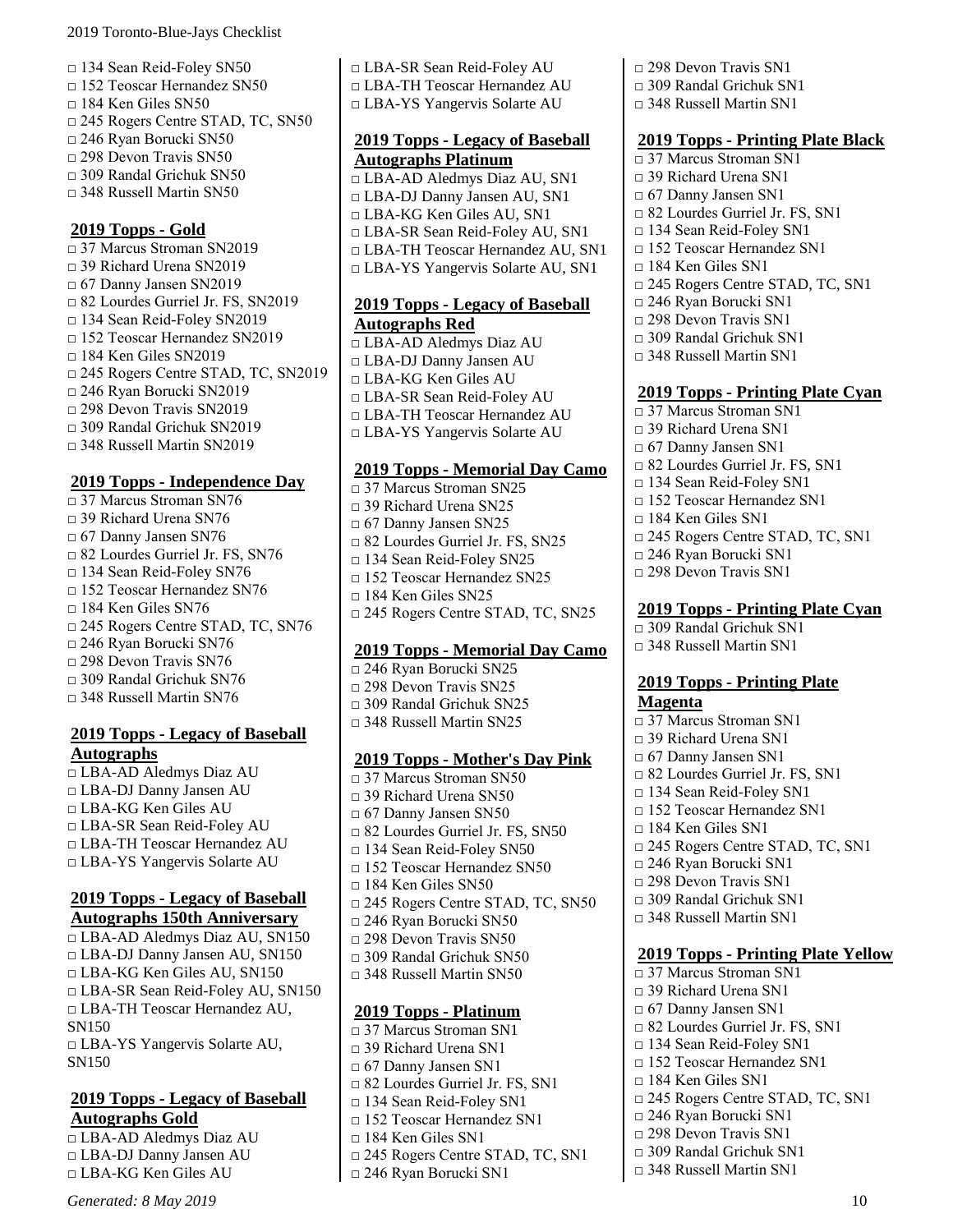#### <span id="page-18-0"></span>**2019 Topps - Purple - Meijer**

□ 37 Marcus Stroman □ 39 Richard Urena □ 67 Danny Jansen □ 82 Lourdes Gurriel Jr. FS □ 134 Sean Reid-Foley □ 152 Teoscar Hernandez □ 184 Ken Giles □ 245 Rogers Centre STAD, TC □ 246 Ryan Borucki □ 298 Devon Travis □ 309 Randal Grichuk □ 348 Russell Martin

#### <span id="page-18-1"></span>**2019 Topps - Rainbow Foil**

□ 37 Marcus Stroman  $\Box$  39 Richard Urena □ 67 Danny Jansen □ 82 Lourdes Gurriel Jr. FS □ 134 Sean Reid-Foley □ 152 Teoscar Hernandez □ 184 Ken Giles □ 245 Rogers Centre STAD, TC □ 246 Ryan Borucki  $\Box$  298 Devon Travis □ 309 Randal Grichuk  $\Box$  348 Russell Martin

# <span id="page-18-2"></span>**2019 Topps - Silver Pack 1984**

**Topps Baseball Chrome** □ T84-37 Sean Reid-Foley

# <span id="page-18-3"></span>**2019 Topps - Silver Pack 1984 Topps Baseball Chrome Autographs**

□ T84A-37 Sean Reid-Foley AU, SN199

#### <span id="page-18-4"></span>**2019 Topps - Silver Pack 1984 Topps Baseball Chrome Autographs Orange**

□ T84A-37 Sean Reid-Foley AU, SN25

#### <span id="page-18-5"></span>**2019 Topps - Silver Pack 1984 Topps Baseball Chrome Autographs Red** □ T84A-37 Sean Reid-Foley AU, SN5

#### <span id="page-18-6"></span>**2019 Topps - Silver Pack 1984 Topps Baseball Chrome Autographs SuperFractor** □ T84A-37 Sean Reid-Foley AU, SN1

<span id="page-18-7"></span>**2019 Topps - Silver Pack 1984 Topps Baseball Chrome Blue** □ T84-37 Sean Reid-Foley SN150

## <span id="page-18-8"></span>**2019 Topps - Silver Pack 1984 Topps Baseball Chrome Gold** □ T84-37 Sean Reid-Foley SN50

<span id="page-18-9"></span>**2019 Topps - Silver Pack 1984 Topps Baseball Chrome Green** □ T84-37 Sean Reid-Foley SN99

<span id="page-18-10"></span>**2019 Topps - Silver Pack 1984 Topps Baseball Chrome Orange** □ T84-37 Sean Reid-Foley SN25

#### <span id="page-18-11"></span>**2019 Topps - Silver Pack 1984 Topps Baseball Chrome Purple** □ T84-37 Sean Reid-Foley SN75

<span id="page-18-12"></span>**2019 Topps - Silver Pack 1984 Topps Baseball Chrome Red** □ T84-37 Sean Reid-Foley SN5

#### <span id="page-18-13"></span>**2019 Topps - Silver Pack 1984 Topps Baseball Chrome SuperFractor** □ T84-37 Sean Reid-Foley SN1

<span id="page-18-14"></span>**2019 Topps - Stars of the Game**

 $\Box$  SSB-73 Justin Smoak

# <span id="page-18-15"></span>**2019 Topps - Vintage Stock**

□ 37 Marcus Stroman SN99 □ 39 Richard Urena SN99 □ 67 Danny Jansen SN99 □ 82 Lourdes Gurriel Jr. FS, SN99 □ 134 Sean Reid-Foley SN99 □ 152 Teoscar Hernandez SN99  $\Box$  184 Ken Giles SN99 □ 245 Rogers Centre STAD, TC, SN99 □ 246 Ryan Borucki SN99 □ 298 Devon Travis SN99 □ 309 Randal Grichuk SN99 □ 348 Russell Martin SN99

#### <span id="page-18-16"></span>**2019 Topps - Yellow - Walgreens**

□ 37 Marcus Stroman □ 39 Richard Urena □ 67 Danny Jansen □ 82 Lourdes Gurriel Jr. FS □ 134 Sean Reid-Foley □ 152 Teoscar Hernandez □ 184 Ken Giles □ 245 Rogers Centre STAD, TC □ 246 Ryan Borucki □ 298 Devon Travis □ 309 Randal Grichuk  $\Box$  348 Russell Martin

#### <span id="page-18-17"></span>**2019 Topps Gypsy Queen**

□ 22 Ryan Borucki RC □ 51 Kendrys Morales □ 76 Marcus Stroman □ 76 Marcus Stroman SP, VAR VAR: 4th of July jersey □ 168 Kevin Pillar □ 216 Lourdes Gurriel Jr.  $\Box$  236 Justin Smoak

- □ 261 Billy McKinney
- □ 276 Rowdy Tellez RC
- □ 281 Ken Giles
- □ 283 Danny Jansen RC

#### <span id="page-18-18"></span>**2019 Topps Gypsy Queen - Bazooka Back**

□ 22 Ryan Borucki RC □ 51 Kendrys Morales

#### <span id="page-18-19"></span>**2019 Topps Gypsy Queen - Bazooka Back**

□ 76 Marcus Stroman □ 168 Kevin Pillar □ 216 Lourdes Gurriel Jr.  $\Box$  236 Justin Smoak □ 261 Billy McKinney □ 276 Rowdy Tellez □ 281 Ken Giles □ 283 Danny Jansen RC

# <span id="page-18-20"></span>**2019 Topps Gypsy Queen - Black**

□ 22 Ryan Borucki SN1 □ 51 Kendrys Morales SN1 □ 76 Marcus Stroman SN1  $\Box$  168 Kevin Pillar SN1 □ 216 Lourdes Gurriel Jr. SN1 □ 236 Justin Smoak SN1 □ 261 Billy McKinney SN1 □ 276 Rowdy Tellez SN1  $\Box$  281 Ken Giles SN1 □ 283 Danny Jansen SN1

### <span id="page-18-21"></span>**2019 Topps Gypsy Queen - Black & White**

□ 22 Ryan Borucki SN50 □ 51 Kendrys Morales SN50 □ 76 Marcus Stroman SN50  $\Box$  168 Kevin Pillar SN50  $\Box$  216 Lourdes Gurriel Jr. SN50 □ 236 Justin Smoak SN50 □ 261 Billy McKinney SN50 □ 276 Rowdy Tellez SN50 □ 281 Ken Giles SN50 □ 283 Danny Jansen SN50

# <span id="page-18-22"></span>**2019 Topps Gypsy Queen -**

#### **Chrome Box Topper**

 $\Box$  76 Marcus Stroman  $\Box$  168 Kevin Pillar □ 283 Danny Jansen

### <span id="page-18-23"></span>**2019 Topps Gypsy Queen - Chrome Box Topper Gold**

- $\overline{0.76}$  Marcus Stroman SN50 □ 168 Kevin Pillar SN50
- □ 283 Danny Jansen SN50

#### <span id="page-18-24"></span>**2019 Topps Gypsy Queen - Chrome Box Topper Indigo** □ 76 Marcus Stroman SN150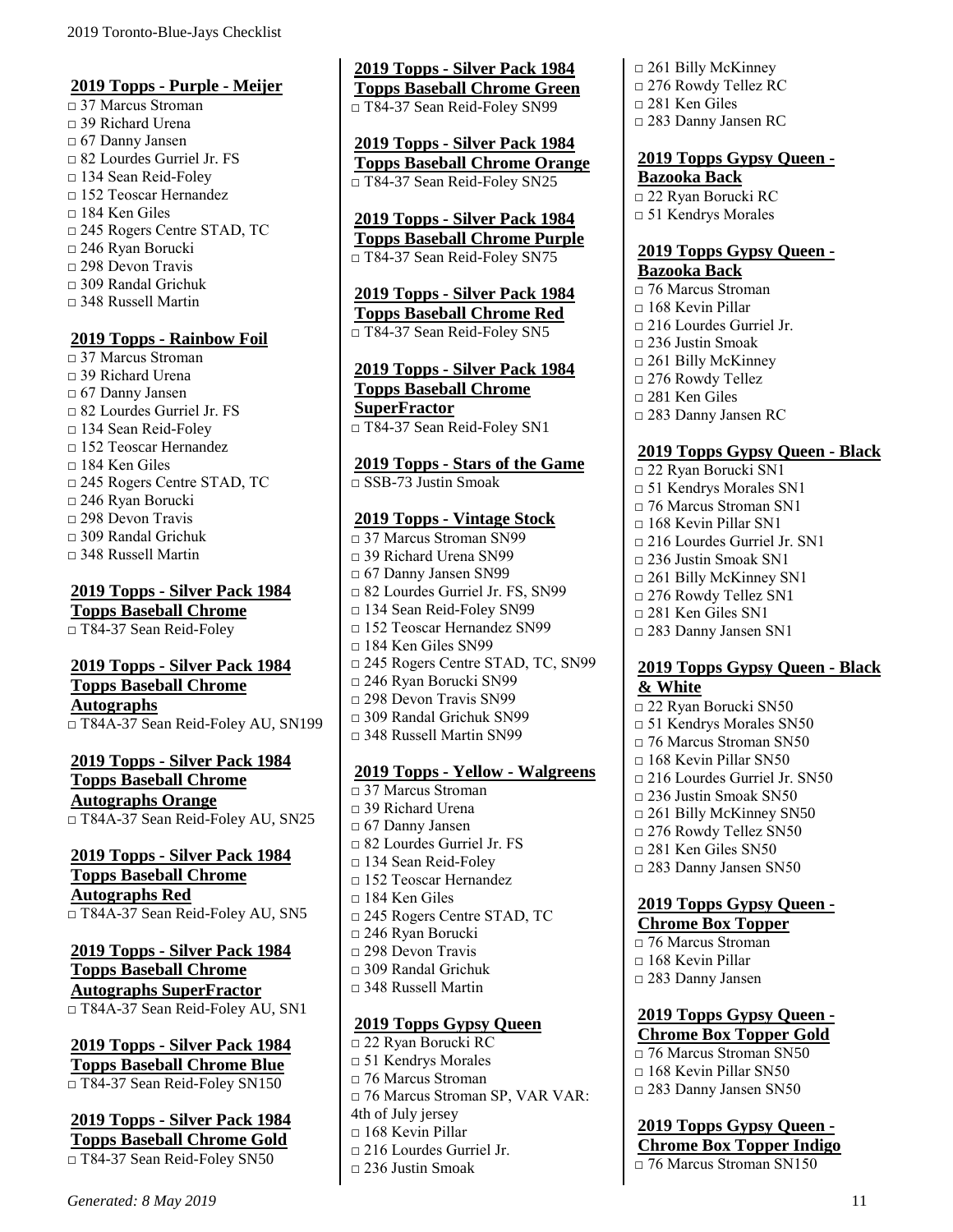$\Box$  168 Kevin Pillar SN150 □ 283 Danny Jansen SN150

#### <span id="page-19-0"></span>**2019 Topps Gypsy Queen - Chrome Box Topper Red**

□ 76 Marcus Stroman SN5  $\Box$  168 Kevin Pillar SN5 □ 283 Danny Jansen SN5

# <span id="page-19-1"></span>**2019 Topps Gypsy Queen -**

**Chrome Box Topper SuperFractor**

□ 76 Marcus Stroman SN1 □ 168 Kevin Pillar SN1 □ 283 Danny Jansen SN1

# <span id="page-19-2"></span>**2019 Topps Gypsy Queen - GQ Logo Swap**

□ 22 Ryan Borucki RC □ 51 Kendrys Morales □ 76 Marcus Stroman □ 168 Kevin Pillar □ 216 Lourdes Gurriel Jr. □ 236 Justin Smoak □ 261 Billy McKinney

# <span id="page-19-3"></span>**2019 Topps Gypsy Queen - GQ Logo Swap**

□ 276 Rowdy Tellez □ 281 Ken Giles □ 283 Danny Jansen RC

#### <span id="page-19-4"></span>**2019 Topps Gypsy Queen - Green**

□ 22 Ryan Borucki RC □ 51 Kendrys Morales □ 76 Marcus Stroman □ 168 Kevin Pillar □ 216 Lourdes Gurriel Jr. □ 236 Justin Smoak  $\Box$  261 Billy McKinney  $\Box$  276 Rowdy Tellez □ 281 Ken Giles □ 283 Danny Jansen RC

#### <span id="page-19-5"></span>**2019 Topps Gypsy Queen - Gypsy Queen Autographs**

□ GQA-DJ Danny Jansen AU □ GQA-RB Ryan Borucki AU

# <span id="page-19-6"></span>**2019 Topps Gypsy Queen - Gypsy Queen Autographs Bazooka Back**

□ GQA-DJ Danny Jansen AU, SN25 □ GOA-RB Ryan Borucki AU, SN25

### <span id="page-19-7"></span>**2019 Topps Gypsy Queen - Gypsy Queen Autographs Black**

□ GQA-DJ Danny Jansen AU, SN1 □ GQA-RB Ryan Borucki AU, SN1

#### <span id="page-19-8"></span>**2019 Topps Gypsy Queen - Gypsy Queen Autographs Black and White**

□ GQA-DJ Danny Jansen AU, SN50 □ GQA-RB Ryan Borucki AU, SN50

# <span id="page-19-9"></span>**2019 Topps Gypsy Queen - Gypsy**

**Queen Autographs GQ Logo Swap** □ GQA-DJ Danny Jansen AU, SN99 □ GQA-RB Ryan Borucki AU, SN99

#### <span id="page-19-10"></span>**2019 Topps Gypsy Queen - Gypsy Queen Autographs Indigo**

□ GQA-DJ Danny Jansen AU, SN150 □ GQA-RB Ryan Borucki AU, SN150

#### <span id="page-19-11"></span>**2019 Topps Gypsy Queen - Indigo**

□ 22 Ryan Borucki SN250 □ 51 Kendrys Morales SN250 □ 76 Marcus Stroman SN250  $\Box$  168 Kevin Pillar SN250 □ 216 Lourdes Gurriel Jr. SN250  $\Box$  236 Justin Smoak SN250 □ 261 Billy McKinney SN250 □ 276 Rowdy Tellez SN250  $\Box$  281 Ken Giles SN250 □ 283 Danny Jansen SN250

<span id="page-19-12"></span>**2019 Topps Gypsy Queen - Mini Rookie Autographs** □ MRA-DJ Danny Jansen AU, SN99

<span id="page-19-13"></span>**2019 Topps Gypsy Queen - Mini Rookie Autographs Black**

□ MRA-DJ Danny Jansen AU, SN1

# <span id="page-19-14"></span>**2019 Topps Gypsy Queen - Mini Rookie Autographs Black and White**

□ MRA-DJ Danny Jansen AU, SN50

#### <span id="page-19-15"></span>**2019 Topps Gypsy Queen - Missing Nameplate**

□ 22 Ryan Borucki RC □ 51 Kendrys Morales □ 76 Marcus Stroman  $\Box$  168 Kevin Pillar □ 216 Lourdes Gurriel Jr. □ 236 Justin Smoak □ 261 Billy McKinney □ 276 Rowdy Tellez □ 281 Ken Giles □ 283 Danny Jansen RC

## <span id="page-19-16"></span>**2019 Topps Gypsy Queen - Power Performers Portrait Art Patch Originals**

□ GQPP-JD Josh Donaldson MEM, SN1 □ GOPP-JS Justin Smoak MEM, SN1

# <span id="page-19-17"></span>**2019 Topps Gypsy Queen - Purple**

□ 22 Ryan Borucki □ 51 Kendrys Morales □ 76 Marcus Stroman  $\Box$  168 Kevin Pillar □ 216 Lourdes Gurriel Jr.  $\square$  236 Justin Smoak □ 261 Billy McKinney □ 276 Rowdy Tellez □ 281 Ken Giles □ 283 Danny Jansen

#### <span id="page-19-18"></span>**2019 Topps Gypsy Queen - Red**

□ 22 Ryan Borucki SN10 □ 51 Kendrys Morales SN10 □ 76 Marcus Stroman SN10  $\Box$  168 Kevin Pillar SN10  $\Box$  216 Lourdes Gurriel Jr. SN10 □ 236 Justin Smoak SN10  $\Box$  261 Billy McKinney SN10 □ 276 Rowdy Tellez SN10 □ 281 Ken Giles SN10 □ 283 Danny Jansen SN10

# <span id="page-19-19"></span>**2019 Topps Gypsy Queen - Topps Vault First Edition (Blank Back)**

□ 22 Ryan Borucki SN1 □ 51 Kendrys Morales SN1 □ 76 Marcus Stroman SN1  $\Box$  168 Kevin Pillar SN1 □ 216 Lourdes Gurriel Jr. SN1  $\Box$  236 Justin Smoak SN1 □ 261 Billy McKinney SN1 □ 276 Rowdy Tellez SN1 □ 281 Ken Giles SN1 □ 283 Danny Jansen SN1

# <span id="page-19-20"></span>**2019 Topps Heritage**

 $\Box$  19 Russell Martin □ 38 Randal Grichuk  $\Box$  87 Ken Giles □ 109 Rowdy Tellez / Reese McGuire CPC, RC, RS □ 124 Marcus Stroman □ 147 Yangervis Solarte □ 193 Devon Travis □ 221 Kendrys Morales □ 238 Brandon Drury □ 243 Richard Urena  $\Box$  293 Kevin Pillar □ 376 Ryan Borucki / Danny Jansen / Sean Reid-Foley CPC, RC, RS □ 392 Danny Jansen SP, VAR VAR: Action □ 398 Teoscar Hernandez  $\Box$  433 Justin Smoak SP □ 480 Lourdes Gurriel Jr. SP

# <span id="page-19-21"></span>**2019 Topps Heritage - 1970 Poster Box Loader**

□ 4 Justin Smoak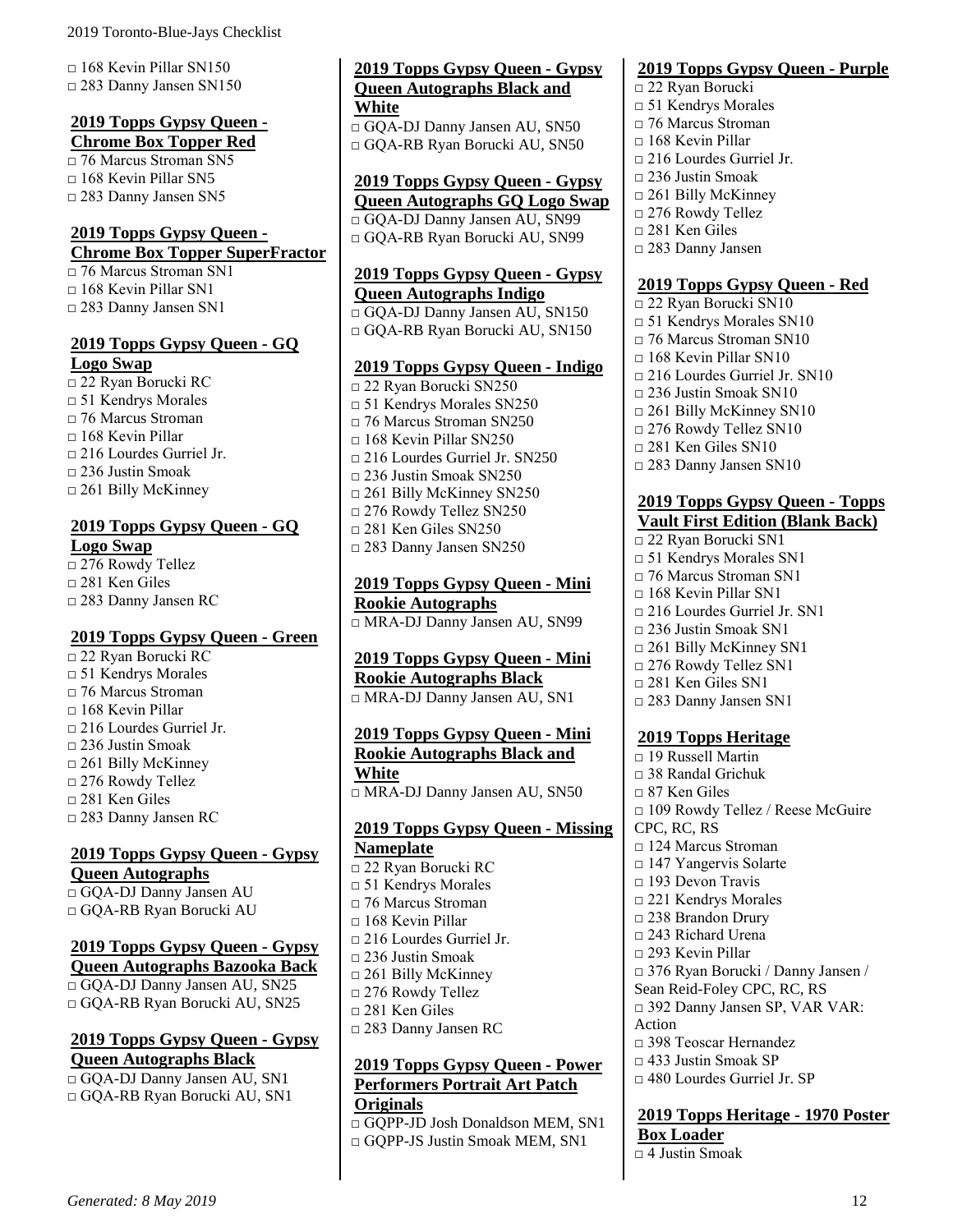# <span id="page-20-0"></span>**2019 Topps Heritage - 1970 Topps Scratch-Offs**

 $\Box$  4 Justin Smoak

# <span id="page-20-1"></span>**2019 Topps Heritage - Black Border**

□ 19 Russell Martin  $\Box$  38 Randal Grichuk

#### <span id="page-20-2"></span>**2019 Topps Heritage - Black Border**

□ 87 Ken Giles □ 109 Rowdy Tellez, Reese McGuire CPC, RC, RS □ 124 Marcus Stroman □ 147 Yangervis Solarte  $\Box$  193 Devon Travis □ 221 Kendrys Morales □ 238 Brandon Drury □ 243 Richard Urena □ 293 Kevin Pillar □ 376 Ryan Borucki, Danny Jansen, Sean Reid-Foley CPC, RC, RS □ 398 Teoscar Hernandez □ 433 Justin Smoak SP □ 480 Lourdes Gurriel Jr. SP

#### <span id="page-20-3"></span>**2019 Topps Heritage - Chrome**

□ THC-433 Justin Smoak SN999 □ THC-480 Lourdes Gurriel Jr. SN999

#### <span id="page-20-4"></span>**2019 Topps Heritage - Chrome (Walmart Exclusives)**

□ THC-19 Russell Martin SN999 □ THC-124 Marcus Stroman SN999 □ THC-293 Kevin Pillar SN999

#### <span id="page-20-5"></span>**2019 Topps Heritage - Chrome Black Refractor**

□ THC-433 Justin Smoak SN70 □ THC-480 Lourdes Gurriel Jr. SN70

#### <span id="page-20-6"></span>**2019 Topps Heritage - Chrome Black Refractor (Walmart Exclusives)**

□ THC-19 Russell Martin SN70 □ THC-124 Marcus Stroman SN70  $\neg$  THC-293 Kevin Pillar SN70

### <span id="page-20-7"></span>**2019 Topps Heritage - Chrome Purple Refractor**

□ THC-433 Justin Smoak  $\Box$  THC-480 Lourdes Gurriel Jr.

### <span id="page-20-8"></span>**2019 Topps Heritage - Chrome Refractor**

□ THC-433 Justin Smoak SN570 □ THC-480 Lourdes Gurriel Jr. SN570

#### <span id="page-20-9"></span>**2019 Topps Heritage - Chrome Refractor (Walmart Exclusives)**

□ THC-19 Russell Martin SN570  $\neg$  THC-124 Marcus Stroman SN570 □ THC-293 Kevin Pillar SN570

#### <span id="page-20-10"></span>**2019 Topps Heritage - Chrome Super Refractor (Walmart Exclusives)**

□ THC-19 Russell Martin SN1 □ THC-124 Marcus Stroman SN1 □ THC-293 Kevin Pillar SN1

# <span id="page-20-11"></span>**2019 Topps Heritage - Mini**

 $\Box$  433 Justin Smoak SN100  $\Box$  480 Lourdes Gurriel Jr. SN100

### <span id="page-20-12"></span>**2019 Topps Heritage - O-Pee-Chee Backs**

 $\overline{\Box$  433 Justin Smoak  $\Box$  480 Lourdes Gurriel Jr.

### <span id="page-20-13"></span>**2019 Topps Heritage - Real One Autographs**

□ ROA-DJA Danny Jansen AU □ ROA-LGU Lourdes Gurriel Jr. AU

#### <span id="page-20-14"></span>**2019 Topps Heritage - Real One Autographs Special Edition Red Ink**

□ ROA-DJA Danny Jansen AU □ ROA-LGU Lourdes Gurriel Jr. AU

# <span id="page-20-15"></span>**2019 Topps Heritage - Silver Metal**

 $\Box$  433 Justin Smoak PR70 □ 480 Lourdes Gurriel Jr. PR70

# <span id="page-20-16"></span>**2019 Topps Inception**

□ 27 Sean Reid-Foley RC □ 32 Ryan Borucki RC □ 80 Rowdy Tellez RC □ 99 Danny Jansen RC

# <span id="page-20-17"></span>**2019 Topps Inception - Blue**

□ 27 Sean Reid-Foley SN25 □ 32 Ryan Borucki SN25 □ 80 Rowdy Tellez SN25

# <span id="page-20-18"></span>**2019 Topps Inception - Blue**

□ 99 Danny Jansen SN25

#### <span id="page-20-19"></span>**2019 Topps Inception - Green**

□ 27 Sean Reid-Foley □ 32 Ryan Borucki □ 80 Rowdy Tellez □ 99 Danny Jansen

#### <span id="page-20-20"></span>**2019 Topps Inception - Inception 1 of 1**

□ 27 Sean Reid-Foley SN1

□ 32 Ryan Borucki SN1

□ 80 Rowdy Tellez SN1 □ 99 Danny Jansen SN1

#### <span id="page-20-21"></span>**2019 Topps Inception - Inception Autograph Jumbo Patch** □ IAJ-DJ Danny Jansen AU, MEM

□ IAJ-RT Rowdy Tellez AU, MEM

#### <span id="page-20-22"></span>**2019 Topps Inception - Inception Autograph Jumbo Patch Blue**

□ IAJ-DJ Danny Jansen AU, MEM, SN10 □ IAJ-RT Rowdy Tellez AU, MEM, SN10

# <span id="page-20-23"></span>**2019 Topps Inception - Inception Autograph Jumbo Patch Inception** □ IAJ-DJ Danny Jansen AU, MEM, SN1

□ IAJ-RT Rowdy Tellez AU, MEM, SN1

#### <span id="page-20-24"></span>**2019 Topps Inception - Inception Autograph Jumbo Patch Orange**

□ IAJ-DJ Danny Jansen AU, MEM, SN25 □ IAJ-RT Rowdy Tellez AU, MEM, SN25

#### <span id="page-20-25"></span>**2019 Topps Inception - Inception Autograph Patch**

□ IAP-DJ Danny Jansen AU, MEM □ IAP-LGJ Lourdes Gurriel Jr. AU, MEM □ IAP-RB Ryan Borucki AU, MEM □ IAP-RT Rowdy Tellez AU, MEM

# **2019 Topps Inception - Inception**

<span id="page-20-26"></span>**Autograph Patch Blue Button** □ IAP-DJ Danny Jansen AU, MEM, SN6  $\Box$  IAP-LGJ Lourdes Gurriel Jr. AU, MEM, SN6

□ IAP-RB Ryan Borucki AU, MEM, SN6 □ IAP-RT Rowdy Tellez AU, MEM, SN6

#### <span id="page-20-27"></span>**2019 Topps Inception - Inception Autograph Patch Inception Majestic Logo**

□ IAP-DJ Danny Jansen AU, MEM, SN1 □ IAP-LGJ Lourdes Gurriel Jr. AU, MEM, SN1 □ IAP-RB Ryan Borucki AU, MEM, SN1 □ IAP-RT Rowdy Tellez AU, MEM, SN1

#### <span id="page-20-28"></span>**2019 Topps Inception - Inception Autograph Patch Magenta**

□ IAP-DJ Danny Jansen AU, MEM □ IAP-LGJ Lourdes Gurriel Jr. AU, MEM □ IAP-RB Ryan Borucki AU, MEM □ IAP-RT Rowdy Tellez AU, MEM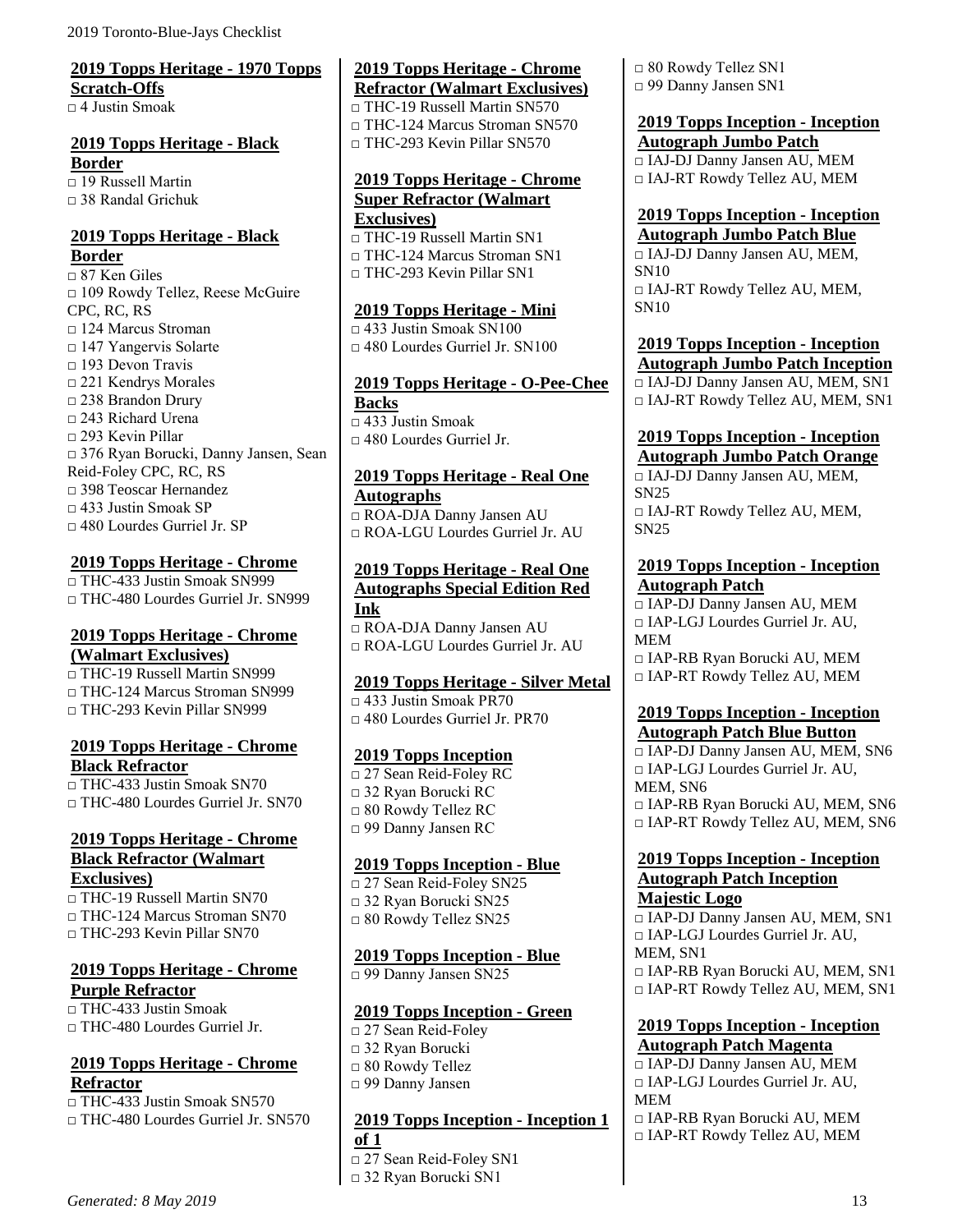#### <span id="page-21-0"></span>**2019 Topps Inception - Inception Autograph Patch Orange**

□ IAP-DJ Danny Jansen AU, MEM, SN10 □ IAP-LGJ Lourdes Gurriel Jr. AU, MEM, SN10 □ IAP-RB Ryan Borucki AU, MEM, SN10 □ IAP-RT Rowdy Tellez AU, MEM, SN10

# <span id="page-21-1"></span>**2019 Topps Inception - Inception Autograph Patch Red**

□ IAP-DJ Danny Jansen AU, MEM, SN25 □ IAP-LGJ Lourdes Gurriel Jr. AU, MEM, SN25 □ IAP-RB Ryan Borucki AU, MEM, SN25 □ IAP-RT Rowdy Tellez AU, MEM, SN25

### <span id="page-21-2"></span>**2019 Topps Inception - Inception Autographed Letter Book**

□ IALP-LGJ Lourdes Gurriel Jr. AU, MEM, SN2

#### <span id="page-21-3"></span>**2019 Topps Inception - Inception Autographed Team Logo Patch Book**

□ IATL-LGJ Lourdes Gurriel Jr. AU, MEM, SN2

### <span id="page-21-4"></span>**2019 Topps Inception - Inception Silver Signings**

□ SS-DJ Danny Jansen AU □ SS-LGJ Lourdes Gurriel Jr. AU, SN99 □ SS-RB Ryan Borucki AU

# <span id="page-21-5"></span>**2019 Topps Inception - Inception Silver Signings Gold Ink**

□ SS-DJ Danny Jansen AU, SN25  $\Box$  SS-LGJ Lourdes Gurriel Jr. AU, SN25 □ SS-RB Ryan Borucki AU, SN25

#### <span id="page-21-6"></span>**2019 Topps Inception - Inception Silver Signings Gold Ink Inscription**

□ SS-DJ Danny Jansen AU, SN1

#### <span id="page-21-7"></span>**2019 Topps Inception - Inception Silver Signings Gold Ink Inscription**

□ SS-LGJ Lourdes Gurriel Jr. AU, SN1 □ SS-RB Ryan Borucki AU, SN1

# <span id="page-21-8"></span>**2019 Topps Inception - Magenta**

□ 27 Sean Reid-Foley SN99 □ 32 Ryan Borucki SN99 □ 80 Rowdy Tellez SN99 □ 99 Danny Jansen SN99

#### *Generated: 8 May 2019* 14

## <span id="page-21-9"></span>**2019 Topps Inception - Orange**

□ 27 Sean Reid-Foley SN50 □ 32 Ryan Borucki SN50 □ 80 Rowdy Tellez SN50 □ 99 Danny Jansen SN50

#### <span id="page-21-10"></span>**2019 Topps Inception - Printing Plate Black**

□ 27 Sean Reid-Foley SN1 □ 32 Ryan Borucki SN1 □ 80 Rowdy Tellez SN1 □ 99 Danny Jansen SN1

### <span id="page-21-11"></span>**2019 Topps Inception - Printing Plate Cyan**

□ 27 Sean Reid-Foley SN1 □ 32 Ryan Borucki SN1 □ 80 Rowdy Tellez SN1 □ 99 Danny Jansen SN1

### <span id="page-21-12"></span>**2019 Topps Inception - Printing Plate Magenta**

□ 27 Sean Reid-Foley SN1 □ 32 Ryan Borucki SN1 □ 80 Rowdy Tellez SN1 □ 99 Danny Jansen SN1

## <span id="page-21-13"></span>**2019 Topps Inception - Printing Plate Yellow**

□ 27 Sean Reid-Foley SN1 □ 32 Ryan Borucki SN1 □ 80 Rowdy Tellez SN1 □ 99 Danny Jansen SN1

# <span id="page-21-14"></span>**2019 Topps Inception - Purple**

□ 27 Sean Reid-Foley SN150 □ 32 Ryan Borucki SN150 □ 80 Rowdy Tellez SN150 □ 99 Danny Jansen SN150

# <span id="page-21-15"></span>**2019 Topps Inception - Red**

□ 27 Sean Reid-Foley SN75 □ 32 Ryan Borucki SN75 □ 80 Rowdy Tellez SN75 □ 99 Danny Jansen SN75

# <span id="page-21-16"></span>**2019 Topps Inception - Rookies & Emerging Stars Autographs**

- □ RES-DJ Danny Jansen AU
- □ RES-LGJ Lourdes Gurriel Jr. AU
- □ RES-RB Ryan Borucki AU
- □ RES-RMG Reese McGuire AU
- □ RES-RT Rowdy Tellez AU
- □ RES-SRF Sean Reid-Foley AU

## <span id="page-21-17"></span>**2019 Topps Inception - Rookies & Emerging Stars Autographs Blue**

□ RES-DJ Danny Jansen AU, SN25 □ RES-LGJ Lourdes Gurriel Jr. AU, SN25

#### □ RES-RB Ryan Borucki AU, SN25

- □ RES-RMG Reese McGuire AU, SN25
- □ RES-RT Rowdy Tellez AU, SN25
- □ RES-SRF Sean Reid-Foley AU, SN25

#### <span id="page-21-18"></span>**2019 Topps Inception - Rookies & Emerging Stars Autographs Inception**

- □ RES-DJ Danny Jansen AU, SN1
- □ RES-LGJ Lourdes Gurriel Jr. AU, SN1
- □ RES-RB Ryan Borucki AU, SN1
- □ RES-RMG Reese McGuire AU, SN1

#### <span id="page-21-19"></span>**2019 Topps Inception - Rookies & Emerging Stars Autographs Inception**

□ RES-RT Rowdy Tellez AU, SN1 □ RES-SRF Sean Reid-Foley AU, SN1

#### <span id="page-21-20"></span>**2019 Topps Inception - Rookies & Emerging Stars Autographs Magenta**

□ RES-DJ Danny Jansen AU, SN99 □ RES-LGJ Lourdes Gurriel Jr. AU, SN99

- □ RES-RB Ryan Borucki AU, SN99 □ RES-RMG Reese McGuire AU, SN99
- □ RES-RT Rowdy Tellez AU, SN99
- □ RES-SRF Sean Reid-Foley AU, SN99

## <span id="page-21-21"></span>**2019 Topps Inception - Rookies & Emerging Stars Autographs Orange**

- □ RES-DJ Danny Jansen AU, SN50 □ RES-LGJ Lourdes Gurriel Jr. AU, SN50
- □ RES-RB Ryan Borucki AU, SN50
- □ RES-RMG Reese McGuire AU, SN50
- □ RES-RT Rowdy Tellez AU, SN50
- □ RES-SRF Sean Reid-Foley AU, SN50

# <span id="page-21-22"></span>**2019 Topps Inception - Rookies &**

- **Emerging Stars Autographs Red** □ RES-DJ Danny Jansen AU, SN75 □ RES-LGJ Lourdes Gurriel Jr. AU, SN75
- □ RES-RB Ryan Borucki AU, SN75
- □ RES-RMG Reese McGuire AU, SN75
- □ RES-RT Rowdy Tellez AU, SN75
- □ RES-SRF Sean Reid-Foley AU, SN75

#### <span id="page-21-23"></span>**2019 Topps Living**

□ 135 Devon Travis PR3205  $\Box$  164 Sean Reid-Foley RC, PR3052 □ 179 Vladimir Guerrero Jr. RC, PR27749

# <span id="page-21-24"></span>**2019 Topps Now**

□ 28 Elvis Luciano RC, PR362 □ 137 Vladimir Guerrero Jr. RC, PR19396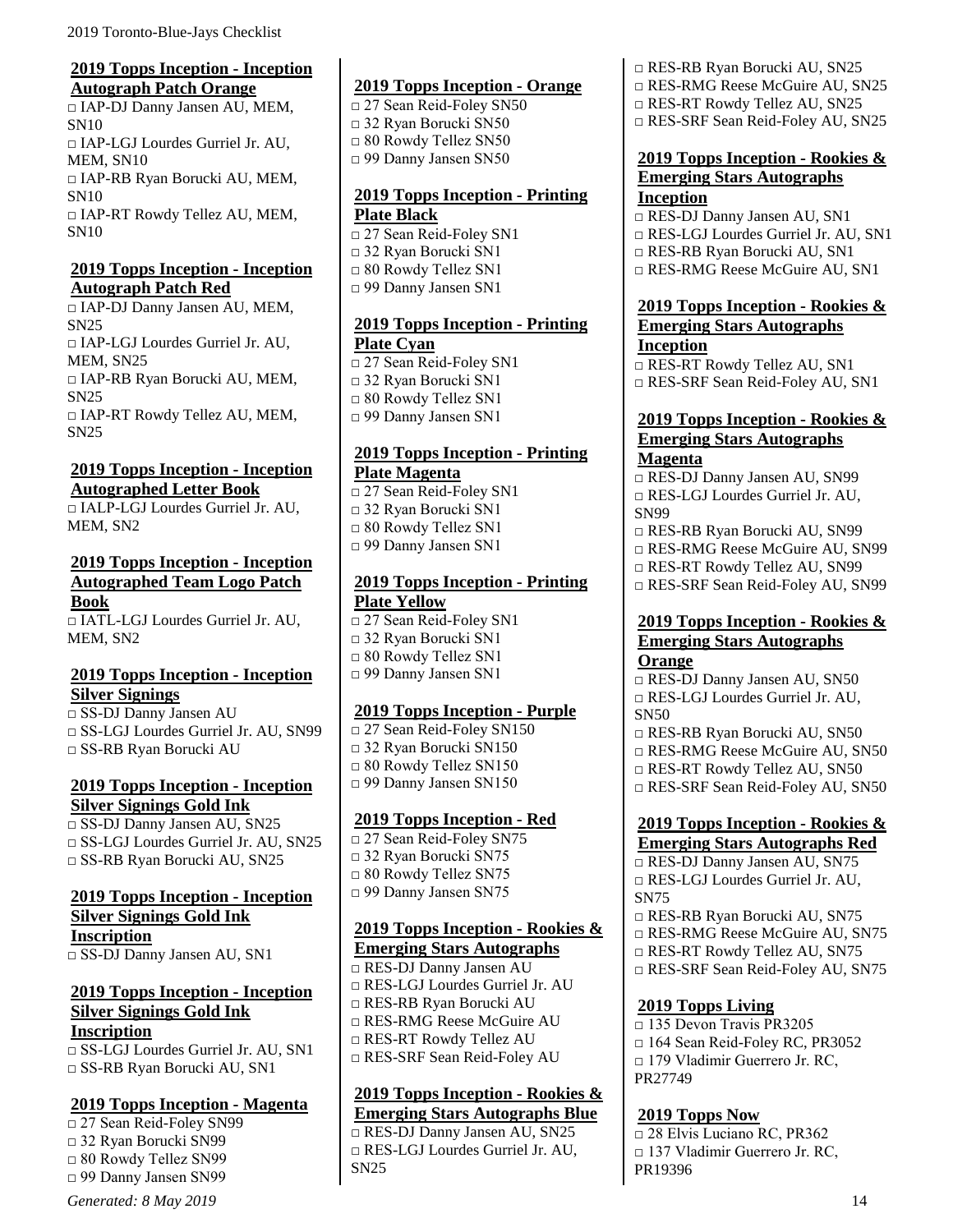□ 137A Vladimir Guerrero Jr. AU, RC, SN99

□ 137B Vladimir Guerrero Jr. AU, RC, SN49

□ 137C Vladimir Guerrero Jr. AU, RC, SN25

□ 137D Vladimir Guerrero Jr. AU, RC, SN10

□ 137E Vladimir Guerrero Jr. AU, RC, SN5

□ 137F Vladimir Guerrero Jr. AU, RC, SN1

□ 138 Brandon Drury PR592

□ 151 Elvis Luciano RC, PR318

 $\Box$  153 Justin Smoak PR149 □ 176 Vladimir Guerrero Jr. RC, PR2454 □ NNO Vladimir Guerrero Jr. RC, PR500 Canadian Sport Card Expo from Dolly's □ 216 Vladimir Guerrero Jr. RC

#### <span id="page-22-0"></span>**2019 Topps Now - Moment of the Week**

□ MOW-4 Vladimir Guerrero Jr. RC, PR4178

# <span id="page-22-1"></span>**2019 Topps Now - Moment of the Week - Gold**

□ MOW-4W Vladimir Guerrero Jr. RC, PR768

<span id="page-22-2"></span>**2019 Topps Now - Off-Season** □ OS66 Roy Halladay PR845

# <span id="page-22-3"></span>**2019 Topps Now Future**

□ 85 Kendrys Morales Chrome Base Set Winner  $\Box$  86 Kevin Pillar Chrome Base Set Winner □ 87 Marcus Stroman Chrome Base Set Winner

#### <span id="page-22-4"></span>**2019 Topps Now Future - SN1 Team Set Winner**

□ 85 Kendrys Morales □ 86 Kevin Pillar  $\Box$  87 Marcus Stroman

# <span id="page-22-5"></span>**2019 Topps Now Future - SN10**

**Team Set Winner**  $\overline{0.85}$  Kendrys Morales □ 86 Kevin Pillar □ 87 Marcus Stroman

#### <span id="page-22-6"></span>**2019 Topps Now Future - SN199 Team Set Winner**

□ 85 Kendrys Morales

# <span id="page-22-7"></span>**2019 Topps Now Future - SN199**

**Team Set Winner**  $\overline{\square}$  86 Kevin Pillar □ 87 Marcus Stroman

<span id="page-22-8"></span>**2019 Topps Now Future - SN25 Team Set Winner** □ 85 Kendrys Morales □ 86 Kevin Pillar □ 87 Marcus Stroman

# <span id="page-22-9"></span>**2019 Topps Now Future - SN49**

**Team Set Winner** □ 85 Kendrys Morales □ 86 Kevin Pillar □ 87 Marcus Stroman

# <span id="page-22-10"></span>**2019 Topps Now Future - SN5**

**Team Set Winner**  $\Box$  85 Kendrys Morales □ 86 Kevin Pillar □ 87 Marcus Stroman

# <span id="page-22-11"></span>**2019 Topps Now Future - SN99 Team Set Winner**

□ 85 Kendrys Morales □ 86 Kevin Pillar □ 87 Marcus Stroman

## <span id="page-22-12"></span>**2019 Topps Now Road to Opening Day - Toronto Blue Jays**

□ OD-61 Kendrys Morales PR451 □ OD-62 Danny Jansen RC, PR451  $\Box$  OD-63 Justin Smoak PR451 □ OD-64 Devon Travis PR451 □ OD-65 Lourdes Gurriel Jr. PR451 □ OD-66 Brandon Drury PR451 □ OD-67 Randal Grichuk PR451 □ OD-68 Kevin Pillar PR451 □ OD-69 Billy McKinney PR451 □ OD-70 Marcus Stroman PR451 □ OD-71 Aaron Sanchez PR451  $\Box$  OD-72 Ken Giles PR451 □ OD-73 Ryan Borucki RC, PR451 □ OD-74 Sean Reid-Foley RC, PR451, UER UER: Missing RC shield □ OD-75 Rowdy Tellez RC, PR451

#### <span id="page-22-13"></span>**2019 Topps On-Demand Black and White - 2018 Champions and Awards**

□ AW-2 American League All Star Game Champion

#### <span id="page-22-14"></span>**2019 Topps On-Demand Inspired by '55 Bowman**

□ 1 Vladimir Guerrero Jr. □ 7 Bo Bichette

#### <span id="page-22-15"></span>**2019 Topps On-Demand Inspired by '55 Bowman - '55 Bowman** □ 1 Vladimir Guerrero Jr. SN1

□ 7 Bo Bichette SN1

# <span id="page-22-16"></span>**2019 Topps On-Demand Inspired**

**by '55 Bowman - '77 Dial TV**

□ 1 Vladimir Guerrero Jr. SN10

 $\Box$  7 Bo Bichette SN10

# <span id="page-22-17"></span>**2019 Topps On-Demand Inspired**

- **by '55 Bowman - '89 Bowman TV** □ 1 Vladimir Guerrero Jr. SN50
- □ 7 Bo Bichette SN50

### <span id="page-22-18"></span>**2019 Topps Opening Day**

- □ 112 Rowdy Tellez RC □ 119 Randal Grichuk  $\Box$  129 Justin Smoak □ 130 Lourdes Gurriel
- $\Box$  132 Kevin Pillar

# <span id="page-22-19"></span>**2019 Topps Opening Day - Maple Leaf**

- □ 112 Rowdy Tellez
- □ 119 Randal Grichuk
- $\Box$  129 Justin Smoak
- $\Box$  130 Lourdes Gurriel
- □ 132 Kevin Pillar

#### <span id="page-22-20"></span>**2019 Topps Opening Day - Mascots**  $\overline{\square M}$ -25 Ace MAS

<span id="page-22-21"></span>**2019 Topps Opening Day - Opening Day** □ ODB-TBJ Toronto Blue Jays

### <span id="page-22-22"></span>**2019 Topps Opening Day - Opening Day 1 of 1**

 $\Box$  112 Rowdy Tellez SN1  $\Box$  119 Randal Grichuk SN1  $\Box$  129 Justin Smoak SN1  $\Box$  130 Lourdes Gurriel Jr. SN1

 $\Box$  132 Kevin Pillar SN1

<span id="page-22-23"></span>**2019 Topps Opening Day - Opening Day Autographs**

□ ODA-LG Lourdes Gurriel Jr. AU

#### <span id="page-22-24"></span>**2019 Topps Opening Day - Opening Day Edition**

- $\overline{0112}$  Rowdy Tellez PR2019
- □ 119 Randal Grichuk PR2019
- $\Box$  129 Justin Smoak PR2019
- □ 130 Lourdes Gurriel Jr. PR2019
- □ 132 Kevin Pillar PR2019

#### <span id="page-22-25"></span>**2019 Topps Opening Day - Printing Plate Black**

- □ 112 Rowdy Tellez SN1  $\Box$  119 Randal Grichuk SN1  $\Box$  129 Justin Smoak SN1  $\Box$  130 Lourdes Gurriel Jr. SN1
- □ 132 Kevin Pillar SN1